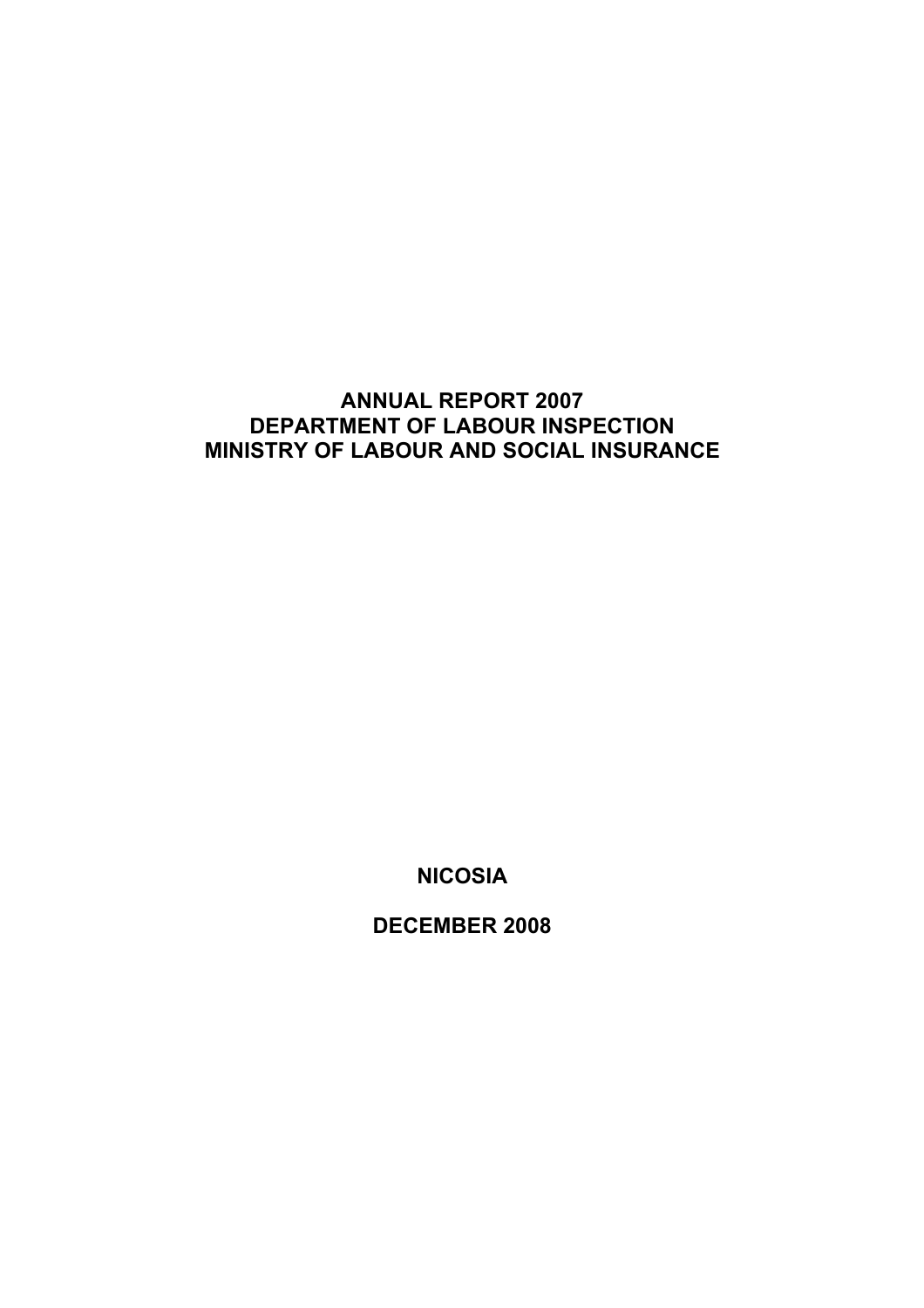# **CONTENTS**

|      |                                                                                                               | Page           |
|------|---------------------------------------------------------------------------------------------------------------|----------------|
|      | <b>CONTENTS</b>                                                                                               | j.             |
| А.   | <b>GENERAL</b>                                                                                                | 4              |
| 1.   | Safety and Health at Work                                                                                     | 4              |
| 2.   | Inspection and Certification of Machinery                                                                     | 4              |
| 3.   | <b>Control of Chemical Substances</b>                                                                         | 5              |
| 4.   | Occupational Safety and Health Training Centre                                                                | 5              |
| 5.   | National Focal Point of the European Agency for Safety and Health at Work                                     | 5              |
| 6.   | National Focal Point of the European Network for Workplace Health Promotion                                   | 5              |
| 7.   | <b>Control of Industrial Pollution</b>                                                                        | 5              |
| 8.   | Control of the Quality of Air                                                                                 | 5              |
| 9.   | <b>Radiation Protection</b>                                                                                   | 5              |
| 10.  | Control of Major Accident Hazards                                                                             | 5              |
| В.   | WORK CONDUCTED DURING 2007                                                                                    | 6              |
| 1.   | SECTOR OF SAFETY AND HEALTH AT WORK                                                                           | 6              |
| 1.1. | Inspections of Undertakings - Workplaces                                                                      | 6              |
| 1.2. | Prosecutions                                                                                                  | 6              |
| 1.3. | Analysis of Notified Work Accidents                                                                           | 6              |
|      | 1.3.1. Accident Totals                                                                                        | 6              |
|      | 1.3.2. Fatal Work Accidents                                                                                   | $\overline{7}$ |
|      | 1.3.3. Frequency Index of Accidents at Work                                                                   | $\overline{7}$ |
| 1.4. | Occupational Diseases Prevention Service                                                                      | 7              |
| 1.5. | <b>External Services for Protection and Prevention</b>                                                        | 7              |
| 1.6. | Harmonisation with the European Acquis                                                                        | 8              |
| 1.7. | European Campaign 2007 on Manual Handling of Loads in the sectors of Transport and Health<br>/ Care Provision | 8              |
| 1.8. | Programmes funded by the European Union (Transition Facility 2005)                                            | 9              |
| 1.9. | <b>Subsidy Scheme</b>                                                                                         | 9              |
|      | 1.10. Safety Officers                                                                                         | 10             |
| 2.   | INSPECTION OF MACHINERY AND EQUIPMENT                                                                         | 10             |
| 2.1. | Sector of the Machinery Inspection & Certification                                                            | 10             |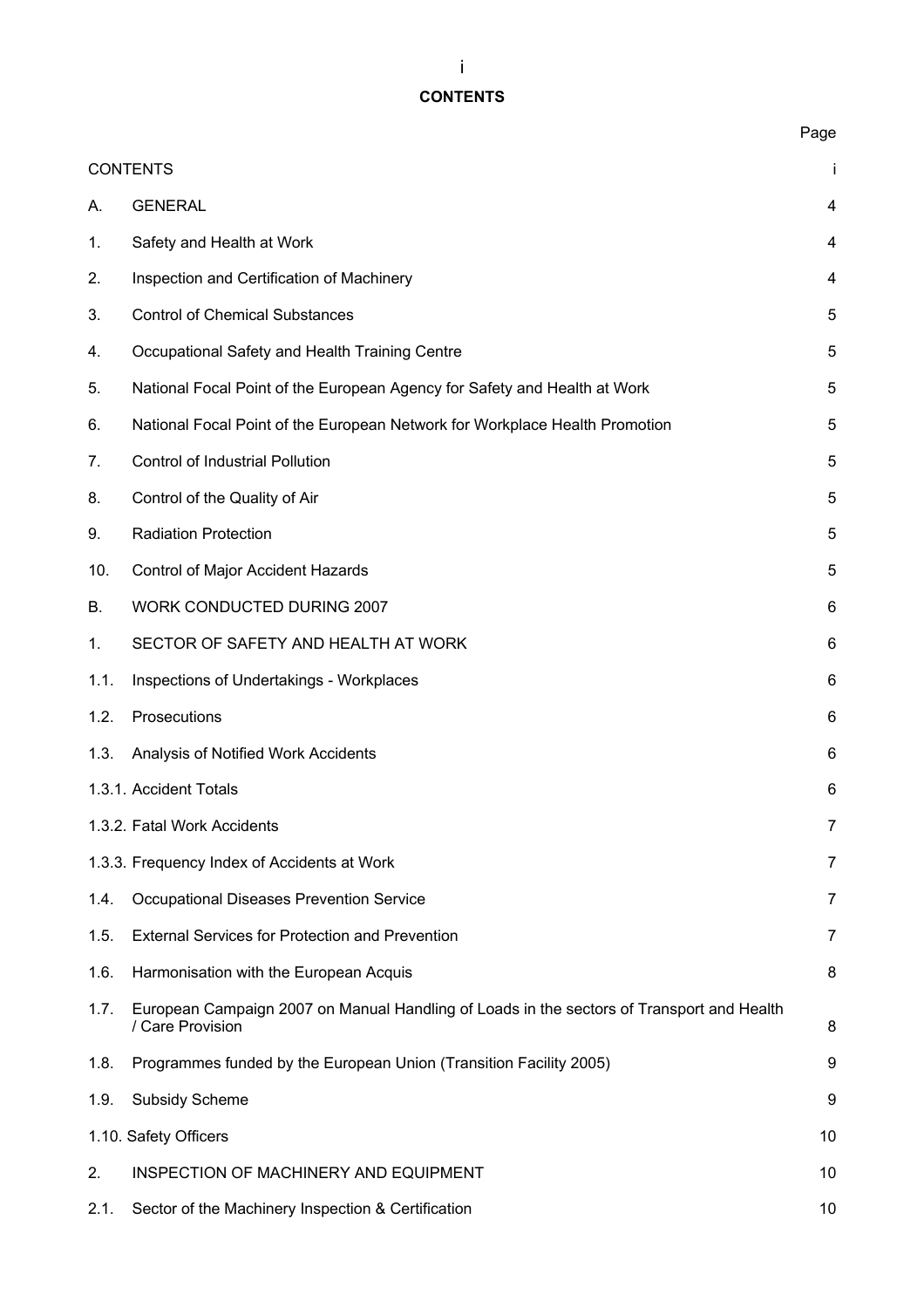| 2.2. | <b>CE Marked Products Sector</b>                                                                 | 11 |
|------|--------------------------------------------------------------------------------------------------|----|
| 3.   | CONTROL OF CHEMICAL SUBSTANCES SECTOR                                                            | 12 |
| 4.   | OCCUPATIONAL HEALTH AND SAFETY TRAINING CENTRE                                                   | 13 |
| 4.1. | Training programmes                                                                              | 13 |
| 4.2. | Annual Campaign on the Prevention of Work Accidents and Occupational Diseases                    | 13 |
| 4.3. | Participation of the Department of Labour Inspection in the 32nd Cyprus International State Fair | 14 |
| 4.4. | Publications                                                                                     | 14 |
| 5.   | NATIONAL FOCAL POINT OF THE EUROPEAN AGENCY FOR SAFETY AND HEALTH AT<br><b>WORK</b>              | 15 |
| 5.1. | Development and Operation of the National Information Network                                    | 15 |
| 5.2. | Good Practice Competition 2007                                                                   | 15 |
| 5.3. | Subsidy by the Agency                                                                            | 15 |
| 6.   | NATIONAL FOCAL POINT OF THE EUROPEAN NETWORK FOR WORKPLACE HEALTH<br>PROMOTION (ENWHP)           | 15 |
| 6.1. | Participation in various projects of the Network                                                 | 15 |
| 6.2. | Participation in business meetings of the members of the National Focal Points of the Network    | 15 |
| 7.   | INDUSTRIAL POLLUTION CONTROL SECTOR                                                              | 15 |
|      | <b>Control of Industrial Emissions</b><br>7.1.                                                   | 16 |
|      | 7.1.1. Licensing                                                                                 | 16 |
|      | 7.1.2. Inspections/ Measurements                                                                 | 16 |
| 7.2. | <b>Annual National Air Pollutant Emissions</b>                                                   | 17 |
| 7.3. | Awareness Campaign on Reduction of the Atmospheric Pollution Issues                              | 17 |
| 7.4. | Harmonization with the European Union Acquis                                                     | 17 |
| 8.   | AIR QUALITY CONTROL SECTOR                                                                       | 17 |
| 8.1. | <b>Ambient Air Quality Monitoring</b>                                                            | 17 |
| 8.2. | Programmes with the European Union                                                               | 19 |
| 8.3. | Harmonization with the European Acquis                                                           | 19 |
| 9.   | SECTOR OF RADIATION PROTECTION, NUCLEAR SAFETY AND RADIOACTIVE WASTE<br><b>MANAGEMENT</b>        | 19 |
| 10.  | CONTROL OF MAJOR ACCIDENT HAZARDS SECTOR                                                         | 20 |
| 11.  | UNIT FOR THE CONTROL OF WORKING TIME OF DRIVERS OF CERTAIN VEHICLES                              | 20 |
|      | 11.1. Legislation / Implementation of Legislation                                                | 21 |
|      | 11.2. Checks of Working Days of Drivers                                                          | 21 |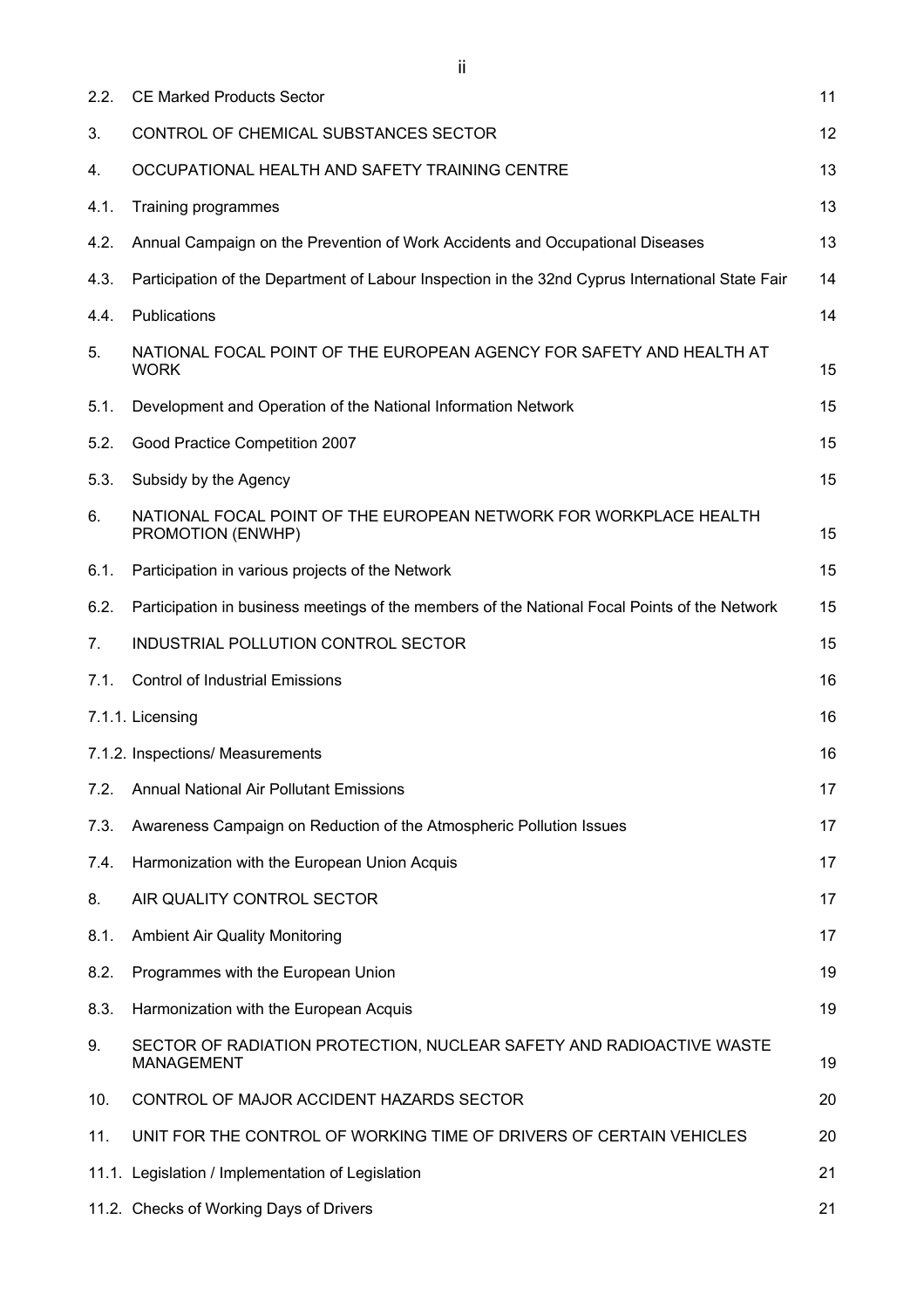| APPENDIX I – Organisational Structure of the Department of Labour Inspection                                             | 22 |
|--------------------------------------------------------------------------------------------------------------------------|----|
| APPENDIX II - Inspections of Undertakings for the Year 2007                                                              | 23 |
| APPENDIX III - Registered Undertakings as on 31.12.2007                                                                  | 24 |
| APPENDIX IV - New Registered Undertakings for the Period 1.1.2007 to 31.12.2007                                          | 25 |
| <b>APPENDIX V</b>                                                                                                        | 26 |
| APPENDIX VI - Analysis of Work Accidents by Economic Activity Sector, Gender, Age, Degree of<br>Injury & Causation 2007  | 28 |
| APPENDIX VII - Analysis of Work Accidents by Economic Activity for Year 2007                                             | 31 |
| APPENDIX VIII - Fatal Accident Analysis 2007                                                                             | 32 |
| APPENDIX IX: Work Accidents notified during the period 2004-2007                                                         | 33 |
| APPENDIX X - Fatal Work Accidents notified during the period 2004-2007                                                   | 34 |
| APPENDIX XI - Analysis of Work Accidents by Cause - Year 2007                                                            | 35 |
| APPENDIX XII- Frequency Index of Work Accidents by Economic Activity Sector - Year 2007                                  | 36 |
| APPENDIX XIII - Comparison of Frequency Indexes of Work Accidents by Economic Activity Sector<br>for the years 2005-2007 | 37 |
| APPENDIX XIV - Inspections of Machinery for the Year 2007                                                                | 38 |
| APPENDIX XV - Registered Inspectable Machinery as on 31.12.2007                                                          | 39 |
| Annex XVI - Air Emission Permits                                                                                         | 40 |
| Annex XVII - Annual Emissions of Air Pollutants per Activity (Year 2006)                                                 | 41 |
| Annex XVIII                                                                                                              | 45 |
| Annex XIX                                                                                                                | 46 |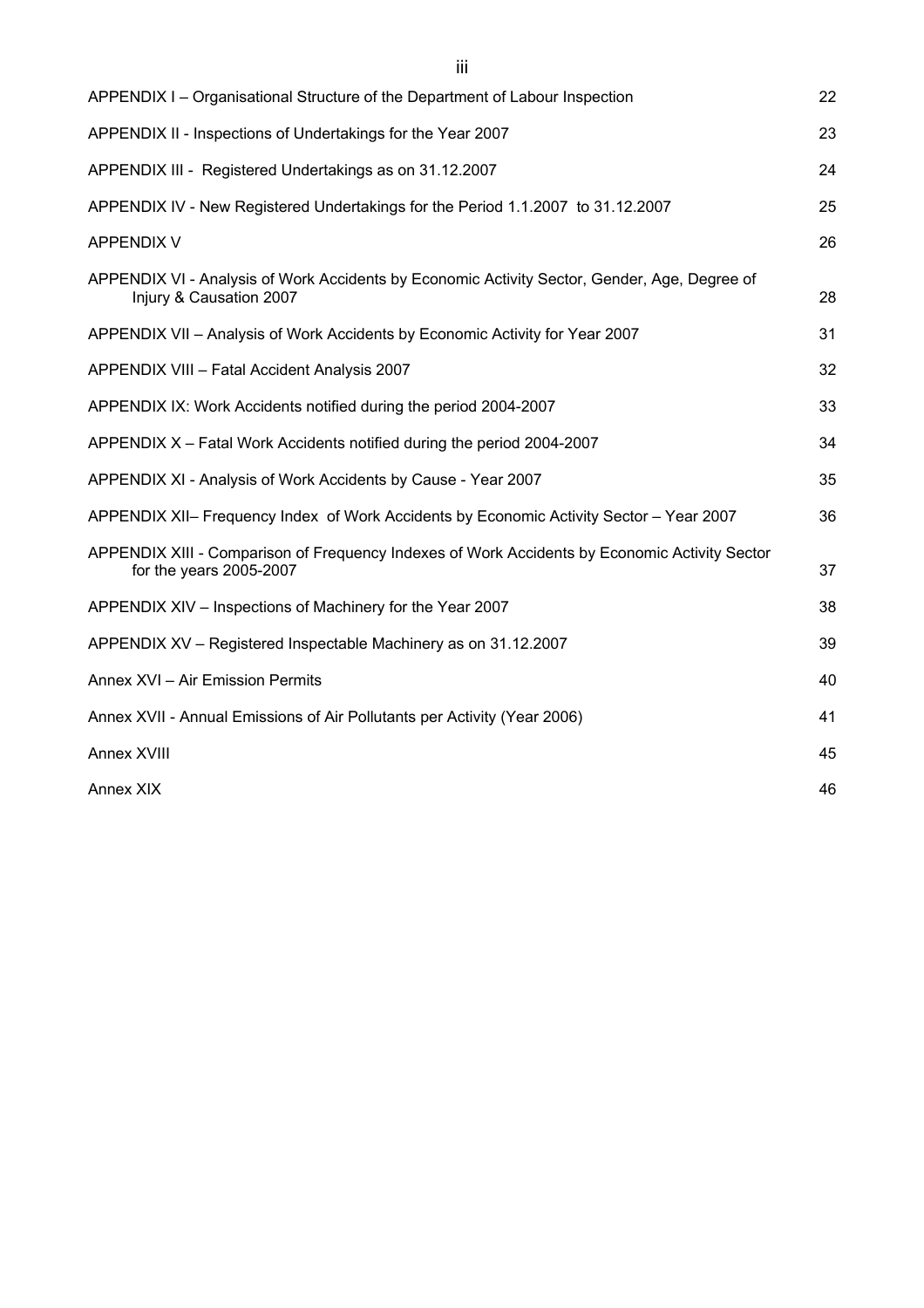## **DEPARTMENT OF LABOUR INSPECTION**

## **Α. GENERAL**

The basic aim of the Department of Labour Inspection is the safeguarding of adequate levels of safety and health at work for all workers, the protection of the public against risks arising from activities at work, the protection of the public and the environment with the effective control of industrial pollution, the risks from large scale disasters, chemical substances and from risks that arise from the use of ionising radiation, as well as the preservation of the quality of the atmosphere of Cyprus and its improvement where this is warranted.

The fulfilment of the aforementioned aims is accomplished by means of a suitable legislative framework, the implementation of an effective inspection system, a continuous awareness of the public, the training and education of the Department's personnel, and the co-operation with the social partners as well as other involved parties.

The Department of Labour Inspection is comprised of the following five Sectors:

- ♦ The Safety and Health at Work Policy Sector,
- ♦ The Industrial Pollution Control Policy Sector,
- ♦ The Field Operations Sector,
- ♦ The Quality of Air Sector, and
- ♦ The Radiation Protection, Nuclear Safety and Radioactive Waste Management Sector.

The headquarters of the Department are situated in Nicosia whereas there are District Offices in Nicosia, Limassol, Larnaca (serving also the Famagusta District) and Paphos. In 2007 there were 81 posts in the Department of Labour Inspection out of which 5 were vacant. Secretarial staff is not included in these posts.

The Organisational structure of the Department of Labour Inspection is shown in Appendix I. The list of legislation which is enforced by the Department is shown in the Table of Appendix II.

The fields of competency of the Department of Labour Inspection are the following:

## **1. Safety and Health at Work**

The Sector deals with the issues of the protection of safety and health and well being of the workers at the workplaces. Specifically, this Sector regulates the organisation and management of safety and health issues at the local level i.e. inside the workplace, at the district level and countrywide. Moreover, this Sector deals with safety and health requirements of the workplaces (buildings, premises, construction sites, dockwork sites, extractive industries, agricultural enterprises, etc.).

It also regulates the issues of safety and health requirements of work equipment (machinery, tools, appliances, pressure vessels, scaffolding, personal protective equipment, etc.), that are used by workers in carrying out their work.

Moreover, the Sector handles issues related to the risks to health arising from the use of asbestos, chemical agents, biological agents, carcinogenic and mutagenic agents, from physical agents, such as noise, vibrations and heat, or from ergonomic factors, such as manual lifting and handling of loads, monotonous work, pace of work, etc.

Finally, it also regulates issues related to the safety and health of children and young persons at work as well as with issues of maternity protection at work (pregnant, breast-feeding and post-partum female workers)

### **2. Inspection and Certification of Machinery**

The Sector focuses on issues of inspection and certification of inspectable machinery, such as lifts, hoists, steam boilers, steam receivers, cranes, winches, overhead travelling cranes and air receivers.

Also, it deals with the surveillance of the market aiming to secure the free movement of goods on the basis of the European New Approach Directives. Such categories of products are those which fall under the scope of the Directives on Pressure Equipment, Simple Pressure Vessels, Machinery, Lifts, Personal Protective Equipment, and Equipment and Protective Systems for Use in Explosive Atmospheres for which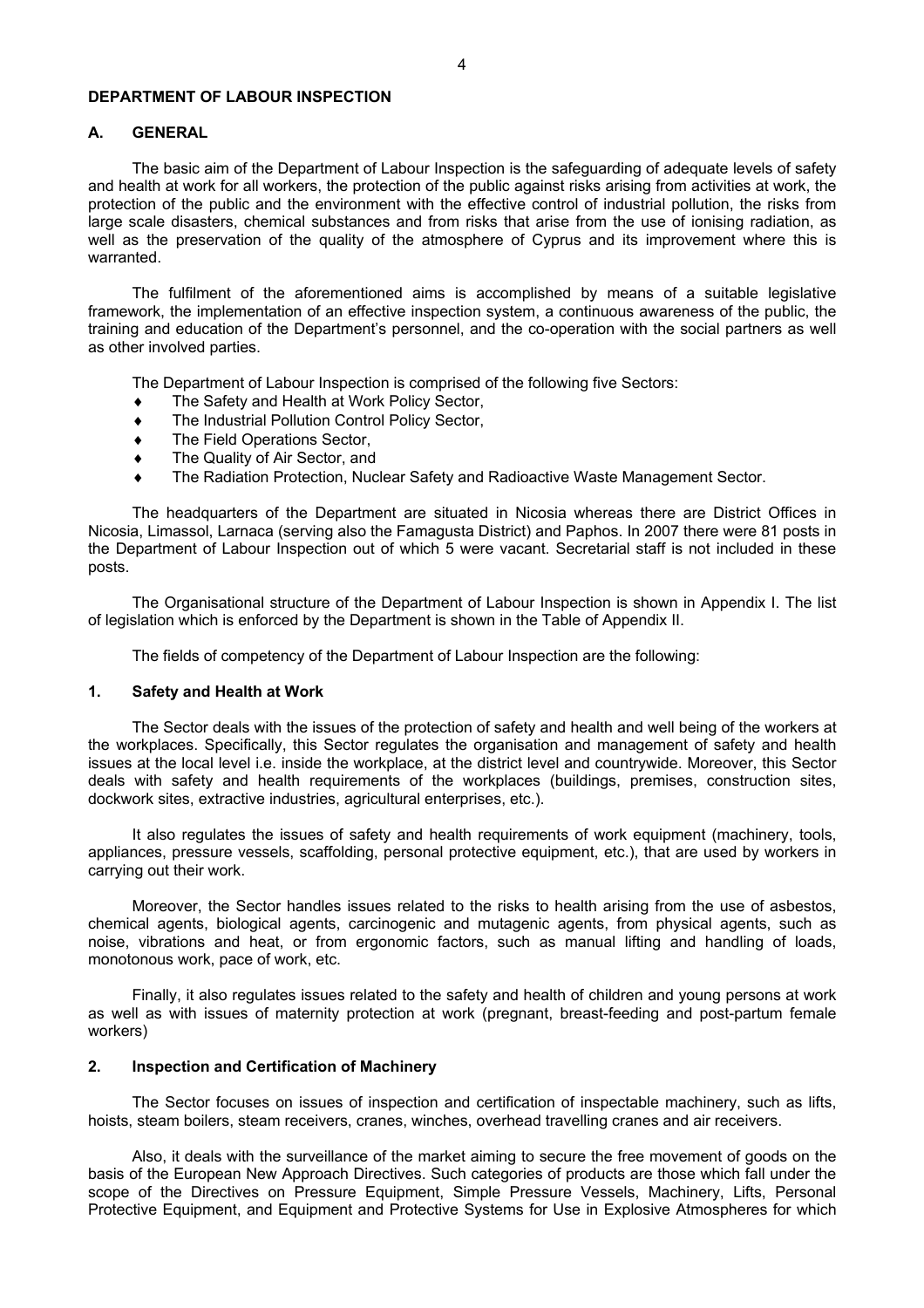the Minister of Labour and Social Insurance, through the Department of Labour Inspection, is the competent authority.

## **3. Control of Chemical Substances**

This Sector deals with issues related to the administration and control of chemical products which are produced, imported, exported, used and put on the Cyprus market. This Sector aims to safeguard the safety and health of all those who poccess or use chemical substances and preparations in their working and domestic environment, and to protect the environment.

## **4. Occupational Safety and Health Training Centre**

The Centre deals with the provision of information, briefing and training services to employers, workers and the public in general on issues of occupational safety and health as well as the preparation of vocational and training programmes, manuals, and informative material. The Centre also organises awareness and information campaigns.

## **5. National Focal Point of the European Agency for Safety and Health at Work**

The Department of Labour Inspection constitutes the focal point for Cyprus for the above-mentioned Agency, which was founded in accordance with European Regulation no. 2062/94, and deals with information and advice on issues related to Occupational Safety and Health.

As a focal point, the Department is responsible for the organisation of the National Information Network and participates in the preparation and materialisation of the Agency's agenda.

## **6. National Focal Point of the European Network for Workplace Health Promotion**

The Department of Labour Inspection is the National Focal Point of Cyprus in the above Network, which was established in 1996 following an initiative of the German Federal Institute for Occupational Health and Safety (BAuA). This network consists of Institutes/Organizations of various EU Member States, in the fields of occupational health and safety and public health care, and it aims to raise awareness, provide information and disseminate workplace health promotion good practices. As a National Focal Point, the Department of Labour Inspection has initiated its participation in various projects of the above network.

## **7. Control of Industrial Pollution**

This Sector deals with the monitoring and control of pollution caused by substances emitted into the environment during the operation of various industrial installations. It aims to safeguard the health of the public and the protection of the environment.

## **8. Control of the Quality of Air**

This section is responsible for the continuous monitoring of the levels of air pollutants in the air and the assessment and management of the quality, in order to ensure the protection of health and prosperity of the citizens, the protection of vegetation and the environment in general.

## **9. Radiation Protection**

The main aim of this Sector is to safeguard the safety and health of workers and the public from dangers arising from the use of ionising radiation in various economic activities such as in the medical, manufacturing, construction, agricultural and research industries, as well as from dangers that may arise from radioactivity in the environment. This Sector also deals with radioactive waste management, environmental radioactivity monitoring, emergency preparedness and response to incidents involving radiation and radiological accidents as well as the safe transport and handling of radioactive materials.

## **10. Control of Major Accident Hazards**

This Sector deals with the control of such Hazards, which may arise at installations due to the existence of dangerous substances. The consequences of Large Scale Disasters can be intensely perceptible to great geographic extent around installations where such substances are used or stored. The objective of this Sector is the prevention of such accidents and / or the mitigation of their consequences to people and the environment.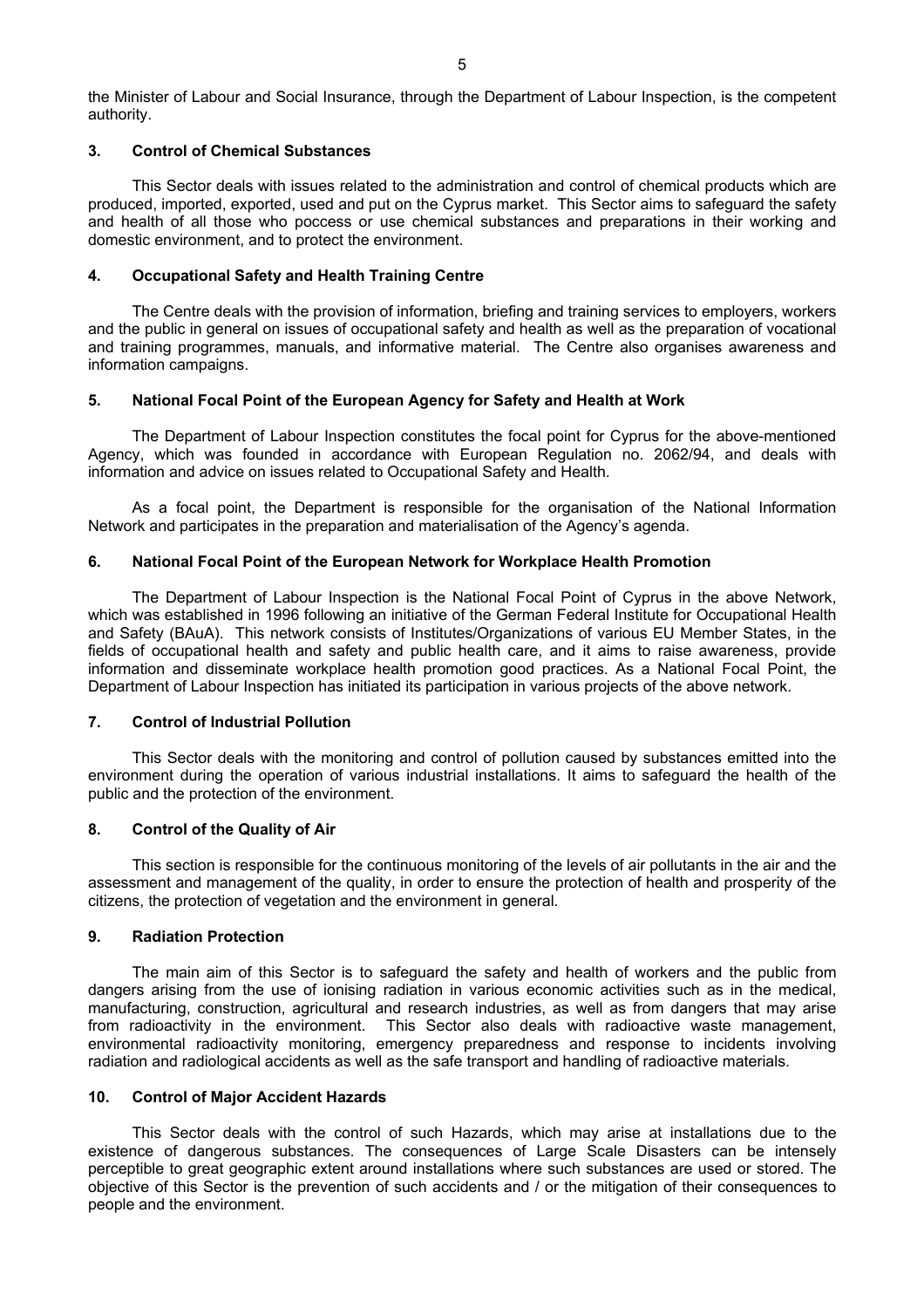## **11. Control of Working and Resting Times of Drivers of Certain Vehicles**

In order to carry out checks on the working and resting times of Drivers of Certain Vehicle categories, a special Unit was setup, made up of four employees concerned solely with this topic. The Unit aims to increase road safety and, as a result, decrease road accidents caused by driver fatique, as well as improve driver's working conditions and improve competitiveness terms in the specific transport field.

## **B. WORK CONDUCTED DURING 2007**

## **1. SECTOR OF SAFETY AND HEALTH AT WORK**

## **1.1. Inspections of Undertakings - Workplaces**

The main activity of the Sector of Safety and Health at Work consists of inspections for the enforcement of the provisions of the labour legislation within the competency of the Department of Labour Inspection aiming the improvement of safety and health conditions of workers at workplaces.

During 2007, the Labour Inspectors carried out inspections at workplaces falling under the provisions of the Safety and Health at Work Laws, the Factories Law as well as other Labour Laws and Regulations.

The Table of Appendix II details the inspections carried out in 2007 analytically by workplace category and by district.

In the Table of Appendix III, data is shown on undertakings (classified by district and by economic activity) used as workplaces, which are inspected on a regular basis and which were registered in the Department's computerized information system up to 31.12.2007.

In the Table of Appendix IV, the data concerning new undettakings registered throughout 2007 can be found.

## **1.2. Prosecutions**

During the year 2007, the trials of 104 cases concerning breaches of the health and safety of workers at workplaces were completed. The fines imposed upon those convicted totaled €241.391 (£141.280). Also, during 2007 a four month prison sentence was passed down (with a three year probation) in a case regarding the fatal injury of a worker at a construction site.

 The number of penal cases and the legislation based on which the offenders were brought before court, as well as the fines imposed during 2007 in comparison with 2006 figures, are shown in Table 1 of Appendix V. The reason for the substantial increase of fines in 2007 compared to previous years is due to the appointment by the Attorney General of a specific prosecutor at the Ministry of Labour and Social Insurance to deal with the cases.

During 2007, a total of 57 penal cases were compiled and sent to the Legal Service of the Republic for approval and promotion of the penal proceedings of the defendants. The laws and regulations list , based on which the penal prosecution files were drawn up, and were promoted to the Legal Service of the Republic in 2007, appears in the Table of 2 of Appendix V.

## **1.3. Analysis of Notified Work Accidents**

## **1.3.1. Accident Totals**

In Annexes VI-XIII an analysis of notified accidents at work is presented, in the following way:

- In the Table of Annex VI an analysis of accidents at work by district, sector of economic activity, sex, age, degree of injuy and cause of accident.
- In the Diagram of Annex VII accidents are categorized by sector of economic activity. As shown in the Diagram, the greatest number of accidents during 2007 occurred in the construction sector with a percentage of 26,75%, followed by the sector of manufacturing industries with a percentage of 24,75%.
- In the Table of Annex VIII fatal accidents at work are presented by district, economic activity sector and cause.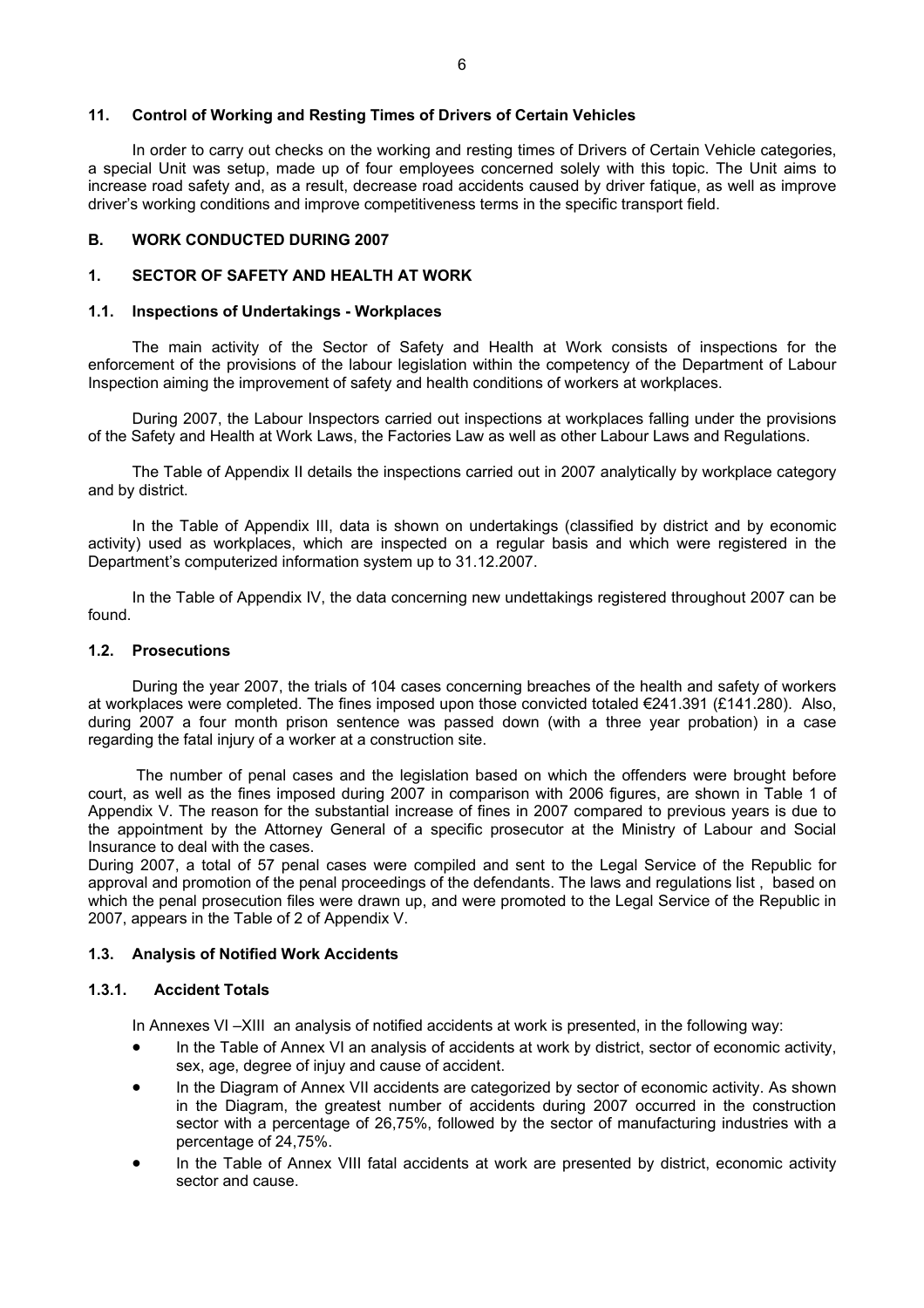- In the Diagram of Annex IX, the annual number of accidents at work that were notified during the period 2004-2007 is presented in graph format.
- In the Diagram of Annex X the annual number of fatal accidents at work that were notified during the period 2004-2007 is shown.
- In the Diagram of Annex XI, accidents at work are analyzed by cause and are categorized in five basic categories.
- In the Table of Annex XII, the Frequency Index [(number of accidents)/(number employed persons) x 100.000 ] for 2007, as well as individual frequency indexes by sector of economic activity are shown.
- In the Diagram of Annex XIII, a comparison of the above frequency indexes with corresponding indexes for years 2004, 2005 and 2006 is shown.

## **1.3.2. Fatal Work Accidents**

During year 2007, a total of 17 fatal accidents at work were recorded regarding employed persons, which are analyzed in the Table of Annex VIII. One of these accidents had as a result the death of two persons.

As it can be seen in the Table of Annex X, during the same period, 15 fatal work accidents, were notified to the Department of Labour Inspection, two of which concerned accidents that happened in 2006 while the rest concerned accidents that occurred during 2007.

#### **1.3.3. Frequency Index of Accidents at Work**

The definition of "Frequency Indicator" is defined as the number of accidents per 100.000 employed persons. This Index constitutes the most reliable and comparable element for examination and analysis of the issue concerning progress levels in this sector, at the national and at the European level.

As shown in the Table of Annex XII the Mean Index of Frequency for year 2007 was 554,3 while for the years 2004, 2005 and 2006, the figure was respectively 645,2, 625,4 and 585,3 correspondingly. That is to say, during the period 2004-2007 the Mean Index of Frequency presented a reduction of the order of 14,1%.

## **1.4. Occupational Diseases Prevention Service**

The Occupational Diseases Prevention Service continued its surveys on the conditions and the work environment at workplaces, where workers are likely to be exposed to agents hazardous to health. These surveys have been conducted by the Advisor Occupational Physician of the Ministry of Labour and Social Insurance, in close cooperation with other officers of the Department of Labour Inspection.

These surveys aimed at controlling the risk assessments, as well as the preventive measures that are necessary, in order to achieve compliance with the existing legislation and further improve the work environment for the prevention of occupational diseases.

During the investigations of the working conditions and the working environment, in the framework of the campaign for prevention of noise at work, and through information obtained from various Government Departments and other Organizations which maintain data regarding occupational diseases, 65 cases of occupational diseases have been registered. These included 38 cases of hearing loss, 26 cases of mesothelioma and 1 case of musculoskeletal desorders. These cases have been codified and have been sent to EUROSTAT in the framework of the programme for recording occupational diseases, named EODS.

The Department of Labour Inspection is materializing the action plan which was prepared, for the establishment and operation of a health surveillance system of employed persons.

## **1.5. External Services for Protection and Prevention**

According to the provisions of the Management of Safety and Health at Work Regulations of 2002 (P.I. 173/2002) the employer, or the self-employed person, must assess all risks at the work place in relation to the safety and health of his employees. On the basis of the findings of the risk assessment, the employer is obliged to undertake the necessary measures to safeguard their safety and health. In cases where the employer or one or more of his employees are not qualified and experienced to carry out the risk assessment, then the employer should request the assistance of persons offering External Services for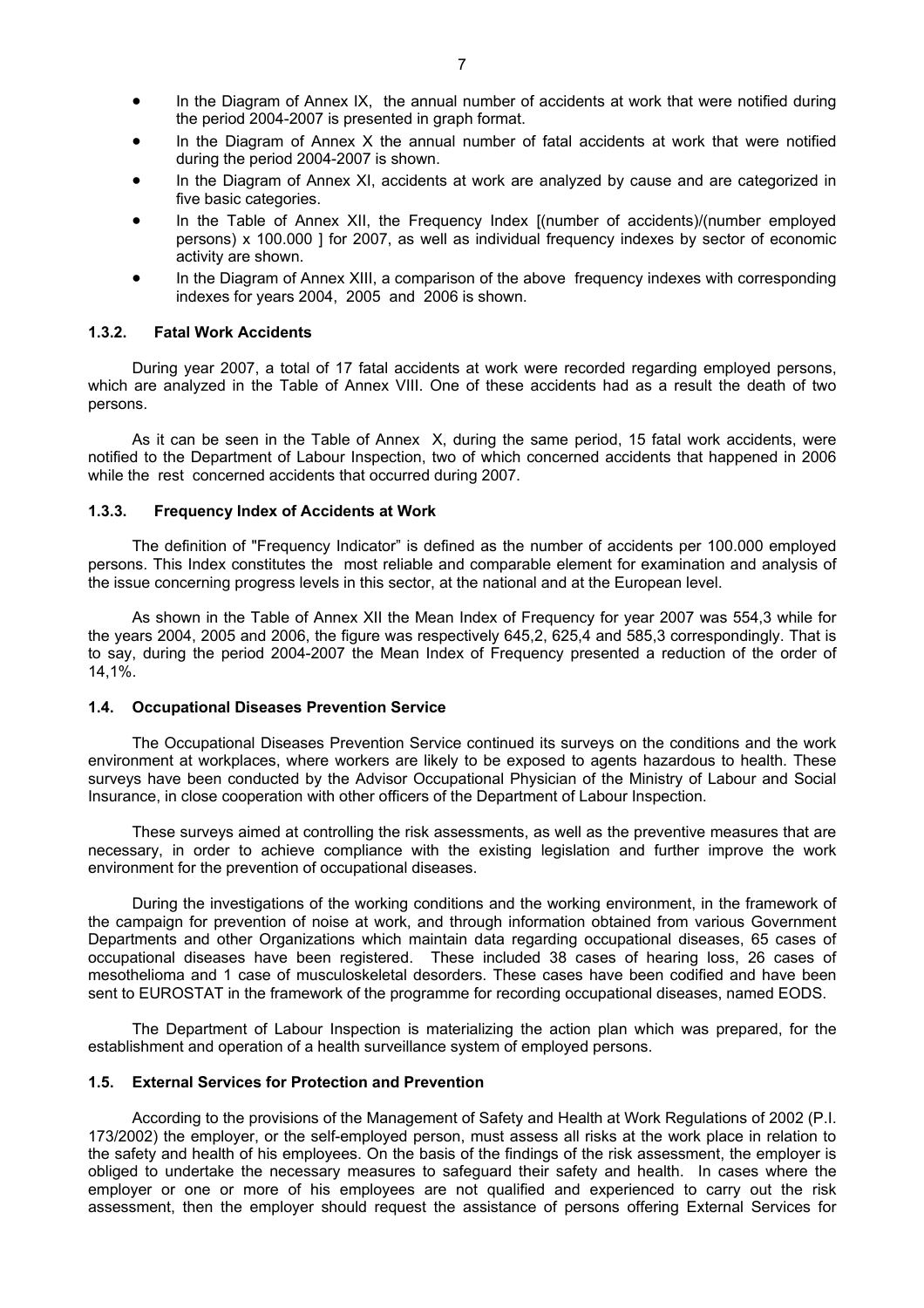Protection and Prevention. Under the provisions of the aforementioned Regulations, the said services must have the approval of the Chief Inspector.

During the year 2007, 27 applications were submitted to the Department of Labour Inspection concerning initial approval or reapproval of approved persons. During the assessment period, each of the applicants were invited for a personal interview aiming at verifying their adequacy in knowledge, training, and experience in the field of risk protection and prevention, as well as their knowledge of Cyprus safety and health at work legislation. The Director of the Department of Labour Inspection, in his capacity as Chief Inspector, granted 12 approvals. Out of the remaining applicants, 5 were rejected because the Minimum Qualifications were not satisfied. On 31.12.2007, 10 applications were pending and the candidates were requested to submit further information concerning their knowledge, training and experience in the field of protection and prevention of risks.

The Department of Labour Inspection, maintains a special section on its website where all relevant information is registered, such as:

- The Minimum Qualifications that the applicant should fulfill in order to be eligible for approval by the Chief Inspector,
- The Application Form.
- The Code of Professional Ethics that the Approved Persons must observe, and
- The Registry of the Approved Persons with their contact information and details of their approval in Greek and English.

## **1.6. Harmonisation with the European Acquis**

Within the framework of the legislative harmonisation procedure, the Department of Labour Inspection completed within 2007 the transposition to the Cyprus legislation of all new European Acquis legislation in the fields for which it is the relevant authority.

In particular, during the year 2007, in achieving harmonisation with the corresponding European Acquis, the following legislation was approved by the House of Representatives and published in the Official Gazette of the Republic.

- 1. The Safety and Health at Work (Notification of Occupational Diseases) Regulations of 2007 (P.I. 530/2007).
- 2. The Safety and Health at Work (Notification of Accidents and Dangerous Occurances) Regulations of 2007 (P.I. 531/2007).
- 3. The Notification of Accidents and Occupational Diseases (Notification) Annulment Law of 2007 (Law 157(I)/2007).
- 4. The Protection of Maternity (Amending) Law of 2007(Law 109(I)/2007).
- 5. The Control of Driving and Resting Time of Drivers of Certain Vehicles Law of 2007 (Law 86(I)/2007).
- 6. The Dangerous Substances (Restrictions on the Placing on the Market and Use of Arsenic Substances) Order of 2007 (P.I. 195/2007).
- 7. The Dangerous Substances (Restrictions on the Placing on the Market and Use of Certain Dangerous Substances and Preparations – Perfluorooctane sulfonates) Order of 2007 (P.I. 196/2007).
- 8. The Dangerous Substances (Use of Bulgarian and Romanian Languages) Order of 2007 (P.I. 204/2007).
- 9. European Regulation No 1907/2006 of the European Parliament and of the Council concerning the Registration, Evaluation, Authorisation and Restriction of Chemicals (REACH), Notification of 2007. (P.I. 277/2007).

## **1.7. European Campaign 2007 on Manual Handling of Loads in the sectors of Transport and Health / Care Provision**

The Senior Labour Inspectors' Committee of the European Union (SLIC) has institutionalised the organization of Informative and Inspection Campaigns aiming to uniformly inform / enlighten the affected / interested parties in all European Union Member States as well as achieving uniform inspection of all work places.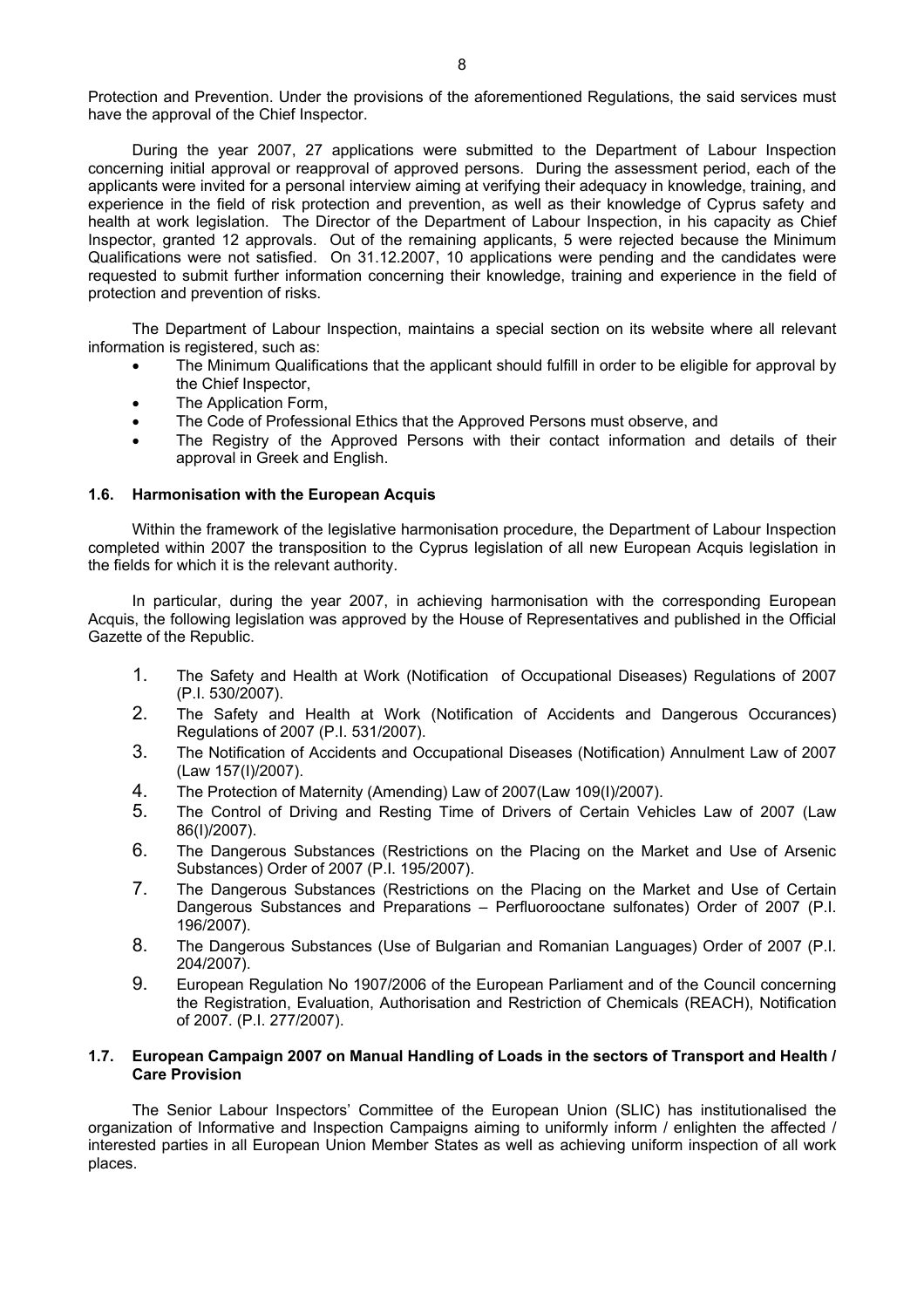The Campaign for 2007 focussed on the Manual Handling of Loads in the Transport and Health / Care Provision Sectors and included the enlightening phase (information and training) and the inspection phase with assessment of workplaces.

In the framework of the Inspection Campaign, more than 100 visits were carried out to hospitals, retirement homes, institutions for the mentally or physically disabled people as well as to airports, seaports and, in general, to workplaces where activities of loading, unloading and load transport take place. During the inspections, the Labour Inspectors informed the employers about the dangers of Manual Handling of Loads as well as their obligations emanating from the relevant Legislation. They also completed relevant check-lists and undertook an assessment of the risks involved in each case.

## **1.8. Programmes funded by the European Union (Transition Facility 2005)**

The Department of Labour Inspection is implementing a plan under the framework of the Transition Facility fund of the European Union named « Technical Assistance for the improvement of the capacity of the Cyprus Competent Authority, the Social Partners and the workers of the constriction Industry, Extractive Industry and Dock works on Safety and Health at Work issues» which was approved in December 2005.

The aim of the Project is to enhance the capacity of the Department of Labour Inspection for the enforcement of the Legislation in the Construction Industry, Extractive Industry and Dockworks and also to enhance the capacity of the public services and the private enterprises in the above fields so as to effectively comply with the Legislation. The Project is being implemented through two Public Contracts providing services and equipment (noise level meters, vibration meters and slipperiness meters) and will be competed by the end of 2008.

The activities of the Contract related to provision of services include the preparation of Good Practice Guides, the training of Officers and Inspectors of the Department of Labour Inspection, as well as the training of 2.000 persons from the public and private sectors in the above mentioned fields on safety and health at work issues.

The training programmes concerning the public and private sector are addressed to surveyors, contractors, safety officers, safety and health coordinators of construction projects, competent persons for carrying out health and safety plans, management and technical staff, of companies involved in the fields which the Project is concerned with, and specifically on issues of health and safety at work. The Programmes are being implemented in two levels. Level 1 consist of 10 days of training and level 2 of 5 days of training. Level 1 is addressed to management and technical staff, whereas Level 2 is addressed to Government Services labour workers members of safety committees.

During 2007, part of the training of Officers and Inspectors of the Department of Labour Inspection was implemented as well as the training of a total of 624 persons of organizations of the Public Service and Private Companies involved in the construction sector. The training of Officers and Inspectors of the Department of Labour Inspection, and the training of the other groups from the Public Sector and Private companies is expected to be completed, by the end of November 2008 as defined in the Contract.

### **1.9. Subsidy Scheme**

In the framework of its activities on safety and health at work issues and to increase the motivation for improving safety and health in the construction works field the Department of Labour Inspection continued for a second consecutive year the implementation of the State Aid Scheme entitled "Contractors' State Aid Scheme for upgrading their Equipment".

The Scheme was implemented in cooperation with the Cyprus Productivity Center, the Council for the Registration and Control of Building Contractors and Contractors for Civil Engineering Works and the Cyprus Technical Chamber.

In total, one hundred and eighty nine (189) small and medium Contractors' Enterprises (according to the EU term for the SME's), registered in the "Council for the Registration and Control of Building Contractors and Contractors for Civil Engineering Works", were benefited with the total amount of £655.000 ( $\epsilon$ 1.119.133,94) for the purchase of scaffold systems, manufactured according to the European Standards and also for the purchase of cranes and lifting platforms with CE marking.

The main objective of the Scheme, that was the upagrading of the Cyprus Industry scaffolds systems and the disposition of scaffolds systems, manufactured in Cyprus according to the European Standards, in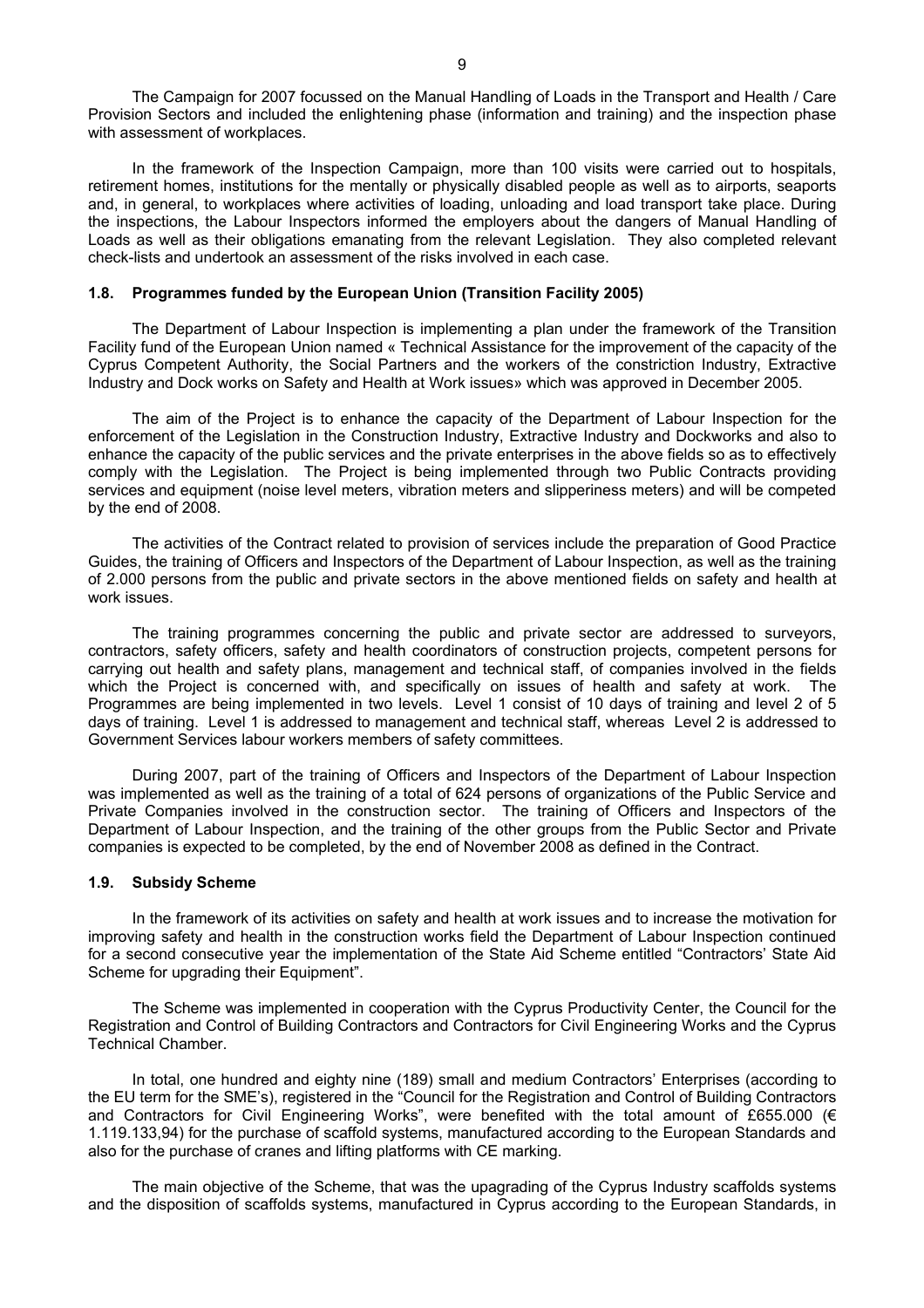the Cyprus market, was archieved. Also, the results of the Scheme include the upgrading of equipment for work at height of a significant number of Contractors.

## **1.10. Safety Officers**

According to the provisions of Article 10 of the Safety and Health at Work Laws of 1996 until 2003 and the Decree of Minister of Labour and Social Insurance (P.I. 628/2004), each employer that employees more than two hundred persons, should appoint a Safety Officer that would deal completely with the subjects of safety and health in the installations of his enterprise. The Safety Officer should inspect the working places, identify and assess the hazards and risks encountered in the enterprise, organize and check the Occupational Safety and Health Management System, prepare risk assessment reports, participate in the meetings of the Safety and Health Committee and train the workers on issues regarding safety and health at work. During the year 2007, after a personal interview, 22 new Safety Officers were approved by the Minister of Labour and Social Insurance.

## **2. INSPECTION OF MACHINERY AND EQUIPMENT**

#### **2.1. Sector of the Machinery Inspection & Certification**

The Machinery Inspection and Certification Unit operates with personnel at the headquarters as well as at the district offices of the Department. The Unit enforces specific sections of the labour legislation which concern prescribed by legislation types of machinery, called «Inspectable Machinery». The main activity of the Unit is the inspection of Inspectable Machinery. Other activities of the Unit concern the preparation of Reports and Certificates of Inspection, the maintenance and follow up of collecting the inspection fees, the preparation, follow up and processing of legal cases, the investigation of accidents and dangerous occurrences, the preparation of new legislation, etc.

The Unit enforces the following legislation concerning the inspectable machinery:

- The Safety and Health at Work Law (L. 89(I)/1996), as amended by Laws 158(I)/2001, 25(I)/2002, 41(I)/2003 and 99(I)/2003.
- The Factories Law, Cap. 134, as amended by Laws 43/64, 32/72, 22/82, 25/89, 20/90, 220/91 and 90(I)/96.
- The Buildings and Works of Engineering Construction (Safety, Health and Welfare) Regulations of 1973, (P.I. 161/73).
- The Occupational Safety and Health at Ports Regulations of 1991, (P.I. 349/91).
- The Factories (Manner of Preparing Steam Boiler in Cold Condition) Order,
- The Factories (Forms) Order,
- The Factories (Prescribed Fees) Order of 2005, (P.I. 366/2005),

During 2007, the Department of Labour Inspection prepared a draft Order to revise the Prescribed Fees for Inspectable Machinery, due to the impending adoption of the euro in Cyprus. This was necessary because the Law on the Adoption of the Euro of 2007 did not cover the conversion of fees from Cyprus Pounds to euro, as well as for attaining manageable amounts in euro. The relevant Order on the Prescribed Fees was adopted in January 2008.

Within the framework of the enforcement of the above legislation, the Unit provides specialised inspection services to the inspectable machinery owners. The services provided include inspection, testing and examination, according to the type of inspectable machinery. Every registered inspectable piece of machinery is certified at regular periods, according to the provisions of the legislation. The Inspector, depending on the work carried out, issues a Report of Examination or a Certificate of Test and Examination to the owner of the machinery.

The Table of Appendix XIV shows an analysis of the machinery inspections carried out by the Inspectors by District and category of machinery in the year 2007.

The Table of Appendix XV shows an analysis of inspectable machinery by District and category of machinery registered into the Computerised Information System of the Department on 31.12.2007.

The following Table shows the corresponding Sections of the Factories Law that apply to the inspectable machinery, the maximum period provided for between two inspections and comparison of the number of inspections carried out per machinery category with the corresponding number for the year 2006.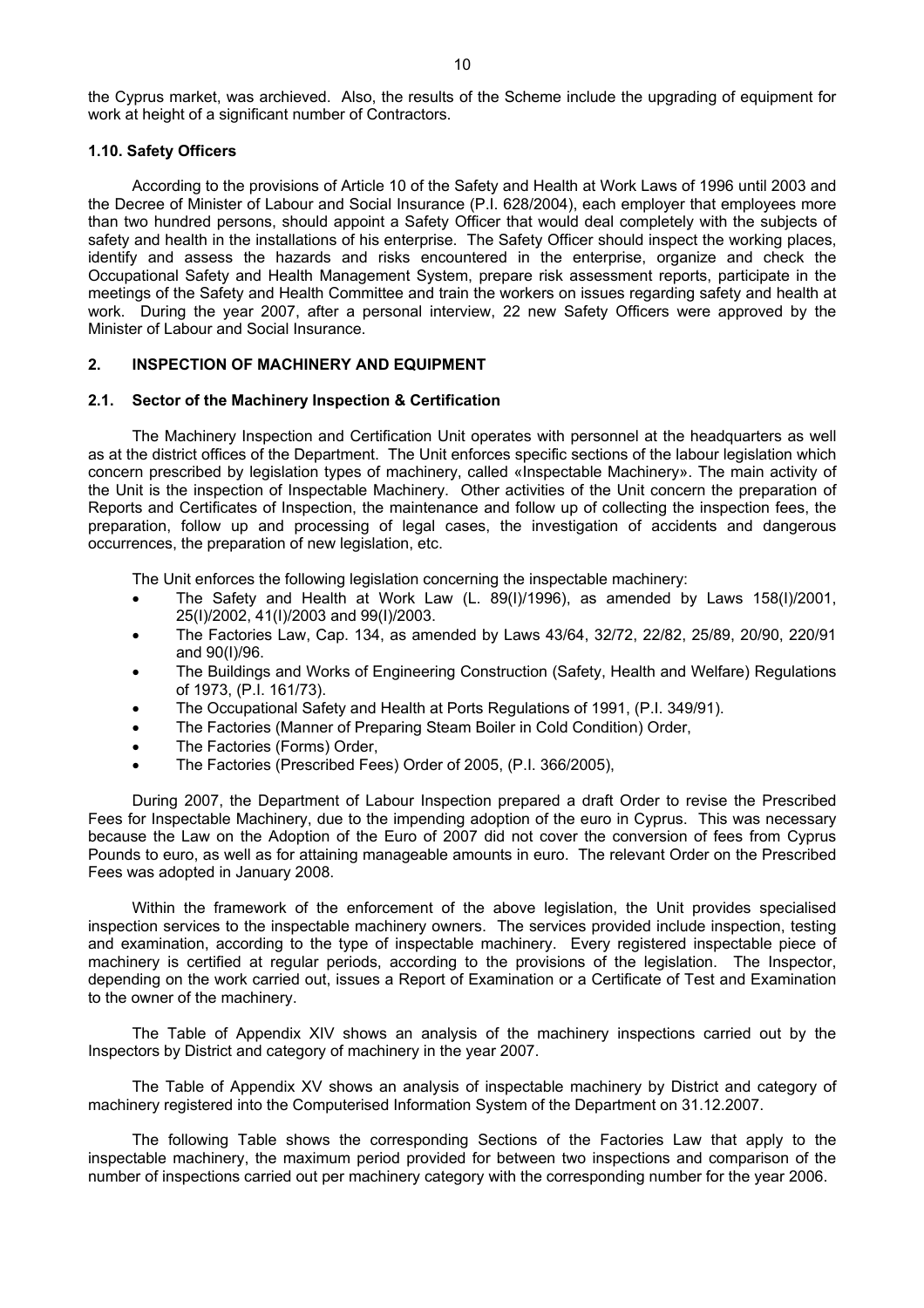| <b>Machinery Type</b>                   |       | Number of<br><b>Inspections</b> | <b>Maximum</b><br><b>Prescribed Period</b> | <b>Section of the Factories</b><br>Law on the Frequency |
|-----------------------------------------|-------|---------------------------------|--------------------------------------------|---------------------------------------------------------|
|                                         | 2007  | 2006                            | between Inspections                        | of Inspections                                          |
| Lifts and Hoists                        | 549   | 470                             | 6 months                                   | 33(2)                                                   |
| <b>Hydraulic Lifting Platforms</b>      | 0     | 0                               | 12 months                                  | 33(9)(c)                                                |
| <b>Cranes and other Lifting Devices</b> | 182   | 231                             | 14 months                                  | 35(2)                                                   |
| <b>Steam Boilers</b>                    | 405   | 391                             | 14 - 18 months                             | 40(7)                                                   |
| <b>Steam Receivers</b>                  | 6     | 17                              | 26 months                                  | 41(4)                                                   |
| Air Receivers                           | 94    | 56                              | 26 months                                  | 42(5)                                                   |
| Ropes                                   |       |                                 | 6 months                                   | 34                                                      |
| <b>TOTAL</b>                            | 1.236 | 1.165                           |                                            |                                                         |

The Department of Labour Inspection assessed during 2007 the results of an island-wide inspection campaign of mobile cranes which took place in 2006, once pending issues of the said campaign were completed. The purpose of the campaign was to ascertain that mobile cranes operating in Cyprus satisfy the provisions of the relevant Legislation and are in pocession of the Test and Examination Certificate issued by the Department of Labour Inspection which is mandatory for their operation. Building on the results of the campaign, the Department prepared a draft Policy for inspection of mobile cranes.

Also, the Department of Labour Inspection processed during 2007, a draft of the Minimum Requirements of Safety and Health (Operation, Maintenance and Inspection of Lifts) Regulations. This draft lays down the terms for the undertaking of the periodic lift inspection by private inspection bodies and defines the responsibilities, obligations and the professional qualifications for those directly involved in installing, maintaining and inspecting lifts as well as the obligations and liabilities of the lift owners. The said draft is expected to published within 2008 for final comments from all concerned parties (e.g. installers and lift maintance personnel) prior to forwarding to the Law Office of the Republic for legal review and subsequent publication under the Health and Safety at Work legislation.

### **2.2. CE Marked Products Sector**

The CE marked products Sector is responsible for the enforcement of the national legislation that transposes the New Approach Directives on the following product categories:

- Machinery,
- Lifts,
- Pressure Equipment,
- Simple Pressure Vessels
- Personal Protective Equipment, and
- Equipment and Protective systems for Use in Explosive Atmospheres.

The enforcement of the CE legislation ensures that only products that satisfy its provisions are manufactured, imported and placed on the market.

Within the framework of applying the legislation for CE marking, the Department of Labour Inspection participated in the meetings of the Ministry of Commerce, Industry and Tourism Coordination Committee which was created by decision of the Council of Ministers.

#### **2.2.1. Market Surveillance**

The purpose of market surveillance is to ensure that only the products that comply with the provisions of the CE marking legislation are placed on the market. This is achieved by paying regular visits to premises where the product categories mentioned above are manufactured, imported, displayed for sale or installed. Market surveillance is carried out in the framework of sampling checks of the market, as well as after information is received regarding non-conforming products.

 To this end the Minister of Labour and Social Insurance authorised officers of the Department, in the Central Office and the District Offices, to carry out market surveillance.

During 2007, Officers of the Department carried out inspections of various premises where products with CE marking were on sale. 1.300 pairs of safety goggles, 2 types of safety shoes and 27 air receivers which did not comply with the CE legislation were spotted. Compliance Notices were handed out for all the aforementioned products and the merchants / importers voluntarily withdrew the items from the Cyprus market.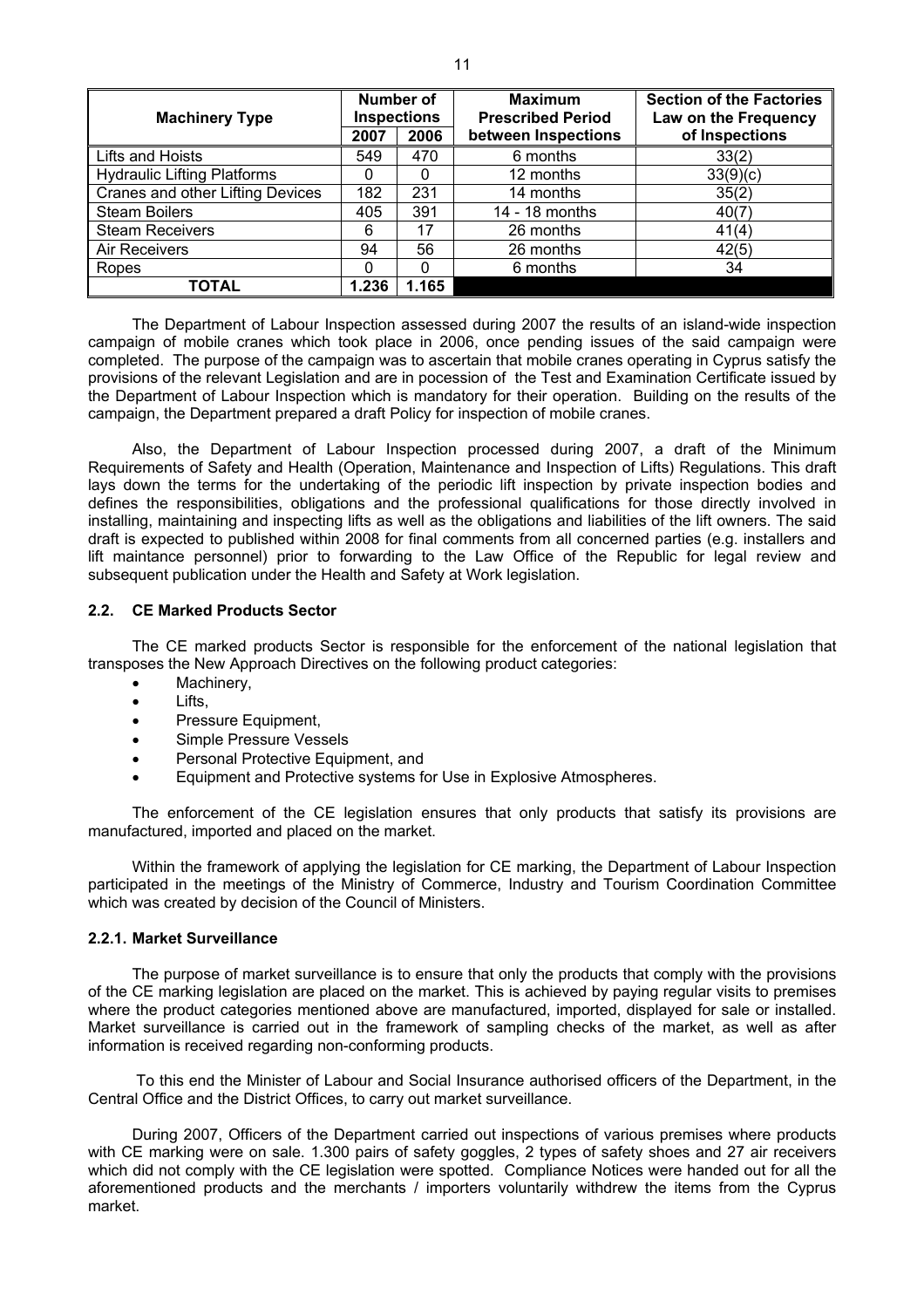Also, Officers of the Department visited places where lifts with CE marking were installed. Specifically, 38 lifts were inspected out of which 5 did not comply with the legislation on CE marking and corresponding Compliance Notices were handed out for these.

Immediately after the conclusion of the Concerted Action of the relevant Competent Authorities of the Member States of the EU for surveillance of the common market for pressire cookers and steam receivers within 2007, the Department of Labour Inspection prepared a press announcement which was posted on the special webpage of the European Union for Pressure Equipment.

## **2.2.2. Market surveillance of Machinery Sector**

During the year 2007 the database of the Department of Labour Inspection, which included 379 of the most important manufacturers and distributors of machinery, has been enriched. The entries were made having as criterion the volume of sales and the risk assessment of the machinery being made available to the market. During 2007, the Department of Labour Inspection personnel carried out 359 inspections for market surveillance of Machinery. The suppliers that did not comply with the relative provisions of the Regulations have been informed in writing, in order to fully comply within a fixed time period and in cases where they did not, legal proceedings were initiated against them.

Additionally, the Department of Labour Inspection informed the public of 40 dangerous popular machinery which was available on markets of other European countries by issuing 13 announcements. Regarding the safety of industrial machinery, an island-wide campaign was conducted to inspect garbage trucks. In total, 188 trucks being regularly used were inspected with the aim of upgrading them to the safety levels defined in the Essential Requirements to be fulfilled by Specific Product Categories (Machinery) Regulations of 2003.

The inspection of compliance of the market is monitored and recorded through a system of targeted inspections, while graphs are created on a regular basis which show the sectors where greater attention is given and indicate the degree and percentage of compliance.

#### **3. CONTROL OF CHEMICAL SUBSTANCES SECTOR**

The main objective of the Department of Labour Inspection in 2007 in this sector was the enforcement of the existing legislation on dangerous substances, the amendment of certain provisions of the legislation in order to harmonize with the European acquis and to achieve complete control of chemical substances, preparations and products containing dangerous substances imported, exported or placed on the Cyprus market and the implementation of the provisions of the Rotterdam Convention on the import and export of certain dangerous substances and preparations (PIC Convention) as well as the Stockholm Convention on the Persistent Organic Pollutants (POPs). The Department of Labour Inspection had close collaboration with other Governmental services in order to have a better control of dangerous substances that may be imported, exported or placed on the Cyprus market.

During 2007, the Department of Labour Inspection paid special attention to informing all concerned on the provisions of the harmonising legislation on management and control of dangerous substances.

In June 2007, the Department of Labour Inspection founded the Helpdesk for European Regulation 1907/2006 (REACH) in order to inform manufacturers and importers of chemical products in Cyprus of their responsibilities arising from the REACH Regulation. In the framework of an information campaign, the Helpdesk created a website with informational material, organised/participated in six seminars/events REACH and published a special informational leaflet on REACH and its requirements, for Safety Data Sheets as well as relevant articles in magazines and the daily press. The Helpdesk also answered questions which had been submitted either by telephone or via email.

In the framework of data acquisition on chemical substances in the Cyprus market and to cover the obligations of Cyprus to the European Union, data was collected in the following cases:

- For specific chemical substances classified as dangerous and for which relevant information was requested by the European Commission.
- For chemical substances imported to Cyprus from third countries which are most probably not classified according to the provisions of the European legislation and which do not have the necessary refernce numbers of the European Union(EINECS or ELINCS).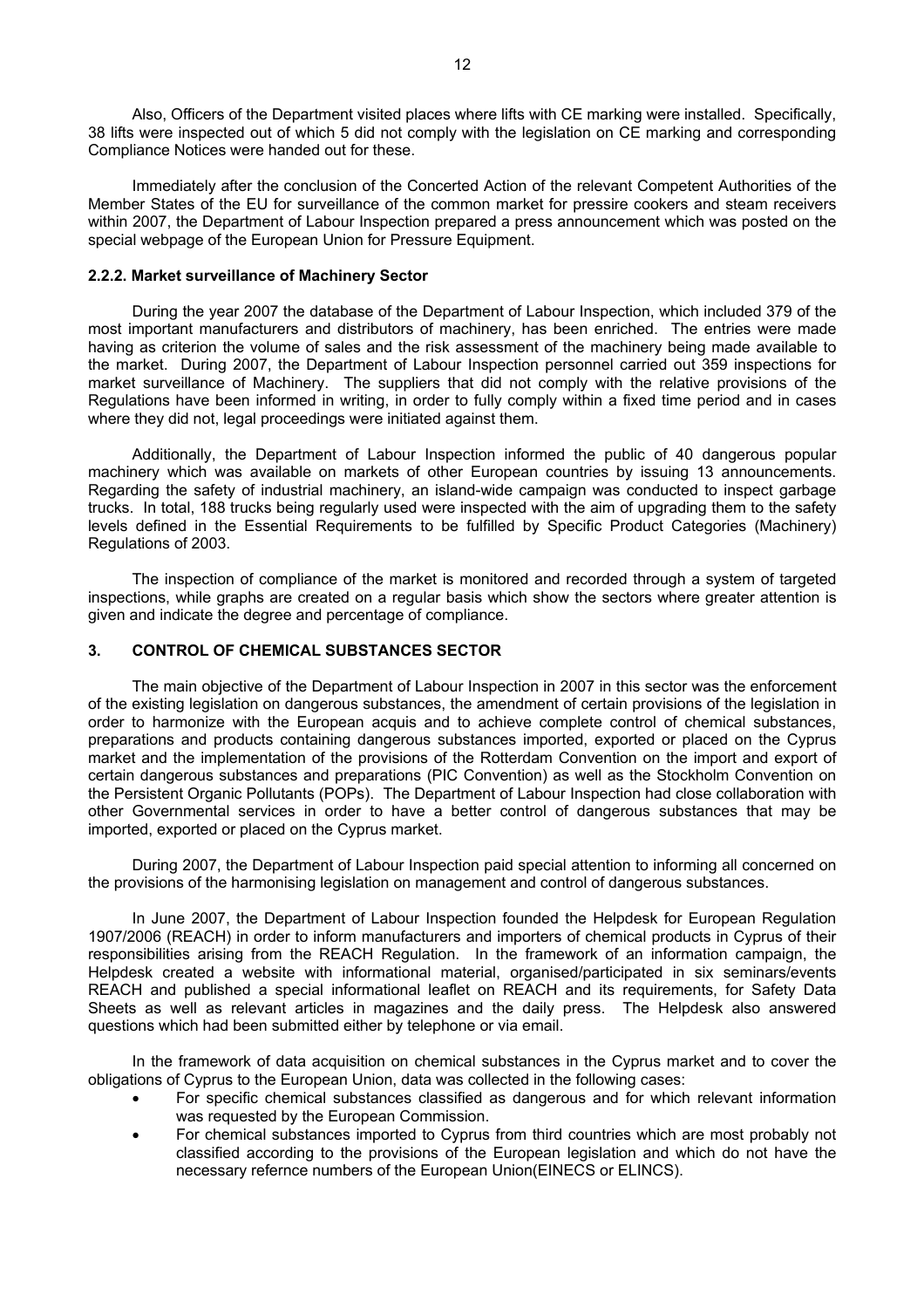• For dangerous chemical substances or preparations for which restrictions on use exist and which have been imported to or used in Cyprus during 2007 (implementation of European Regulation 304/2003/EC).

 During 2007, 91 inspections were carried out at undertakings where various chemical substances are prepared or imported, as well as to supermarkets and retail and wholesale stores trading paints, varnishes, toys and jewellery. The aim of these inspections was to locate chemical products produced or imported into Cyprus and which do not carry the packaging, marking or composition prescribed by the legislation and the tracking down of products containing dangerous chemical substances in concentrations greater than those allowed by the legislation. Appropriate action was taken for those products which were found to be non conforming and recommendations were made to the importers and producers so that the violations are eliminated and the health and safety of workers, the public and the environment protected.

## **4. OCCUPATIONAL HEALTH AND SAFETY TRAINING CENTRE**

The main activities of the Occupational Health and Safety Training Centre are the following:

- a) Organisation of training and vocational programmes, seminars and lectures.
- b) Organisation of the European Week for Safety and Health at Work, as well as the Information and Inspection Campaigns organised within the framework of the Senior Labour Inspectors Committee of the European Union.
- c) Development, publication and distribution of informative material aiming at increasing awareness of employers and employees.
- d) Incorporation of Safety and Health issues into the Education sector.
- e) Participation in the European Programme Leonardo Da Vinci.

The activities of the Occupational Health and Safety Training Centre for 2007 are described herebelow:

## **4.1. Training programmes**

During 2007, the training programmes organised by the Training Centre belong to one of the following three categories:

- (a) Training programmes addressed to:
	- Safety Officers,
	- Members of Safety Committees (in collaboration with Trade Unions),
	- Members of Safety Committees in the Public sector,
	- Officers / employees of organisations and Government Departments,
	- Apprentices of the Cyprus Productivity Centre, and
	- Officers of the employers and workers organisations, and
	- Newcomers in the Public Service,

• Apprentices in the work-study programmes of the Ministry of Education and Culture (Secondary Technical Education).

- (b) Lectures on the safety and health at work issues mentioned in (a) above delivered by Officers of the Department of Labour Inspection.
- (c) Seminars, focussing on:
	- Co-organisation with other interested parties, or exclusive organization by the Department of Labour Inspection, and
	- Organisation of the Pancyprian Conference for Safety and Health at Work within the framework of the activities for the Safety and Health at Work Week.

During 2007 a total of 97 training programmes / seminars / lectures were organised and 3.605 persons were trained.

## **4.2. Annual Campaign on the Prevention of Work Accidents and Occupational Diseases**

Within the framework of the above Campaign, the European Week for Safety and Health at Work 2007 was organised between 22nd and 26th of October focussing on the protection of young people at work and the theme adopted was «Lighten the Load».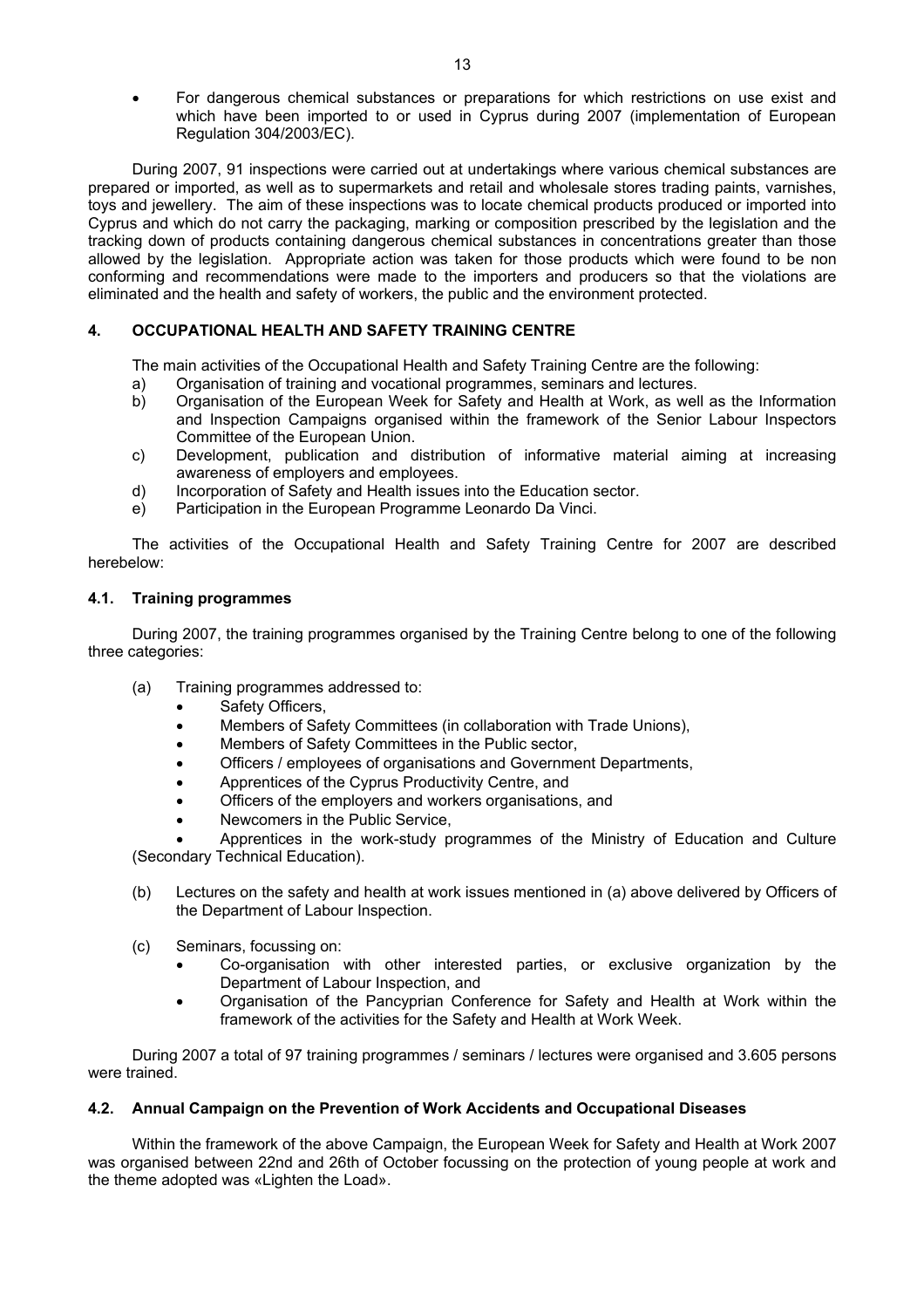On the 22nd of October 2007, the Pancyprian Conference for Safety and Health at Work was organised which included the inaugural ceremony and the informative part. during which a presentation of the study of the assessment of the situation regarding physical and mental diseases of workers in Cyprus. Additionally, presentations were given regarding issues of ergonomics in general as well as progress being made in the Campaign on Manual Handling of Loads of the Senior Labour Inspectors Committee. During the inaugural ceremony, the Good Practice Awards were presented, as well as the poster competition awards for 2007.

During the Safety and Health at Work Week, the Minister of Labour and Social Insurance visited workplaces and had the opportunity to perceive the measures taken by two such places for the protection of their employees from risks at work. Furthermore, Labour Inspection Officers and Labour Inspectors of the Department of Labour Inspection implemented a special programme that included visits at workplaces and schools, participation in meetings of various Safety Committees, discussions with employees and distribution of informative material.

The following Table shows the data related to the activities during the Safety Week 2007 per District.

|                     | <b>Visits in work premises</b> |                               |  |  |  |  |  |  |  |  |
|---------------------|--------------------------------|-------------------------------|--|--|--|--|--|--|--|--|
| <b>District</b>     | <b>Number of Visits</b>        | <b>Number of Participants</b> |  |  |  |  |  |  |  |  |
| Nicosia             | 48                             | 2.739                         |  |  |  |  |  |  |  |  |
| Limassol            | 47                             | 1.350                         |  |  |  |  |  |  |  |  |
| Larnaca / Famagusta | 48                             | 530                           |  |  |  |  |  |  |  |  |
| Paphos              | 30                             | 540                           |  |  |  |  |  |  |  |  |
| Total               | 173                            | 5.159                         |  |  |  |  |  |  |  |  |

Furthermore, within the framework of the Campaign for the Prevention of Work Accidents and Occupational Diseases, radio and TV messages were transmitted and TV stations broadcasted short duration films. In addition, Officers of the Department gave interviews and participated in awareness programmes of the radio and television mass media.

Finally, throughout the year and within the framework of a special agreement with the Department of Labour Inspection, the employers and employees representative organisations, as well as the Cyprus Health and Safety Association, published in their newspapers articles and other awareness material for the prevention of work accidents and occupational diseases.

## **4.3. Participation of the Department of Labour Inspection in the 32nd Cyprus International State Fair**

The Department of Labour Inspection participated in the 32<sup>nd</sup> Cyprus International State Fair alongside the other Departments of the Ministry of Labour and Social Insurance, aiming at promoting both its activities and informative material that it develops, as well as at the broadest possible information dissemination to the employers, the workers and the public in general on issues of Safety and Health at Work and the Control of Industrial Pollution. Within the framework of the above activity, a reception was organised at the exhibition kiosk, which was complimented with the presence of the Minister of Labour and Social Insurance.

## **4.4. Publications**

During 2007, informative material was re-published and the following information leaflets and publications were issued:

- Lighten the Load! Prevention of lumbar problems in the transport sector
- Lighten the Load! Prevention of lumbar problems in the healthcare sector
- Lighten the Load!
- Material Safety Data Sheets
- Responsible Transport of Chemical Substances
- European Regulation regarding Registration, Evaluation, Authorisation and Restriction of C**h**emical substances (REACH)
- Legislation regarding the Control of Volatile Organic Compounds Emissions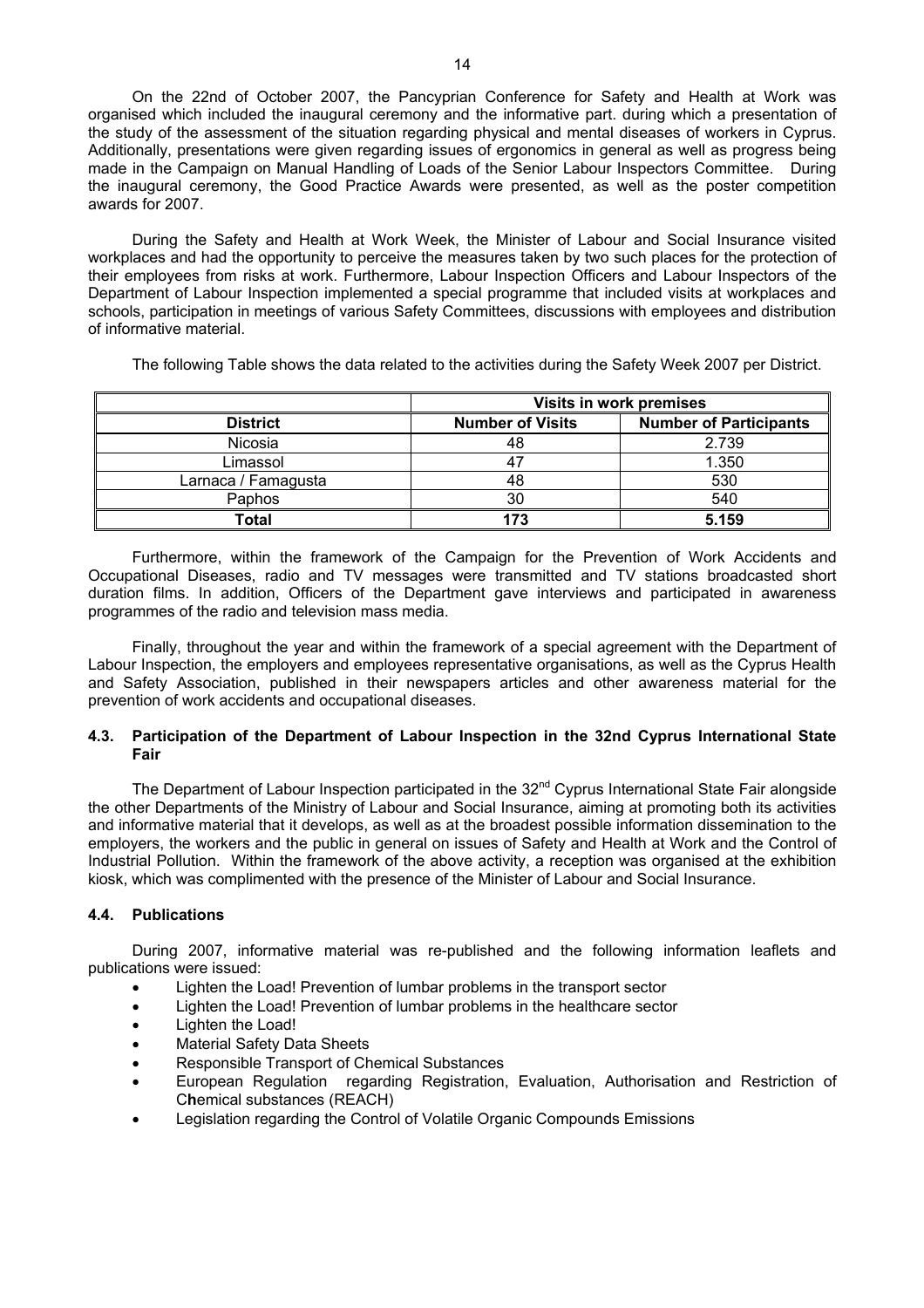#### **5. NATIONAL FOCAL POINT OF THE EUROPEAN AGENCY FOR SAFETY AND HEALTH AT WORK**

#### **5.1. Development and Operation of the National Information Network**

The Department of Labour Inspection is responsible for the operation of the National Information Network in which the Social Partners, as well as other organisations, wholeheartedly participate in the health and safety at work sector.

#### **5.2. Good Practice Competition 2007**

Every year, the Agency extends an invitation to all member states for submission of candidacies for the European good practice awards in the occupational safety and health sector.

These awards are intended to identify, by means of examples, the benefits emanating from the adoption of good safety and health practices in the workplace, to all European employers and employees.

For 2007, the European Good Practice Award Competition's theme was the promotion of an integrated management approach for dealing with musculoskeletal disorders (MSDs) taking into consideration the prevention of MSDs as well as the continuation, the return and the integration into the workplaces of sufferers of MSDs. Eight such examples were submitted, in the framework of the European Good Practice Award Competition.

## **5.3. Subsidy by the Agency**

The Department secured a subsidy by the Agency of approximately  $\epsilon$  30.000 as contribution by the Agency towards materializing the targets of European Week 2007.

## **6. NATIONAL FOCAL POINT OF THE EUROPEAN NETWORK FOR WORKPLACE HEALTH PROMOTION (ENWHP)**

The main activities of the National Focal Point are the following:

#### **6.1. Participation in various projects of the Network**

The Department of Labour Inspection is participating in the "Move Europe" project of the European Network for Workplace Health Promotion.

The Project aims to track down those ways of life and behaviour wich promote good health in workplaces and which focus on the sectors of physical exercise, quitting smoking, nutrition and mental health. It recognises proven Good Practice Models and takes care of the dissemination of the results in Europe.

 For the implementation of the above campaign, the Depatment of Labour Inspection has prepared an Action Plan and is implementing it.

#### **6.2. Participation in business meetings of the members of the National Focal Points of the Network**

The Department of Labour Inspection is actively participating in business meetings of the members of the National Focal Points of the Network. During these business meetings organizational matters, internal procedures and progress of the different projects of the Network, are discussed.

### **7. INDUSTRIAL POLLUTION CONTROL SECTOR**

The policy of the Department of Labour Inspection in the Sector of Industrial Pollution Control has as main objective, the prevention, the reduction and the control of pollution which arises from industrial installations, so that the best possible protection of the health and welfare of the citizens and the protection of the environment of the Republic is safeguarded.

The achievement of this objective is materialised through the effective implementation of the specific legislation for the control of industrial pollution, on the basis of which an integrated system of prevention and control has been established. This system includes the licensing of industrial installations, the systematic monitoring of their operation with on site inspections and emission measurements of pollutants, as well as the continuous monitoring and assessment of the atmospheric air quality.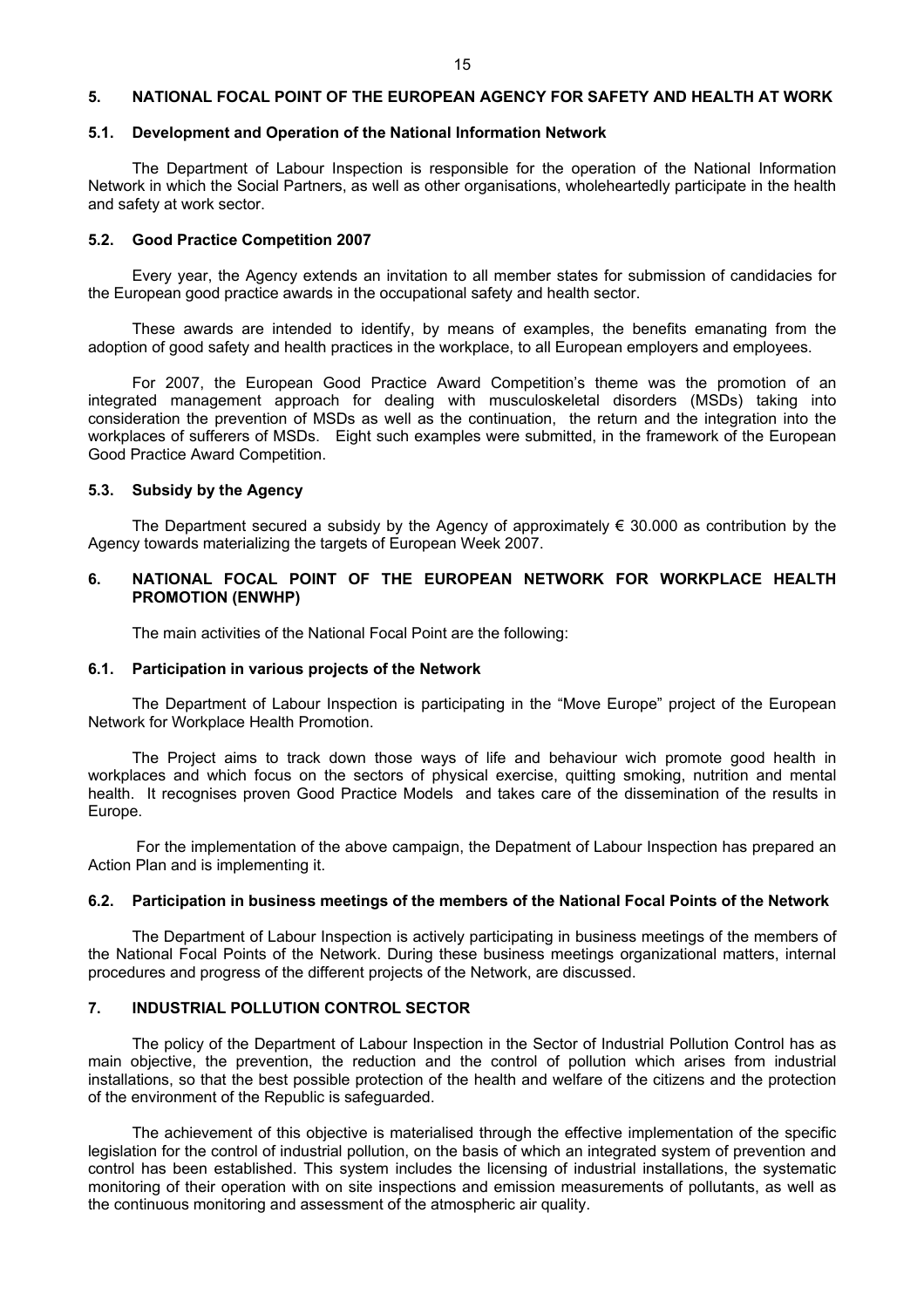## **7.1. Control of Industrial Emissions**

## **7.1.1. Licensing**

During **2007**, within the framework of the implementation of the provisions of the Atmospheric Pollution Control Law of 2002, the Water Pollution Control Law of 2002 and the Integrated Pollution and Prevention Law of 2003, that refer to the licensing of industrial installations, the competent Technical Committee for the Protection of the Environment, which is chaired by the representative of the Department of Labour Inspection, examined **178** applications and prescribed specific operating conditions and emission limit values aiming at the effective protection of the environment. Upon proposals of the Technical Committee for the Protection of the Environment, **220** Air Emission Permits were granted by the Minister of Labour and Social Insurance and **100** Discharge Licenses were granted by the Minister of Agriculture, Natural Resources and Environment.

Τhe categories and number of installations to which Air Emission Permits were granted until the end of **2007 are shown in Annex XVI.**

#### **7.1.2. Inspections/ Measurements**

Regarding the implementation and enforcement of the legislation, particular emphasis was given to checking of compliance of the specified operating conditions and emission limits of the Air Emission Permits. For this purpose, the inspections and the environmental measurements continued during **2007** in a more systematic way. Priority was given to the inspection and monitoring on a systematic basis, of those industrial installations, which by the nature of their processes and location, are likely to cause adverse impact to the public health and to the environment. In accordance with the Operating Conditions specified in the relevant Permits, the large industrial installations have already proceeded to the installation of control systems for the pollution reduction (filters) at the emission sources and as a result, the adverse implications on the environment from their operation have been considerably reduced.

During **2007**, **194** inspections were carried out to licensed installations in order to check the compliance with the Operating Conditions, which are specified in the corresponding Air Emission Permits and **66** inspections were carried out to non-licensable installations (e.g. boilers, crushing plants, concrete producing factories etc) in order to check the compliance which the conditions which are specified in the relevant Regulations. In addition, **47 inspections were carried out to paint selling stores and 35** inspections were carried out for the investigation of public complaints related to the operation of neighbouring factories. **In addition, three (3)** questions of Members of Parliament, one (1) question from the Commissioner of the Environment and one (1) question submitted by the Ombudsman were answered.

The Inspectors of the Department periodically monitor emissions from large-scale industrial installations using the Mobile Emissions Monitoring Unit of the Department, which is appropriately equipped with monitoring instruments. During **2007**, **8** sets of emission measurements of the concentration of different pollutants (dust, fume, sulphur dioxide, nitrogen oxides, volatile organic compounds and heavy metals) were carried out in large-scale industries (Power stations, cement factories, paint manufacturing industries etc) in order to check for compliance with the emission limits, which are specified in the Air Emission Permits. **Twenty four** (**24**) emission measurements were also carried out at industrial boilers **and two (2) at nonlicensable installations** to check their emissions.

The monitoring of the operation of large-scale industrial installations was also achieved by competent Inspectors through the data validation and control of the air emission measurements obtained from instruments installed at the stacks of the aforementioned installations. The obligation for continuous emissions monitoring (self-monitoring) is included as a condition on the relevant Air Emission Permits for the large-scale industrial plants. The Inspectors of the Department of Labour Inspection have access to the environmental data obtained by the plant operators.

During **2007**, **sixteen** (**16**) Improvement Notice**s were** issued to **installations** for violation of the legislation. Also, **36** Warning Letters were sent to installations, which were not operating according to the conditions specified in their permits, in order to take measures to comply. In **2007**, two of the eight still pending at the court criminal offences for violating the Atmospheric Pollution Control Law, were completed. The court imposed a penalty of CYP **250 for the first case and CYP 200 for the second case.**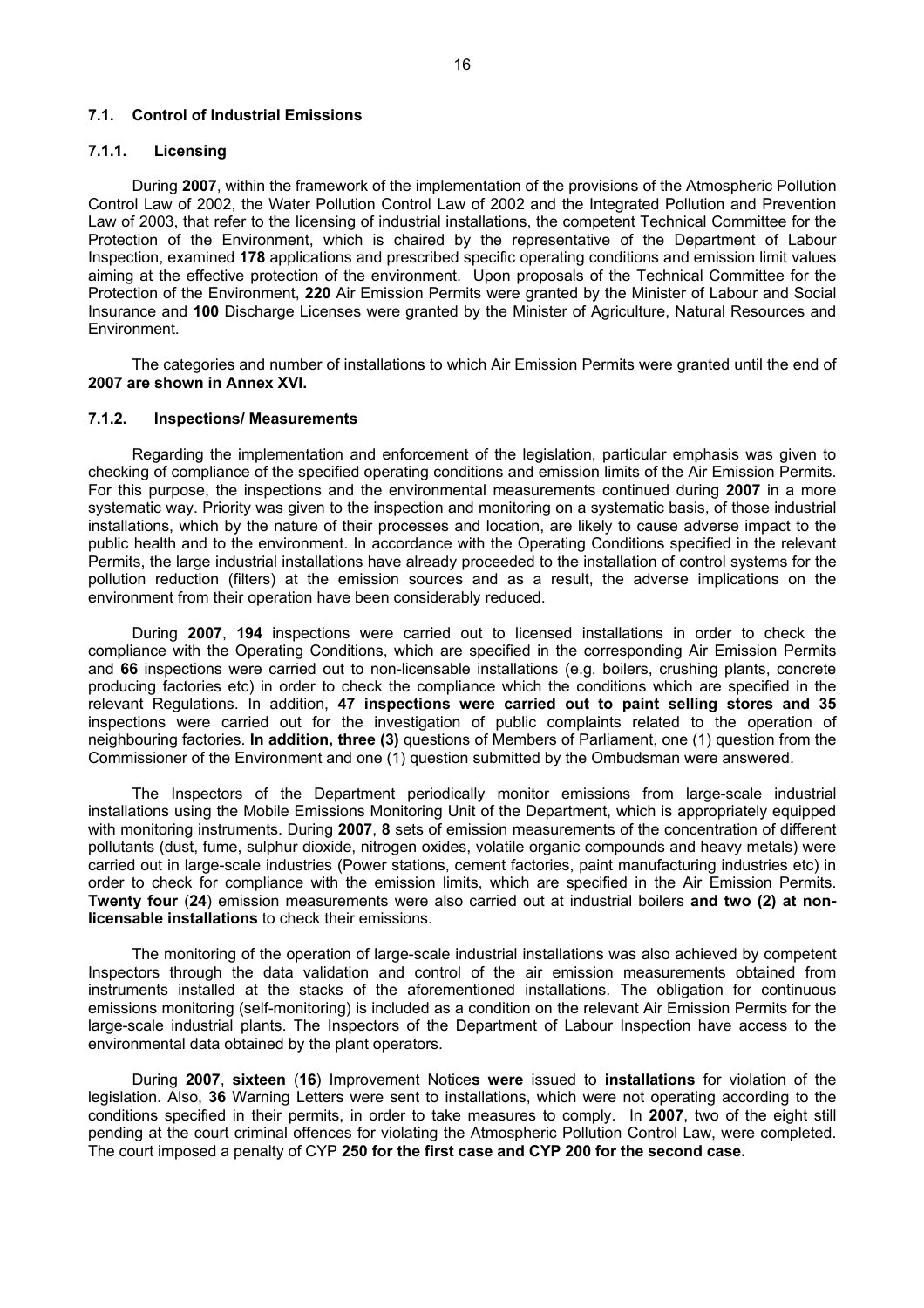## **7.2. Annual National Air Pollutant Emissions**

The Department of Labour Inspection, acting as the national focal point for the 1979 Convention on Long-Range Transboundary Air Pollution, was actively involved in the Convention's activities and its Protocols in **2007**. Within this framework, the annual emissions of the air pollutants of Cyprus were estimated for the year **2006** and were forwarded to the Executive Body of the Convention and to the European Environment Agency. The data referred to above, have been included in the relative reports published by the Executive Body of the Convention.

The annual national air pollutant emissions per activity and relevant figures for the year 2006 are shown in Annex XVII.

The total amount of emissions of Sulphur Oxides  $(SO<sub>x</sub>)$  and in particular Sulphur Dioxide  $(SO<sub>2</sub>)$  is expected to decrease progressively as the consumption of fuels with lower sulphur concentration is increasing. The total emissions of Nitrogen Oxides  $(NO<sub>x</sub>)$  and Volatile Organic Compounds (VOC) are also expected to decrease, as the number of cars using catalytic converters increases. The cars using catalytic converters emit gases with lower concentrations of Nitrogen Oxides (NO<sub>x</sub>) and Volatile Organic Compounds (VOC).

The Table **in Annex XVII**, further to the industrial emissions of Total Suspended Particulate (TSP), shows also the fraction of the total dust, which is consisted of particles with aerodynamic diameter smaller than 10 microns (PM<sub>10</sub>) and smaller than 2,5 microns (PM<sub>2.5</sub>). It is to be noted that the smaller the aerodynamic diameter of particulate matter, the greater the danger for the human health is.

#### **7.3. Awareness Campaign on Reduction of the Atmospheric Pollution Issues**

**Within the framework of raising the awareness of public about the provisions of the relevant legislation, a seminar was organized in 2007 for the presentation of the National Implementation Plan of the Stockholm Convention on Persistent Organic Pollutants.** 

#### **7.4. Harmonization with the European Union Acquis**

Within the framework of harmonization of the Cyprus legislation with the European Union Acquis, the following legislation has been issued:

- The Air Pollution Control (Amendment) Law of 2007 (Law 85(I)/2007)
- The Limitation of Emissions of Volatile Organic Compounds due to the Use of Organic Solvents in Certain Paints, Varnishes, Vehicle Refinishing Products and Other Paint Products (Amendment) Law of 2007 (Law 54(I)/2007)
- The Protocol to the 1979 Convention on Long-Range Transboundary Air Pollution to Abate Acidification, Eutrophication and Ground-Level Ozone (Ratifying) Law of 2007 (Law 14(III)/2007)

## **8. AIR QUALITY CONTROL SECTOR**

#### **8.1. Ambient Air Quality Monitoring**

The Air Quality Control Sector continued in 2007 the monitoring of the air quality in Cyprus in 2007, which is uninterruptedly being carried out since 1991. The monitoring was carried out using nine Mobile Stations, fully equipped with automatic real time monitoring instruments for continuous measurements of the following air pollutants:

- Nitric Oxide, Nitrogen Dioxide and Oxides of Nitrogen (NO,  $NO<sub>2</sub>$ , NO<sub>x</sub>)
- Ozone  $(O_3)$
- Sulphur Dioxide (SO<sub>2</sub>)
- Carbon Monoxide (CO).
- Particulate Matter (PM),
- Benzene  $(C_6 H_6)$

In addition, the most important meteorological parameters are also monitored, such as:

- Wind Direction (WD),
- Wind Speed (WS),
- Ambient Temperature (T),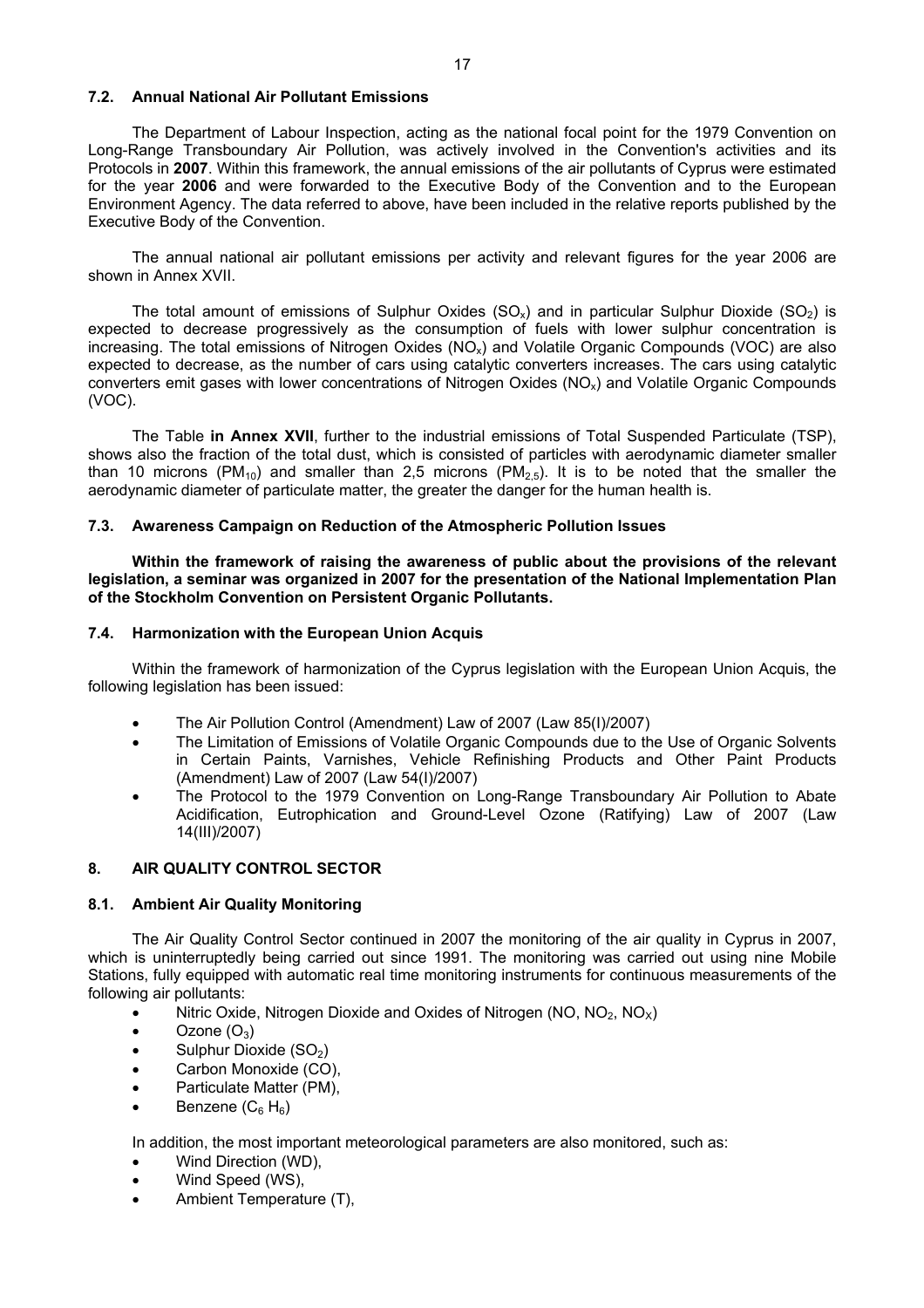- Relative Humidity (RH),
- Atmospheric Pressure (P),
- Solar Radiation (SR)

Representative pictures of a Mobile Station are shown in Figure 1 of Annex XVIII.

During 2007, ambient air quality measurements were carried out on a systematic basis at the following locations:

- Nicosia General Hospital (old)
- Vasilikos Area Zygi village
- Ayia Marina Xyliatou Village
- Apostolos Loukas Elementary School, Strovolos
- Intersection of Ayia Sofia and Seyhellon Streets, Limassol
- Intersection of Archiepiskopou Makariou III Avenue and Tsirou Street, Limassol
- Larnaca Municipality Park
- Aristofanous Street, Larnaca, close to the Drosia Elementary Schools
- Paphos Central Police Station

In addition dust measurements ( $PM<sub>10</sub>$  and  $PM<sub>2.5</sub>$ ), benzene and other volatile organic compounds were carried out in all cities. The dust has been analysed for Lead and other Heavy Metals.

The measurement results as well as other useful information on air quality issues are pluplished online through the Department special designed webpage www.airquality and indoor / outdoor electronic information panels.

The assessment of the results obtained from the above mentioned locations (urban, industrial, rural), show that the concentrations of most pollutants are below the relevant limits.

Figure 2 of Annex XVIII shows the annual concentration and trend of various pollutants for the last 6 years (2002-2007) at a traffic representator station (old Nicosia General Hospital).

It is evident from the above mentioned Figure that there is a continuous reduction in the concentration of most pollutants in the atmosphere (NO,  $NO<sub>2</sub>$ ,  $NO<sub>x</sub>$ ,  $SO<sub>2</sub>$ ,  $CO$ ). This reduction is mainly due to the improvement of the quality of fuel, the import of new technology vehicles equipped with catalysts, the periodic inspection of vehicles, etc.

A significant reduction in the concentration of Benzene and Lead was also observed.

Ozone and suspended particulate matter constitute an exception of the aforementioned reductive trend.

In the case of Ozone, the limit exceedances are mainly due to the prevailing climate conditions in Cyprus, (high temperatures and high solar radiation), which contribute to ozone formation, as well as the transboundary pollution and the transport of ozone and its precursor substances, from the eastern Mediterranean region and neighboring countries.

The exceedances of the respirable suspended particles are mainly due to emissions from vehicle, central heating, industrial plants, dust transport from agricultural areas, dust resuspension from the roads and open areas in the cities as well as due to natural events such as transboundary pollution and sea salt.

It is noted that the existing problem of the above two pollutants is not a local but a wider scale problem, faced by all EU Member States and more especifically the Mediterranean countries, where longer periods of sunshine and similar climatological conditions prevail.

The ambient air quality data of Cyprus for the years 2003-2007 were sent to the European Environmental Agency and are available to the public through their website as well as through of the Department of Labour Inspection special designed webpage http://www.airquality.gov.cy.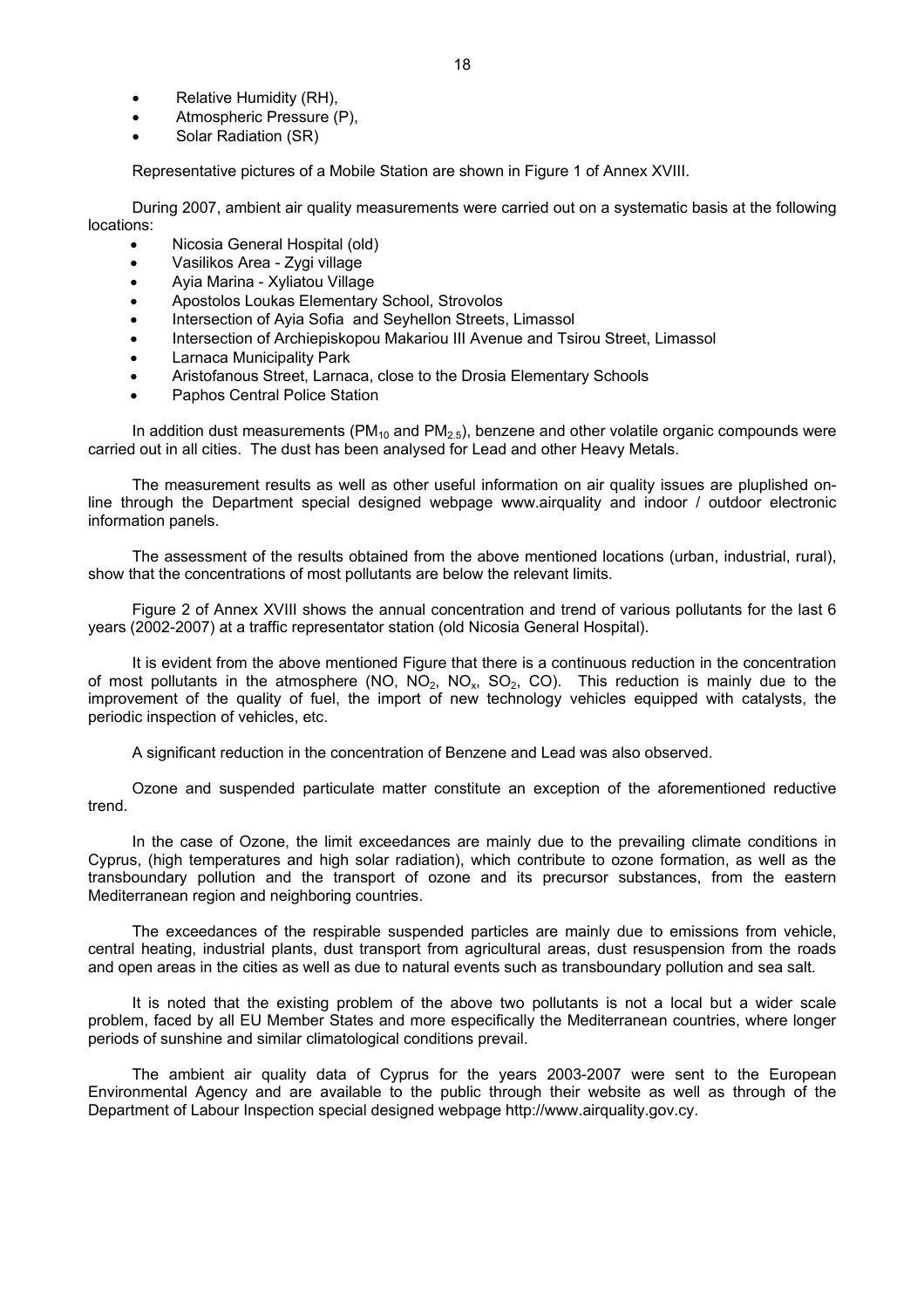### **8.2. Programmes with the European Union**

#### 1. Transition Facility 2005

 In the framework of the Transition Facility Programme 2005, the Department of Labour Inspection implemented a Plan for the upgrading of the calibration laboratory to a National Reference Laboratory for Air Quality measurements, which will be certified according to ISO 17025.

#### **8.3. Harmonization with the European Acquis**

Within the framework of continuous harmonizing the Cyprus legislation to the European Union Acquis, the House of Representatives enacted the Regulations P.I. 111/2007, which harmonizes the Cypriot Legislation with the provisions of Directive 2004/107/EC relating to arsenic, cadmium, mercury, nickel and polycyclic aromatic hydrocarbons in ambient air.

 The Regulations aim to define target values for the concentrations of arsenic, cadmium, mercury, nickel and benzyl pyrene as well as common methods and criteria for assessing the concentrations of the aforementioned pollutants as well as mercury in ambient air so as to avoid, prevent or decrease harmful effects on the humans health and on the atmosphere of Cyprus.

## **9. SECTOR OF RADIATION PROTECTION, NUCLEAR SAFETY AND RADIOACTIVE WASTE MANAGEMENT**

The main objective of the Radiation Protection, Nuclear Safety and Radioactive Waste Management Section is to secure adequate levels of protection of the workers, the public, the patients and the environment from the risks due to exposure to ionising radiation or dispersion of radioactive substances. The above objective is achieved with the implementation and enforcement of the relevant legislation, the monitoring of environmental radioactivity levels and the radiological emergency preparedness and response, in cooperation with other services or agencies and, in general, with all other stakeholders.

#### **Legislation on the protection against risks from ionising radiation**

During 2007, the preparatory work and the arrangements for the effective implementation of the legislation on protection from ionising radiation, enacted in 2002, continued.

In July 2007, the "Agreement between the EURATOM, the non-nuclear weapon states of EURATOM and the International Atomic Energy Agency (IAEA), for the implementation of paragraphs 1 and 4 of Article III of the Non-proliferation of Nuclear Weapons Treaty and its Additional Protocol" (Ratification) Law of 2007 (N.37(III)/2007) was published in the Official Gazette of the Republic.

Also, in December 2007, the "International Convention on the Combat of Nuclear Terrorism" (Ratification) Law of 2007 (N.44(III)/2007) was published in the Official Gazette of the Republic. According to this Law, the Minister of Labour and Social Insurance has been defined as the Competent Authority for the implementation of Article 18 for the above Convention purposes.

Based on the radiation protection legislation, the Radiation Inspection and Control Service, within the Department of Labour Inspection, has been established, and during 2007 has been additionally staffed with one Labour Inspection Officer on a non-permanent basis. The above legislation specifies the general framework of obligations and procedures for licensing of sources and practices that involve exposure to ionising radiation, as well as the implementation of measures for the protection from ionising radiation and empowers the Council of Ministers to issue regulations.

The above legislation is fully harmonised with the relevant European Acquis, as well as with the Standards and Regulations of the International Atomic Energy Agency, where Cyprus is a member since 1965.

In 2007, the training of various target groups of the stakeholders, as well as the inspection of various premises and practices involving use of ionizing radiation, continued. In 2007, the New Paralimni General Hospital and the Bank of Cyprus and the Ministry of Health Oncology Centre were licensed, and the licensing conditions for a number of clinical laboratories, hospitals and other facilities involving use of ionizing radiation, were prepared. Moreover, a number of certificates and approvals on import or export of various sources of ionizing radiation and radioactive substances, radiation protection advisory services, as well as on export of scrap metals, car batteries and animal foodstuff, was granted.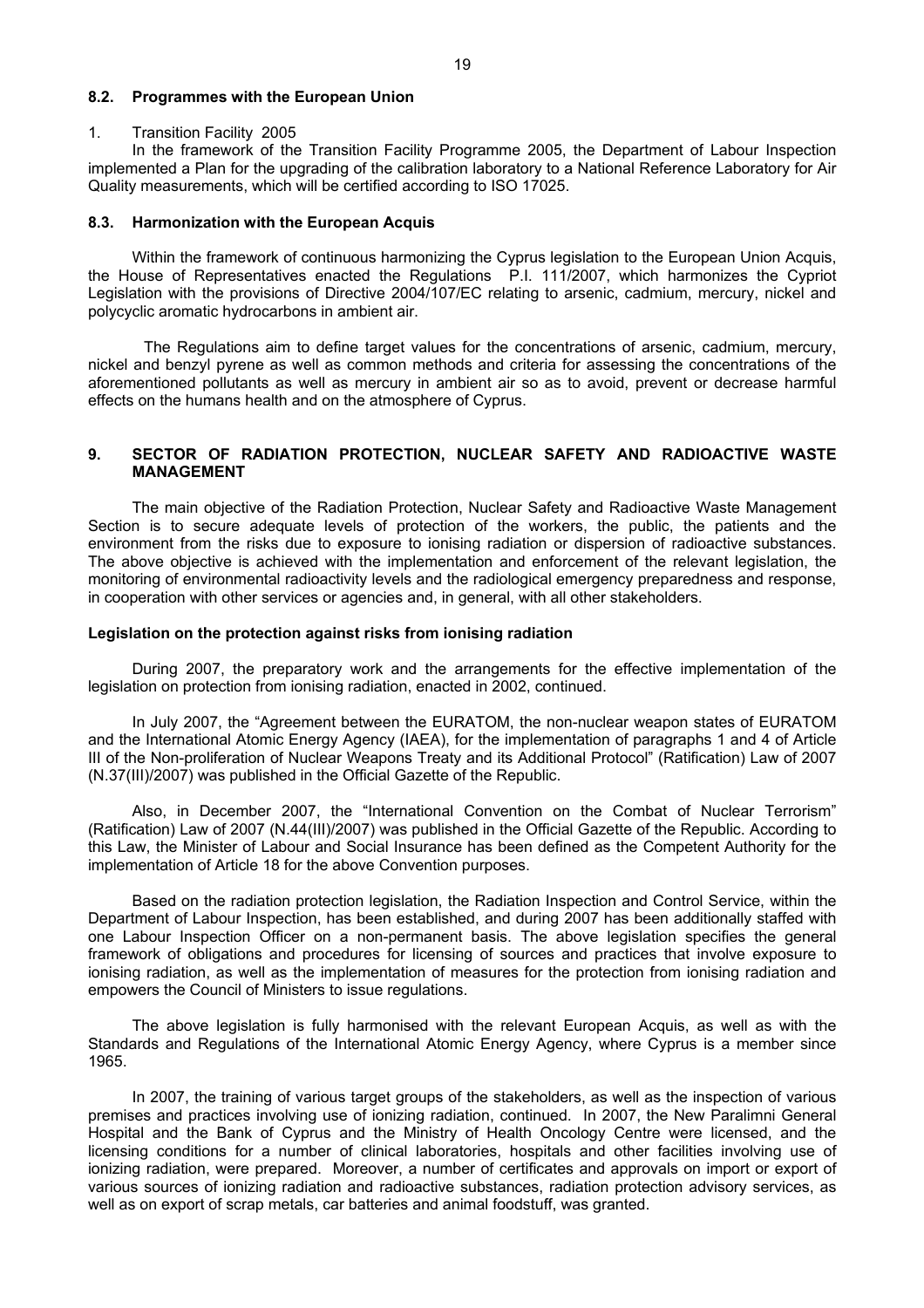Furthermore, additional portable equipment was purchased to be used by the Department of Labour Inspection inspectors for performing ionising and non-ionising radiation measurements and surveys for compliance and enforcement purposes. Some additional portable equipment and a high-volume aerosol sampler for gamma radioactivity measurements in the atmosphere were donated by the Government of the United States and the International Atomic Energy Agency, respectively. Finally, the continuous ambient gamma dose in air monitoring network, which comprises of seven local stations that cover the whole area controlled by the Republic of Cyprus, and three control centres, was connected with the EURDEP system of the European Union, where several countries are participating, and automatically sends data to this system on a 24-hour basis.

In 2007, inspections, measurements, training seminars, and other campaigns were conducted, in relation to the protection from ionising and non-ionising radiation in workplaces and other relevant premises. Also, three European seminars/workshops regarding radiation protection matters were organised in Nicosia, in cooperation with the International Atomic Energy Agency.

Since September 2007, the implementation of a European Union Transition Facility Programme started, in cooperation with the Greek Atomic Energy Agency, which was awarded the contract, aiming at the upgrading of the capabilities of the Radiation Protection and Nuclear Safety Regulatory Authority. The implementation of this Programme will be completed by the end of 2008 and it has a budget of €390.000.

## **10. CONTROL OF MAJOR ACCIDENT HAZARDS SECTOR**

The major accidents comprise the most serious form of accidents due to the dreadful consequences, which they may have not only on persons, but also on the environment. For this reason, their prevention and control has been rightly given particular attention, at a global scale.

The Control of Major Accident Hazards Sector implements the Control of Major Accident Hazards Involving Dangerous Substances Regulations of 2001 (P.I. 507/2001). The Regulations came into force on the  $1<sup>st</sup>$  of May 2002 with relevant notification of the Council of Ministers (P.I. 211/2002). This Sector also implements the Control of Major Accident Hazards Related to Dangerous Substances (Amendment) Regulations of 2006 (P.I 49/2006). The aforementioned Regulations harmonize the Cyprus legislation with the provisions of the Directive 96/82/EC of the European Union (SEVESO II) and the Directive 2003/105/EC (amending the first Directive) except of those provisions that are related to the land use and the external emergency plans for which the respective authority is the Department of Housing and Town Planning and the Civil Defense Services.

The Regulations aim at the prevention of major accidents involving dangerous substances and at the limitation of their consequences to people and the environment.

During 2007 and in cooperation with an external consultant, the Sector proceeded to assess all Safety Reports submitted by the operators of establishments. During the assessment, two inspections were carried out at each establishment to check the completeness and reliability of the data contained in the Safety Reports. After completing the assessment, the Sector:

- 1. Notified all operators of the establishments of the conclusions of the examination of the Safety Reports.
- 2. Defined the areas for which the operators must inform the public on the protective measures being taken in the undertaking and the necessary behaviour in case of an accident.
- 3. Defined the group of establishments which may interact in case of an accident.

Also, during 2007 the Sector cooperated with the Civil Defense Services in drafting the External Emergency Plans.

## **11. UNIT FOR THE CONTROL OF WORKING TIME OF DRIVERS OF CERTAIN VEHICLES**

The excessive time of work of drivers that have as main activity the driving of vehicles is one of the likely factors of cause of road accidents. Up to the date of implementation of the relative legislation this factor was imponderable. With the full implementation of the legislation and the exploitation of elements that are observed at the checks this factor can be evaluated and the export of conclusions, which will help in the mapping out of policy for the prevention of road accidents in which such drivers are involved, will be possible. Also the implementation of the legislation ensures equal terms of competition between the enterprises and improves the conditions of work for the drivers.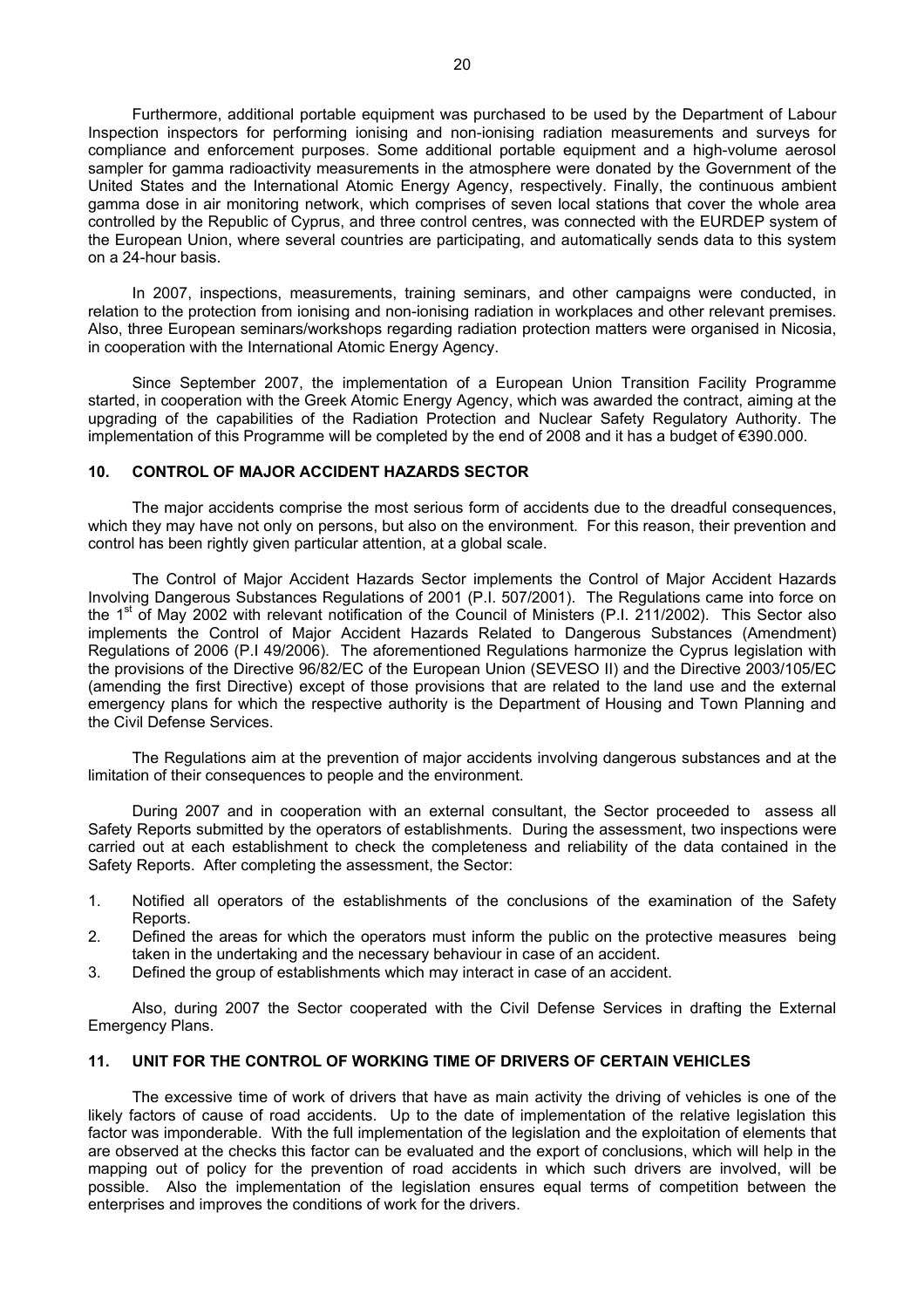## **11.1. Legislation / Implementation of Legislation**

In 2007, Cyprus harmonized with the Directive 2006/22EC and applies the European Regulations with No. 561/2006 and No. 3821/85 via the Law for the Control of Driving Hours and Rest of Drivers of Certain Vehicles (N. 86(I)/2007) which suppressed the Law for the Control of driving Hours of Control and Rest of Drivers of Certain Vehicles (N. 137(I)/2004). Also, Cyprus is harmonized with the European Directive 2002/15/EC via the Law for the Organisation of Time of Work Executing Mobile Activities of Road Transpositions of 2005 (N. 47(I)/2005).

The Responsible Minister for the of administration and enforcement of above Laws is, according article 2(1) of the Law N. 86(I)/2007 and article 2(1) of the Law N. 47(I)/2005, the Minister of Work and Social Insurance which permitted the Department of Labour Inspection to enforce the provisions of the above mentioned Laws. The competent authority for the management of legislative frame is the Department of Labour Relations.

The checks at the enterprises are being carried out exclusively by the Unit of Control of Working Time of Drivers of Certain Vehicles, which is based at the Department of Labour Inspection, and the road side checks are being carried out by the above mentioned Unit in collaboration with the Cyprus Police.

#### **11.2. Checks of Working Days of Drivers**

According to article 2 of the European Directive 2006/22/EC, the minimum number of checks of working days that should be carried out in 2007, mounts in 38.800 working days. Up to the 31.12.2007, 46,845 working days have been checked by which 40.610 days have been checked at the enterprises and 6.235 days at the road side. Also according to the article 2 of the European Directive 2006/22/EC, the minimal percentage of total number of checks at the roadside is 15% and at the enterprises 30%. The table of Annex XIX presents, individually, the percentage of coverage of the required by the European Directive the minimal number of checks from the number of checks that have been carried in 2007.

The above number of checks of working days of drivers that have been carried out at the road side includes the checks that have been carried out during expeditions which have been organized by the Cyprus Police, as member of the TISPOL Organisation. These expeditions have been realized in October and in November of 2007 and the Department of Labour Inspection participated to these expeditions.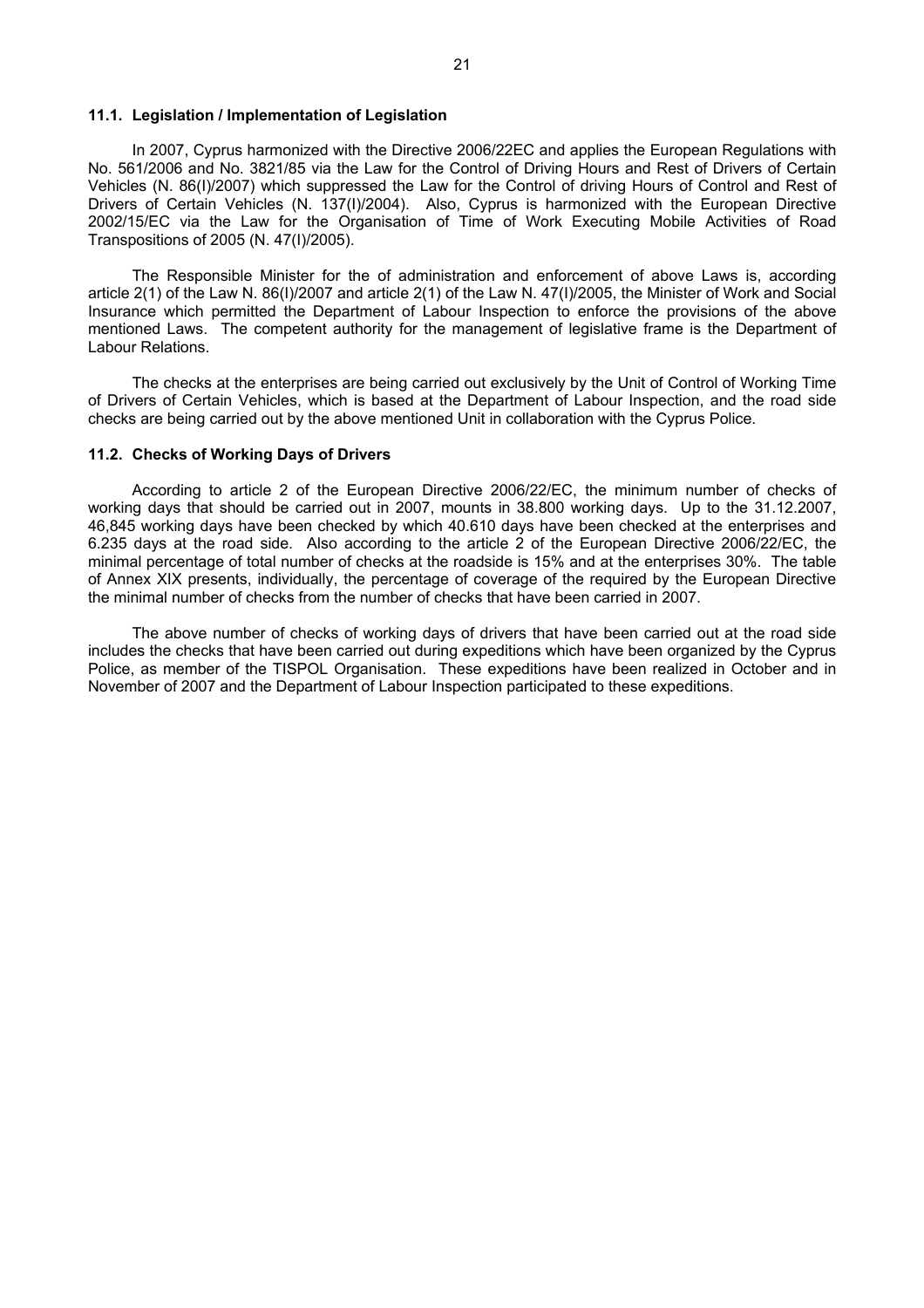$22$ 



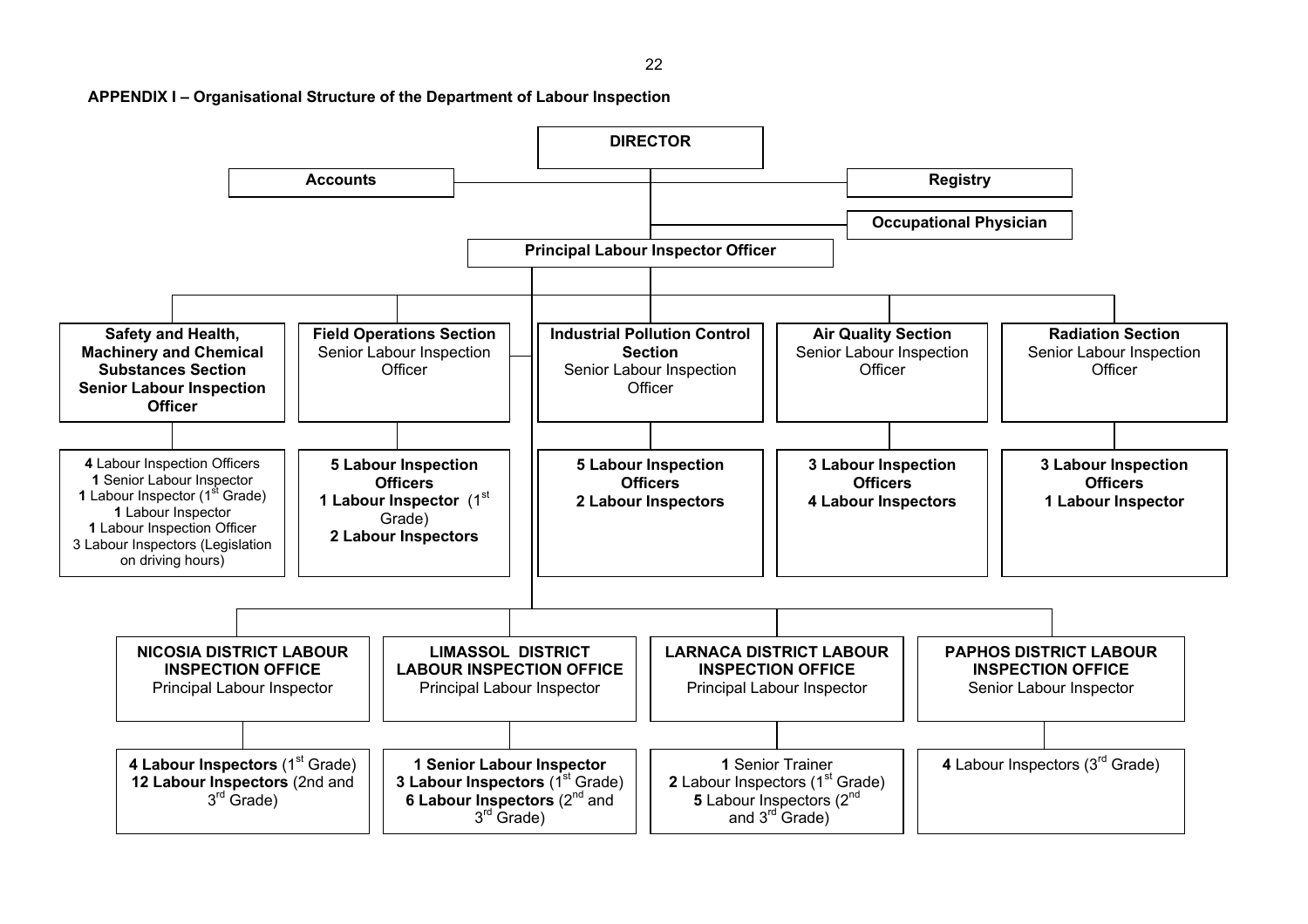## **APPENDIX II - Inspections of Undertakings for the Year 2007**

|                |                                                                                                                 | <b>DISTRICT</b>                 |                |        |                |          |                     |             |           |          |                  |         |        |                 |               |       |                |       |
|----------------|-----------------------------------------------------------------------------------------------------------------|---------------------------------|----------------|--------|----------------|----------|---------------------|-------------|-----------|----------|------------------|---------|--------|-----------------|---------------|-------|----------------|-------|
| <b>A/A</b>     | <b>ECONOMIC ACTIVITY</b>                                                                                        |                                 | <b>NICOSIA</b> |        |                | LIMASSOL |                     |             | FAMAGUSTA |          |                  | LARNACA |        |                 | <b>PAPHOS</b> |       |                | TOTAL |
|                |                                                                                                                 | No.                             | % (1)          | % (2)  | No             | % (1)    | % (2)               | No          | % (1)     | % (2)    | No               | % (1)   | % (2)  | No              | % (1)         | % (2) | No             | % (3) |
|                | AGRICULTURE. LIVESTOCK AND FORESTRY                                                                             | 52                              | 2.4%           | 22.0%  | 22             | 1.3%     | 9.3%                | 48          | 11.3%     | 20.3%    | $\overline{112}$ | 10.4%   | 47.5%  | $\overline{2}$  | 0.4%          | 0.8%  | 236            | 4.0%  |
| $\overline{2}$ | <b>FISHING</b>                                                                                                  | $\Omega$                        | 0.0%           | 0.0%   | 0              | 0.0%     | 0.0%                | 0           | 0.0%      | 0.0%     | 2                | 0.2%    | 100.0% |                 | 0.0%          | 0.0%  | 2              | 0.0%  |
| 3              | MINING AND QUARRYING                                                                                            | 13                              | 0.6%           | 27.1%  | 19             | 1.1%     | 39.6%               | 0           | 0.0%      | 0.0%     | 11               | 1.0%    | 22.9%  | 5 <sup>5</sup>  | 1.0%          | 10.4% | 48             | 0.8%  |
| $\overline{a}$ | <b>MANUFACTURING</b>                                                                                            | 517                             | 23.5%          | 39.0%  | 399            | 24.0%    | 30.1%               | 100         | 23.5%     | 7.5%     | 223              | 20.8%   | 16.8%  | 87              | 17.1%         | 6.6%  | 1326           | 22.6% |
| 5              | ELECTRICITY, GAS AND WATER SUPPLY                                                                               |                                 | 0.0%           | 3.8%   | 6              | 0.4%     | 23.1%               | $\Omega$    | 0.0%      | 0.0%     | 14               | 1.3%    | 53.8%  | 5               | 1.0%          | 19.2% | 26             | 0.4%  |
| 6              | <b>CONSTRUCTION</b>                                                                                             | 753                             | 34.3%          | 38.3%  | 641            | 38.5%    | 32.6%               | 70          | 16.5%     | 3.6%     | 298              | 27.7%   | 15.2%  | 202             | 39.6%         | 10.3% | 1964           | 33.5% |
|                | WHOLESALE AND RETAIL TRADE; REPAIR OF MOTOR<br>VEHICLES, MOTORCYCLES AND PERSONAL AND<br><b>HOUSEHOLD GOODS</b> | 339                             | 15.4%          | 37.0%  | 201            | $12.1\%$ | 21.9%   111   26.1% |             |           | $12.1\%$ | 182              | 16.9%   | 19.9%  | 83              | 16.3%         | 9.1%  | 916            | 15.6% |
| 8              | HOTELS AND RESTAURANTS                                                                                          | 70                              | 3.2%           | 40.0%  | 48             | 2.9%     | 27.4%               | 20          | 4.7%      | 11.4%    | 9                | 0.8%    | 5.1%   | 28              | 5.5%          | 16.0% | 175            | 3.0%  |
| 9              | TRANSPORT. STORAGE AND COMMUNICATION                                                                            | 127                             | 5.8%           | 31.8%  | 138            | 8.3%     | 34.6%               | 19          | 4.5%      | 4.8%     | 61               | 5.7%    | 15.3%  | 54              | 10.6%         | 13.5% | 399            | 6.8%  |
| 10             | FINANCIAL INTERMEDIATION                                                                                        | 11                              | 0.5%           | 37.9%  | $\overline{4}$ | 0.2%     | 13.8%               | -5          | 1.2%      | 17.2%    | 9                | 0.8%    | 31.0%  |                 | $0.0\%$       | 0.0%  | 29             | 0.5%  |
| 11             | <b>REAL ESTATE, RENTING AND BUSINESS ACTIVITIES</b>                                                             | 65                              | 3.0%           | 35.9%  | 50             | 3.0%     | 27.6%               | 8           | 1.9%      | 4.4%     | 45               | 4.2%    | 24.9%  | 13              | 2.5%          | 7.2%  | 181            | 3.1%  |
| 12             | PUBLIC ADMINISTRATION AND DEFENCE, COMPULSORY<br><b>SOCIAL SECURITY</b>                                         | 92                              | 4.2%           | 48.7%  | 41             | 2.5%     | 21.7%               | 8           | 1.9%      | 4.2%     | 38               | 3.5%    | 20.1%  | 10 <sup>1</sup> | 2.0%          | 5.3%  | 189            | 3.2%  |
| 13             | <b>EDUCATION</b>                                                                                                | 19                              | 0.9%           | 39.6%  | 21             | 1.3%     | 43.8%               |             | 0.2%      | 2.1%     |                  | 0.4%    | 8.3%   | 3 <sup>1</sup>  | 0.6%          | 6.3%  | 48             | 0.8%  |
| 14             | <b>HEALTH AND SOCIAL WORK</b>                                                                                   | 56                              | 2.6%           | 52.8%  | 24             | 1.4%     | 22.6%               |             | 1.6%      | 6.6%     | 14               | 1.3%    | 13.2%  | 5 <sup>5</sup>  | 1.0%          | 4.7%  | 106            | 1.8%  |
| 15             | OTHER COMMUNITY, SOCIAL AND PERSONAL ACTIVITIES                                                                 | 77                              | 3.5%           | 34.8%  | 51             | 3.1%     | 23.1%               | 28          | 6.6%      | 12.7%    | 52               | 4.8%    | 23.5%  | 13              | 2.5%          | 5.9%  | 221            | 3.8%  |
| 16             | PRIVATE HOUSEHOLDS WITH EMPLOYED PERSONS                                                                        | $\Omega$                        | 0.0%           | $0\%$  | $\Omega$       | 0.0%     | 0%                  | $\Omega$    | 0.0%      | $0\%$    | $\Omega$         | 0.0%    | $0\%$  |                 | $0.0\%$       | 0%    | $\Omega$       | 0.0%  |
| 17             | <b>OTHER INDUSTRIAL ACTIVITIES</b>                                                                              | 2                               | 0.1%           | 100.0% | $\mathbf 0$    | 0.0%     | 0.0%                | $\Omega$    | 0.0%      | 0.0%     | $\Omega$         | 0.0%    | 0.0%   |                 | 0.0%          | 0.0%  | $\overline{2}$ | 0.0%  |
| 18             | <b>EXTRA - TERRITORIAL ORGANISATIONS AND BODIES</b>                                                             | $\overline{2}$                  | 0.1%<br>100.0% |        |                | 0.0%     | 0.0%                | $\Omega$    | 0.0%      | 0.0%     | $\Omega$         | 0.0%    | 0.0%   | $\Omega$        | $0.0\%$       | 0.0%  | $\overline{2}$ | 0.0%  |
|                | Total Inspections of Undertakings 2196                                                                          |                                 | 37.4%          |        | 28.4%<br>1665  |          |                     | 7.2%<br>425 |           |          | 1074             |         | 18.3%  | 510             |               | 8.7%  |                | 5870  |
|                |                                                                                                                 | (%4)<br>$(\%4)$<br>(%4)<br>(%4) |                |        |                |          |                     |             |           |          |                  | $(\%4)$ |        |                 |               |       |                |       |

#### **Table Notes:**

1. Percentage contribution of District Inspections for the specific Economic Activity, on the total number of District Inspections.

2. Percentage contribution of District Inspections for the specific Economic Activity, on the Cyprus wide total number of Inspections of the same Economic Activity.

3. Percentage contribution of Cyprus wide Inspections for the specific Economic Activity, on the total number of Inspections.

4. Percentage contribution of District Inspections on the total number of Inspections Cyprus wide.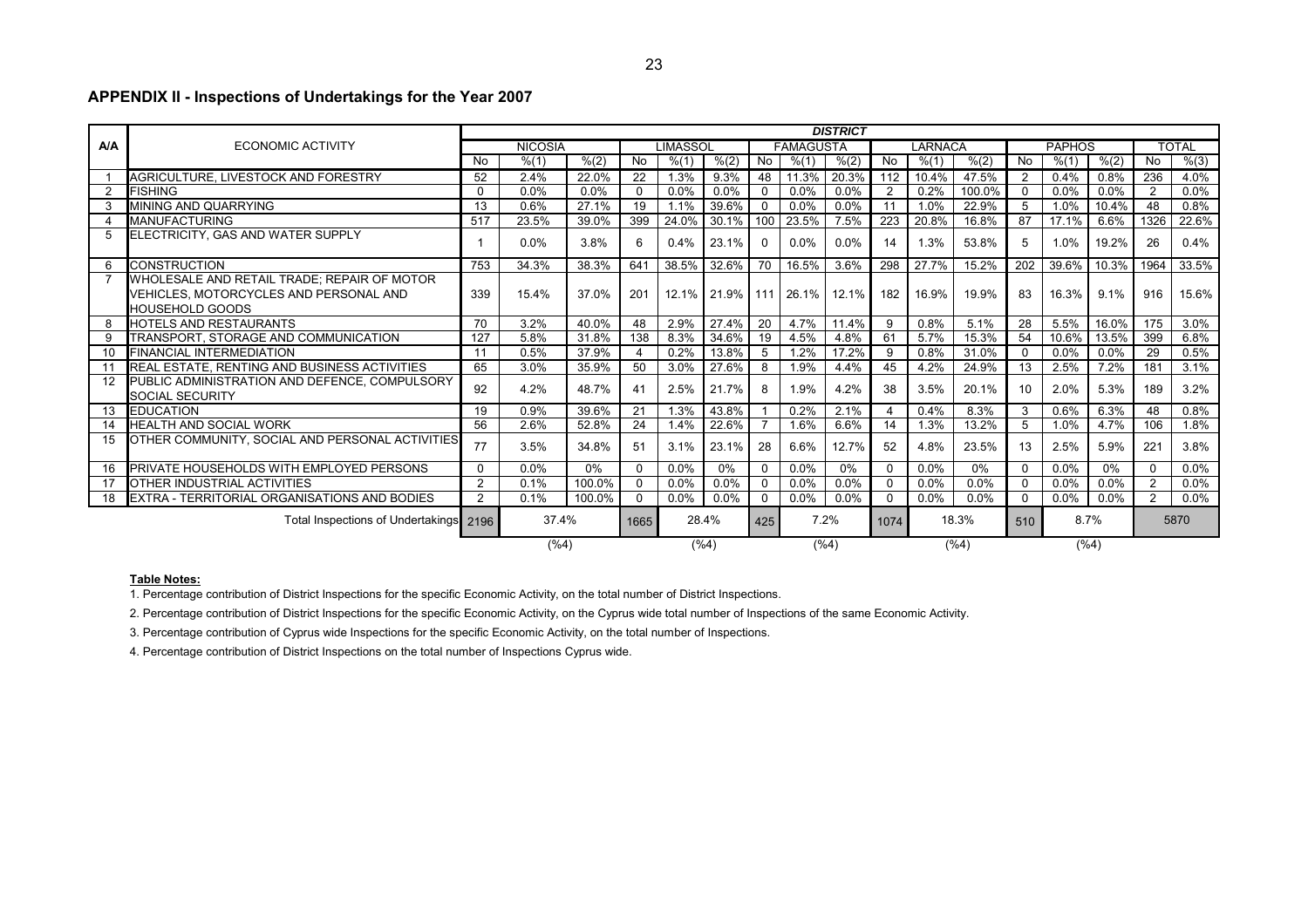## **APPENDIX III - Registered Undertakings as on 31.12.2007**

|            |                                                                   | <b>DISTRICT</b> |                |         |          |          |        |          |                       |          |                |          |          |                 |               |          |                   |              |
|------------|-------------------------------------------------------------------|-----------------|----------------|---------|----------|----------|--------|----------|-----------------------|----------|----------------|----------|----------|-----------------|---------------|----------|-------------------|--------------|
| <b>A/A</b> | ECONOMIC ACTIVITY SECTOR                                          |                 | <b>NICOSIA</b> |         |          | LIMASSOL |        |          | <b>FAMAGUSTA</b>      |          |                | LARNACA  |          |                 | <b>PAPHOS</b> |          |                   | <b>TOTAL</b> |
|            |                                                                   | Aρ.             | % (1)          | % (2)   | Ap.      | % (1)    | % (2)  | Ap.      | % (1)                 | % (2)    | Ap.            | % (1)    | % (2)    | Ao.             | % (1)         | % (2)    | Ap.               | % (3)        |
|            | AGRICULTURE, LIVESTOCK AND FORESTRY                               | 607             | 7.20%          | 35.07%  | 388      | 4.60%    | 22.41% | 168      | .99%                  | 9.71%    | 435            | 5.16%    | 25.13%   | 133             | 1.58%         | 7.68%    | 1731              | 8.37%        |
|            | <b>FISHING</b>                                                    | $\Omega$        | 0.00%          | 0.00%   | 6        | 0.07%    | 50.00% |          | 0.01%                 | 8.33%    | $\overline{4}$ | 0.05%    | 33.33%   |                 | 0.01%         | 8.33%    | $12 \overline{ }$ | 0.06%        |
|            | MINING AND QUARRYING                                              | 17              | 0.20%          | 23.61%  | 21       | 0.25%    | 29.17% | 3        | 0.04%                 | 4.17%    | 22             | 0.26%    | 30.56%   | 9               | 0.11%         | 12.50%   | 72                | 0.35%        |
|            | <b>MANUFACTURING</b>                                              | 3017            | 35.78%         | 47.35%  | 1515     | 17.97%   | 23.78% | 433      | 5.14%                 | 6.80%    | 1015           | 12.04%   | 15.93%   | 392             | 4.65%         | 6.15%    | 6372              | 30.79%       |
|            | ELECTRICITY, GAS AND WATER SUPPLY                                 | 10              | 0.12%          | 17.24%  | 11       | 0.13%    | 18.97% | 2        | 0.02%                 | 3.45%    | 20             | 0.24%    | 34.48%   | 15              | 0.18%         | 25.86%   | 58                | 0.28%        |
| 6          | <b>CONSTRUCTION</b>                                               | 1673            | 19.84%         | 36.31%  | 1423     | 16.88%   | 30.89% | 278      | 3.30%                 | 6.03%    | 659            | 7.82%    | 14.30%   | 574             | 6.81%         | 12.46%   | 4607              | 22.26%       |
|            | WHOLESALE AND RETAIL TRADE; REPAIR OF MOTOR                       |                 |                |         |          |          |        |          |                       |          |                |          |          |                 |               |          |                   |              |
|            | VEHICLES, MOTORCYCLES AND PERSONAL AND                            | 1739            | 20.63%         | 42.18%  | 989      | 11.73%   | 23.99% | 348      | 4.13%                 | 8.44%    | 676            | 8.02%    | 16.40%   | 37 <sup>1</sup> | 4.40%         | 9.00%    | 4123              | 19.92%       |
|            | <b>HOUSEHOLD GOODS</b>                                            |                 |                |         |          |          |        |          |                       |          |                |          |          |                 |               |          |                   |              |
| 8          | HOTELS AND RESTAURANTS                                            | 274             | 3.25%          | 24.95%  | 271      | 3.21%    | 24.68% | 256      | 3.04%                 | 23.32%   | 163            | 1.93%    | 14.85%   | 134             | 1.59%         | 12.20%   | 1098              | 5.31%        |
|            | TRANSPORT, STORAGE AND COMMUNICATION                              | 200             | 2.37%          | 31.95%  | 210      | 2.49%    | 33.55% | 30       | 0.36%                 | 4.79%    | 119            | 1.41%    | 19.01%   | 67              | 0.79%         | 10.70%   | 626               | 3.03%        |
|            | <b>FINANCIAL INTERMEDIATION</b>                                   | 68              | 0.81%          | 43.87%  | 43       | 0.51%    | 27.74% | 6        | 0.07%                 | 3.87%    | 26             | 0.31%    | 16.77%   | 12              | 0.14%         | 7.74%    | 155               | 0.75%        |
|            | REAL ESTATE, RENTING AND BUSINESS ACTIVITIES                      | 216             | 2.56%          | 47.68%  | 117      | 1.39%    | 25.83% | 20       | 0.24%                 | 4.42%    | 72             | 0.85%    | 15.89%   | 28              | 0.33%         | 6.18%    | 453               | 2.19%        |
|            | PUBLIC ADMINISTRATION AND DEFENCE. COMPULSORY                     | 130             | 1.54%          | 46.93%  | 72       | 0.85%    | 25.99% | 8        | 0.09%                 | 2.89%    | 45             | 0.53%    | 16.25%   | 22              | 0.26%         | 7.94%    | 277               | 1.34%        |
|            | <b>SOCIAL SECURITY</b>                                            |                 |                |         |          |          |        |          |                       |          |                |          |          |                 |               |          |                   |              |
| 13         | <b>EDUCATION</b>                                                  | 107             | 1.27%          | 46.32%  | 78       | 0.93%    | 33.77% | 14       | 0.17%                 | 6.06%    | 19             | 0.23%    | 8.23%    | 13              | 0.15%         | 5.63%    | 231               | 1.12%        |
|            | HEALTH AND SOCIAL WORK                                            | 102             | 1.21%          | 44.16%  | 62       | 0.74%    | 26.84% | 11       | 0.13%                 | 4.76%    | 35             | 0.42%    | 15.15%   | 21              | 0.25%         | 9.09%    | 231               | 1.12%        |
| 15         | OTHER COMMUNITY, SOCIAL AND PERSONAL ACTIVITIES                   | 254             | 3.01%          | 40.58%  | 154      | 1.83%    | 24.60% | 58       | 0.69%                 | 9.27%    | 97             | 1.15%    | 15.50%   | 63              | 0.75%         | 10.06%   | 626               | 3.03%        |
|            |                                                                   |                 |                |         |          |          |        |          |                       |          |                |          |          |                 |               |          |                   |              |
| 16         | PRIVATE HOUSEHOLDS WITH EMPLOYED PERSONS                          |                 | 0.01%          | 25.00%  | 3        | 0.04%    | 75.00% | $\Omega$ | 0.00%                 | 0.00%    | $\Omega$       | $0.00\%$ | $0.00\%$ | $\Omega$        | $0.00\%$      | 0.00%    |                   | 0.02%        |
|            | OTHER INDUSTRIAL ACTIVITIES                                       | 14              | 0.17%          | 93.33%  | 0        | 0.00%    | 0.00%  | $\Omega$ | 0.00%                 | 0.00%    |                | 0.01%    | 6.67%    |                 | 0.00%         | 0.00%    | 15                | 0.07%        |
|            | 18 EXTRA - TERRITORIAL ORGANISATIONS AND BODIES<br>$\overline{2}$ |                 | 0.02%          | 100.00% | $\Omega$ | $0.00\%$ | 0.00%  |          | $0.00\%$              | $0.00\%$ | $\Omega$       | $0.00\%$ | $0.00\%$ | $\Omega$        | $0.00\%$      | $0.00\%$ |                   | 0.01%        |
|            | Total No of Undertakings                                          | 8431            |                | 40.74%  | 5363     | 25.92%   |        |          | 7.91%<br>3408<br>1636 |          |                |          | 16.47%   | 8.96%<br>1855   |               |          |                   | 20693        |
|            |                                                                   |                 |                | % (4)   |          |          | %4     | %4       |                       |          |                |          | % (4)    |                 | % (4)         |          |                   |              |

#### Table Notes:

1. Percentage contribution of District Undertakings for the specific Economic Activity, on the total number of District Undertakings.

2. Percentage contribution of District Undertakings for the specific Economic Activity, on the Cyprus wide total number of Undertakings of the same Economic Activity.

3. Percentage contribution of Cyprus wide Undertakings for the specific Economic Activity, on the total number of Undertakings.

4. Percentage contribution of District Undertakings on the total number of Undertakings Cyprus wide.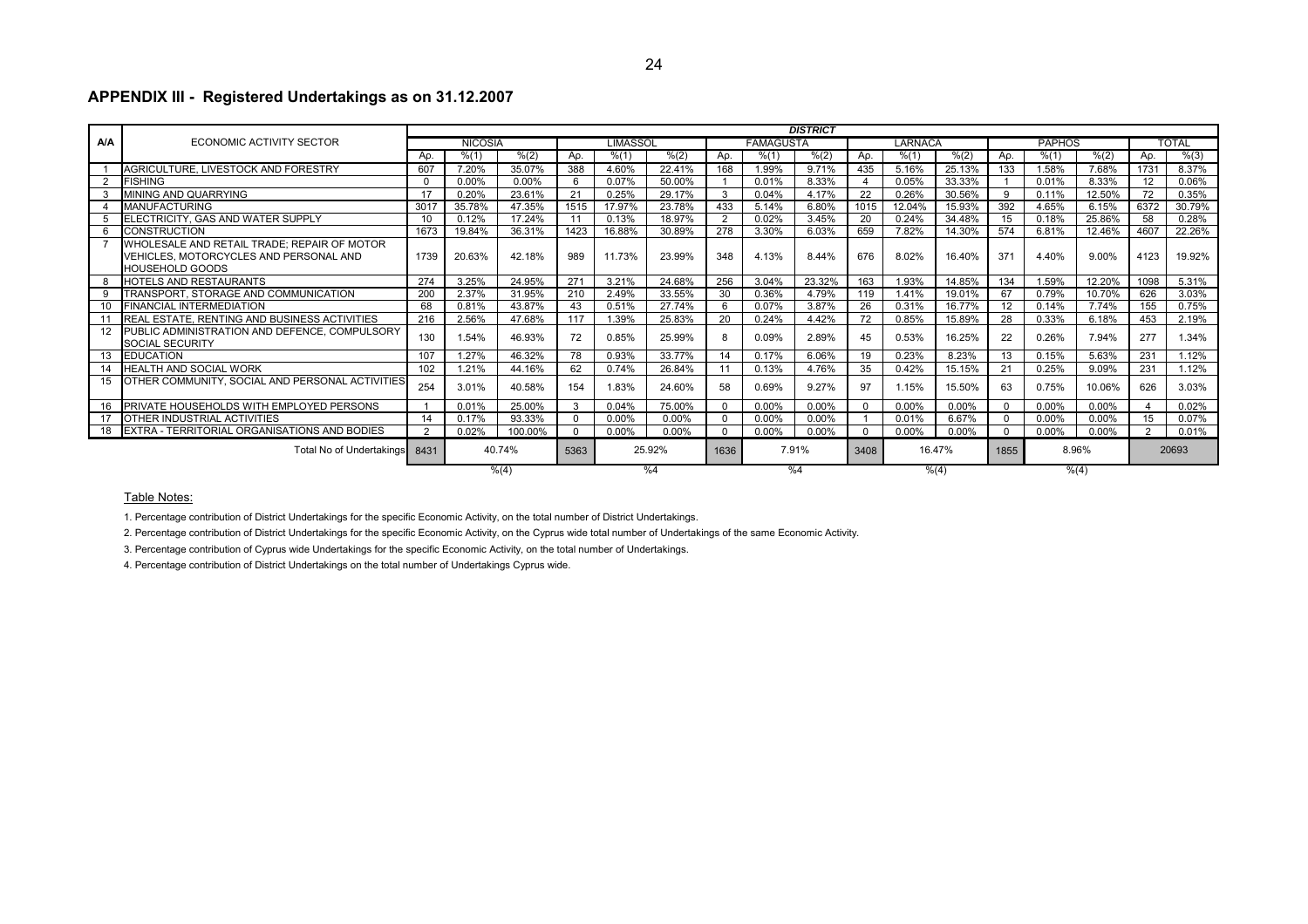|            |                                                  | <b>DISTRICT</b>  |                |         |                      |                 |          |             |                  |          |               |         |         |          |               |        |      |              |
|------------|--------------------------------------------------|------------------|----------------|---------|----------------------|-----------------|----------|-------------|------------------|----------|---------------|---------|---------|----------|---------------|--------|------|--------------|
| <b>A/A</b> | ECONOMIC ACTIVITY SECTOR                         |                  | <b>NICOSIA</b> |         |                      | LIMASSOL        |          |             | <b>FAMAGUSTA</b> |          |               | LARNACA |         |          | <b>PAPHOS</b> |        |      | <b>TOTAL</b> |
|            |                                                  | Ao.              | % (1)          | % (2)   | Ap.                  | % (1)           | % (2)    | Ap.         | % (1)            | % (2)    | Ap.           | % (1)   | % (2)   | Ap.      | % (1)         | % (2)  | Ap.  | % (3)        |
|            | AGRICULTURE, LIVESTOCK AND FORESTRY              | 23               | 2.09%          | 19.01%  | 29                   | 3.66%           | 23.97%   | 19          | 7.63%            | 15.70%   | 41            | 7.78%   | 33.88%  | <b>q</b> | 2.91%         | 7.44%  | 121  | 4.06%        |
| 2          | <b>FISHING</b>                                   | $\Omega$         | 0.00%          | 0.00%   | $\mathbf 0$          | $0.00\%$        | 0.00%    | $\Omega$    | 0.00%            | 0.00%    |               | 0.19%   | 100.00% |          | 0.00%         | 0.00%  |      | 0.03%        |
|            | MINING AND QUARRYING                             | 3                | 0.27%          | 27.27%  | 2                    | 0.25%           | 18.18%   |             | 0.00%            | 0.00%    | 3             | 0.57%   | 27.27%  | 3        | 0.97%         | 27.27% |      | 0.37%        |
| 4          | <b>MANUFACTURING</b>                             | 122              | 11.08%         | 35.47%  | 96                   | 12.12%          | 27.91%   | 42          | 16.87%           | 12.21%   | 61            | 11.57%  | 17.73%  | 23       | 7.44%         | 6.69%  | 344  | 11.55%       |
|            | ELECTRICITY, GAS AND WATER SUPPLY                |                  | 0.09%          | 16.67%  | $\Omega$             | $0.00\%$        | 0.00%    |             | 0.00%            | 0.00%    |               | 0.19%   | 16.67%  |          | 1.29%         | 66.67% | 6    | 0.20%        |
| 6          | <b>CONSTRUCTION</b>                              | 517              | 46.96%         | 39.11%  | 380                  | 47.98%          | 28.74%   | 80          | 32.13%           | 6.05%    | 21'           | 40.04%  | 15.96%  | 134      | 43.37%        | 10.14% | 1322 | 44.39%       |
|            | WHOLESALE AND RETAIL TRADE: REPAIR OF MOTOR      |                  |                |         |                      |                 |          |             |                  |          |               |         |         |          |               |        |      |              |
|            | VEHICLES, MOTORCYCLES AND PERSONAL AND HOUSEHOLD | 160              | 14.53%         | 36.20%  | 97                   | 12.25%          | 21.95%   | 55          | 22.09%           | 12.44%   | 86            | 16.32%  | 19.46%  | 44       | 14.24%        | 9.95%  | 442  | 14.84%       |
|            | <b>GOODS</b>                                     |                  |                |         |                      |                 |          |             |                  |          |               |         |         |          |               |        |      |              |
| 8          | <b>HOTELS AND RESTAURANTS</b>                    | 46               | 4.18%          | 37.40%  | 26                   | 3.28%           | 21.14%   | 18          | 7.23%            | 14.63%   | 20            | 3.80%   | 16.26%  | 13       | 4.21%         | 10.57% | 123  | 4.13%        |
| 9          | TRANSPORT, STORAGE AND COMMUNICATION             | 80               | 7.27%          | 29.63%  | 80                   | 10.10%          | 29.63%   | 13          | 5.22%            | 4.81%    | 50            | 9.49%   | 18.52%  | 47       | 15.21%        | 17.41% | 270  | 9.07%        |
| 10         | FINANCIAL INTERMEDIATION                         | 14               | 1.27%          | 43.75%  | 12                   | 1.52%           | 37.50%   | $\Omega$    | 0.00%            | 0.00%    | $\mathcal{P}$ | 0.38%   | 6.25%   |          | 1.29%         | 12.50% | 32   | 1.07%        |
|            | REAL ESTATE, RENTING AND BUSINESS ACTIVITIES     | 42               | 3.81%          | 44.68%  | 21                   | 2.65%           | 22.34%   | 2           | 0.80%            | 2.13%    |               | 3.23%   | 18.09%  | 12       | 3.88%         | 12.77% | 94   | 3.16%        |
| 12         | PUBLIC ADMINISTRATION AND DEFENCE, COMPULSORY    | 25               | 2.27%          | 52.08%  | 12                   | 1.52%           | 25.00%   |             | 0.40%            | 2.08%    |               | 1.14%   | 12.50%  |          | 1.29%         | 8.33%  | 48   | 1.61%        |
|            | <b>SOCIAL SECURITY</b>                           |                  |                |         |                      |                 |          |             |                  |          |               |         |         |          |               |        |      |              |
| 13         | <b>EDUCATION</b>                                 | 14               | 1.27%          | 32.56%  | 14                   | 1.77%           | 32.56%   | 8           | 3.21%            | 18.60%   |               | 0.76%   | 9.30%   |          | 0.97%         | 6.98%  | 43   | 1.44%        |
| 14         | HEALTH AND SOCIAL WORK                           | 16               | 1.45%          | 39.02%  | 10                   | $.26\%$         | 24.39%   |             | 1.61%            | 9.76%    | 9             | 1.71%   | 21.95%  |          | 0.65%         | 4.88%  | 41   | .38%         |
| 15         | OTHER COMMUNITY, SOCIAL AND PERSONAL ACTIVITIES  | 34               | 3.09%          | 45.33%  | 12                   | 1.52%           | 16.00%   |             | 2.81%            | 9.33%    | 15            | 2.85%   | 20.00%  |          | 2.27%         | 9.33%  | 75   | 2.52%        |
| 16         | PRIVATE HOUSEHOLDS WITH EMPLOYED PERSONS         |                  | 0.09%          | 50.00%  |                      | 0.13%           | 50.00%   | $\Omega$    | 0.00%            | 0.00%    |               | 0.00%   | 0.00%   |          | 0.00%         | 0.00%  |      | 0.07%        |
| 17         | OTHER INDUSTRIAL ACTIVITIES                      |                  | 0.18%          | 100.00% | $\Omega$             | $0.00\%$        | 0.00%    | $\mathbf 0$ | 0.00%            | $0.00\%$ |               | 0.00%   | 0.00%   |          | 0.00%         | 0.00%  | 2    | 0.07%        |
| 18         | EXTRA - TERRITORIAL ORGANISATIONS AND BODIES     | 0.09%<br>100.00% |                |         |                      | $0.00\%$        | $0.00\%$ | $\Omega$    | $0.00\%$         | 0.00%    |               | 0.00%   | 0.00%   |          | 0.00%         | 0.00%  |      | 0.03%        |
|            | Total New Undertakings 1101                      |                  |                | 36.97%  | 26.60%<br>792<br>249 |                 |          |             |                  | 8.36%    | 527           |         | 17.70%  | 309      |               | 10.38% |      | 2978         |
|            |                                                  |                  |                | (%4)    |                      | $(\%4)$<br>(%4) |          |             |                  |          |               |         | $(\%4)$ |          |               | (%4)   |      |              |

## **APPENDIX IV - New Registered Undertakings for the Period 1.1.2007 to 31.12.2007**

#### Table Notes:

1. Percentage contribution of District Undertakings for the specific Economic Activity, on the total number of District Undertakings.

2. Percentage contribution of District Undertakings for the specific Economic Activity, on the Cyprus wide total number of Undertakings of the same Economic Activity.

3. Percentage contribution of Cyprus wide Undertakings for the specific Economic Activity, on the total number of Undertakings.

4. Percentage contribution of District Undertakings on the total number of Undertakings Cyprus wide.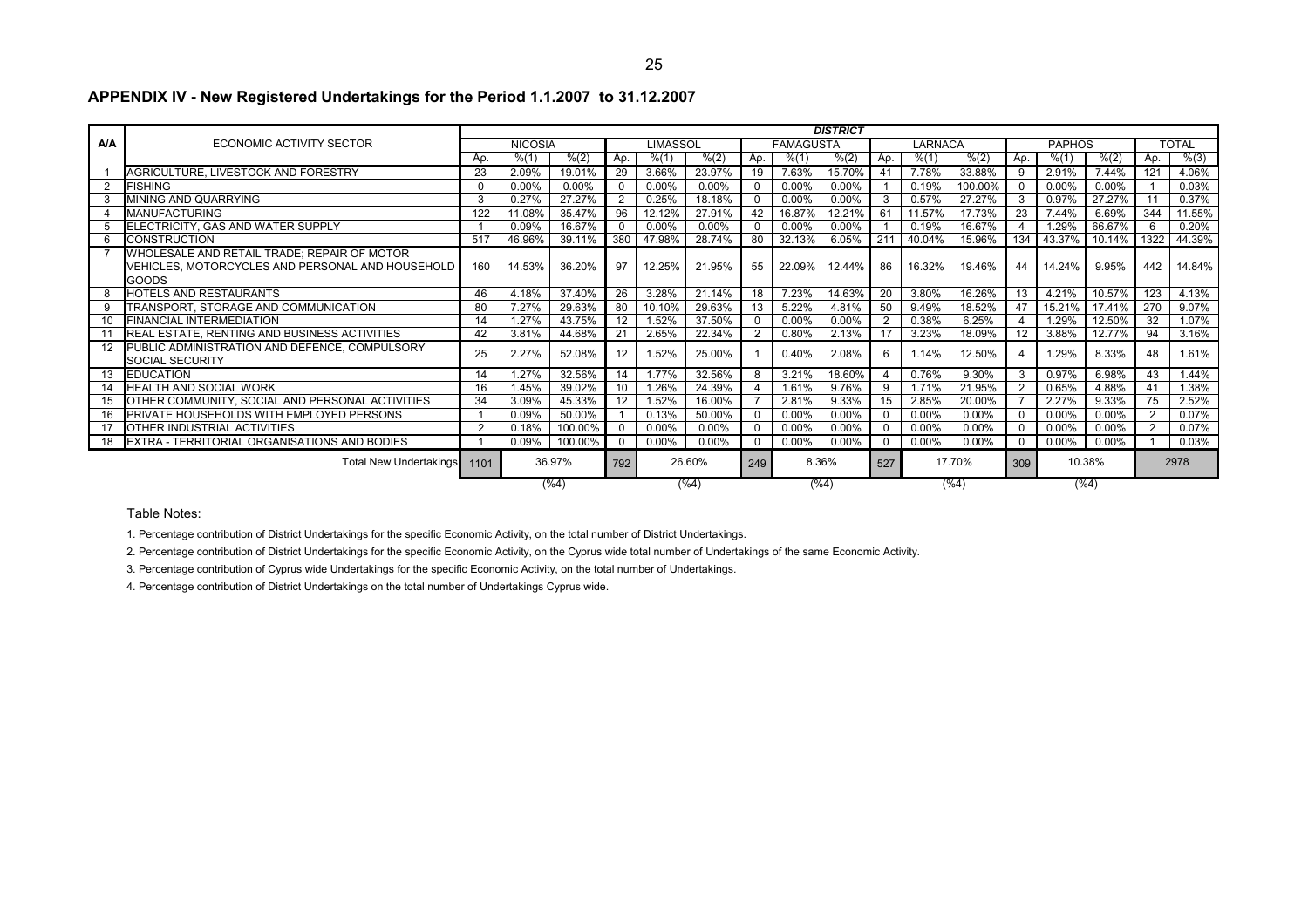## **Table 1**

## Fines Charged for 104<sup>1</sup> legal proceedings completed in 2007 compared to those of the years 2006, **2005 and 2004**

| <b>No</b>       | <b>Laws/Regulations</b>                                                                                                    |                | Number of Contraventions <sup>1</sup> |                |                         |         |         |         | Tota amount of fines charged in CYP |
|-----------------|----------------------------------------------------------------------------------------------------------------------------|----------------|---------------------------------------|----------------|-------------------------|---------|---------|---------|-------------------------------------|
|                 |                                                                                                                            | 2004           | 2005                                  | 2006           | 2007                    | 2004    | 2005    | 2006    | 2007                                |
| $\mathbf{1}$    | The Safety and Health at Work Law of<br>1996 - 2003                                                                        | 18             | 20                                    | 23             | 97                      | 37.000  | 21.150  | 9.610   | 66.580<br>(E113.758,68)             |
| $\overline{2}$  | The Buildings and Works of<br>Engineering Construction (Safety,<br>Health and Welfare) Regulations of<br>1973              |                |                                       |                | 1                       |         |         |         | 1.200<br>(E2.050, 32)               |
| $\overline{3}$  | The Factories Law of 1957, Cap. 134                                                                                        | $\mathbf{1}$   | $\mathbf{1}$                          | $\mathbf{1}$   | $\overline{2}$          | 150     | 800     | 200     | 150<br>(E256, 29)                   |
| 4               | The Maternity Protection Law of 1997<br>$-2002$                                                                            | $\overline{2}$ | $---$                                 | $\mathbf{1}$   | 3                       | 500     | $---$   | 80      | 1.250<br>(E2.135,75)                |
| 5               | The Accidents and Occupational<br>Diseases (Notification) Law of 1953,<br>Cap. 176                                         | 1              | 13                                    | $\mathbf{1}$   | 8                       | 120     | 1750    | 180     | 1.570<br>(E2.682, 50)               |
| 6               | The Asbestos (Safety and Health of<br>Persons at Work) Law of 1993 and<br>2000                                             | 1              | ---                                   |                | $---$                   | 200     |         |         |                                     |
| $\overline{7}$  | The Private Employment Agencies<br>Law of 1997 and 2002                                                                    | $---$          | ---                                   | $---$          | $\mathbf{1}$            | $---$   | $---$   | $---$   | 120<br>(€205,03)                    |
| $\overline{8}$  | The Management of Safety and<br>Health Issues at Work Regulations of<br>2002                                               |                |                                       | 3              | 8                       |         |         | 900     | 1.280<br>(E2.187)                   |
| 9               | The Safety and Health (Minimum<br>Requirements for Temporary or<br>Mobile Construction Sites)<br>Regulations of 2002       |                | 5                                     | 22             | 136                     | 2.500   | 2.730   | 13.105  | 53.210<br>(€90.914,68)              |
| 10              | The Minimum Requirements for<br>Safety and Health (Use of Personal<br>Protective Equipment at Work)<br>Regulations of 2001 |                |                                       | $\overline{2}$ | 6                       | 250     |         | 400     | 1.120<br>(E1.913, 63)               |
| 11              | The Minimum Requirements for<br>Safety and Health Signs at Work<br>Regulations of 2000                                     | 2              |                                       |                |                         | 450     |         |         |                                     |
| $\overline{12}$ | The Minimum Requirements for<br>Safety and Health (Use of Work<br>Equipment at Work) Regulations of<br>2001                |                |                                       | 5              | 12                      | 500     |         | 6.300   | 12.100<br>(E20.674,07)              |
| $\overline{13}$ | The Minimum Requirements for<br>Safety and Health at the Workplace<br>Regulations of 2002 and 2004                         |                |                                       | 7              | 6                       |         |         | 5.250   | 1.450<br>(€2.477,47)                |
| 14              | The Electricity in Factories Sepcial<br>Regulations of 1981                                                                |                |                                       |                | 1                       |         |         |         | 150<br>(€256,29)                    |
| 15              | The Employe's Liability (Compulsory<br>Incurance) Law of 1989                                                              | $---$          | $---$                                 | ---            | 3                       | $---$   | $---$   | $---$   | 520<br>(€888,47)                    |
| 16              | The Safety and Helath at Work<br>(Manual Hanlding of Loads)<br>Regulations of 2001                                         | ---            | ---                                   | ---            | 5                       | ---     | ---     | ---     | 580<br>(€990,99)                    |
|                 | <b>Total</b>                                                                                                               | 28             | 39                                    | 65             | 289                     | £41.670 | £26.430 | £36.225 | £141.280<br>(€241.391,21)           |
|                 |                                                                                                                            |                |                                       |                | Increment of<br>66,66 % |         |         |         | Increment of<br>37,06%              |

 $\frac{1}{1}$ Note: One legal proceeding may inlude more than one contraventions.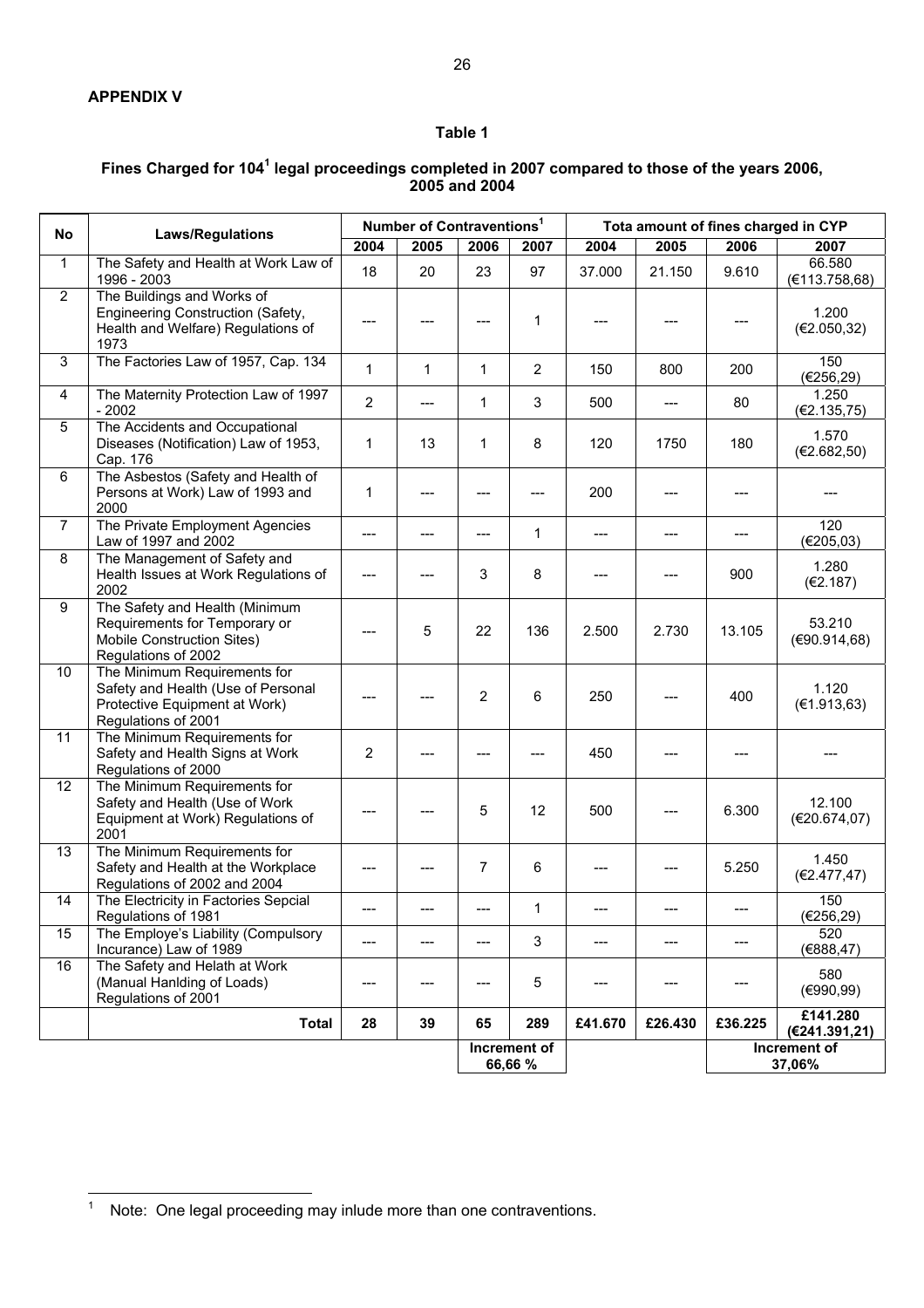## **Table 2**

## **Laws / Regulations on the basis of which 57 new files were completed and sent to the Legal Service in 2007 for Safety and Health Issues**

| <b>No</b>      | <b>Laws / Regulations</b>                                                                                            | No of<br>Contraventions <sup>2</sup> |
|----------------|----------------------------------------------------------------------------------------------------------------------|--------------------------------------|
| $\mathbf{1}$ . | The Safety and Health at Work Law of 1996 - 2003                                                                     | 76                                   |
| 2.             | The Accidents and Occupational Diseases (Notification) Law of 1953, Cap. 176                                         | 5                                    |
| 3.             | The minimum Requirements for Safety and Health at the Workplace Regulation of 2002<br>and 2004                       | 8                                    |
| 4.             | The Private Employment Agencies Law of 1997 and 2002                                                                 | 4                                    |
| 5.             | The Safety and Health (Minimum Requirements for Temporary or Mobile Construction<br>Sites) Regulations of 2002       | 99                                   |
| 6.             | The Minimum Requirements for Safety and Health (Use of Personal Protective<br>Equipment at Work) Regulations of 2001 | 2                                    |
| 7.             | The Minimum Requirements for Safety and Health (Use of Work Equipment at Work)<br>Regulations of 2001                | 20                                   |
| 8.             | The Management of Safety and Health Issues at Work Regulations of 2002                                               | 27                                   |
| 9.             | The Employer's Liability (Compulsory Insurance) Law of 1989 - 2003                                                   | 5                                    |
| 10.            | The essential requirements to be fulfilled by specific product categories (machinery)<br>regulations of 2003         | 3                                    |

 $\frac{1}{2}$  This number identifies the cases that there are contraventions for a specific Law or Regulation. In 2007, 57 new files of legal cases were completed for contraventions of one or more legal documentations (Laws / Regulations).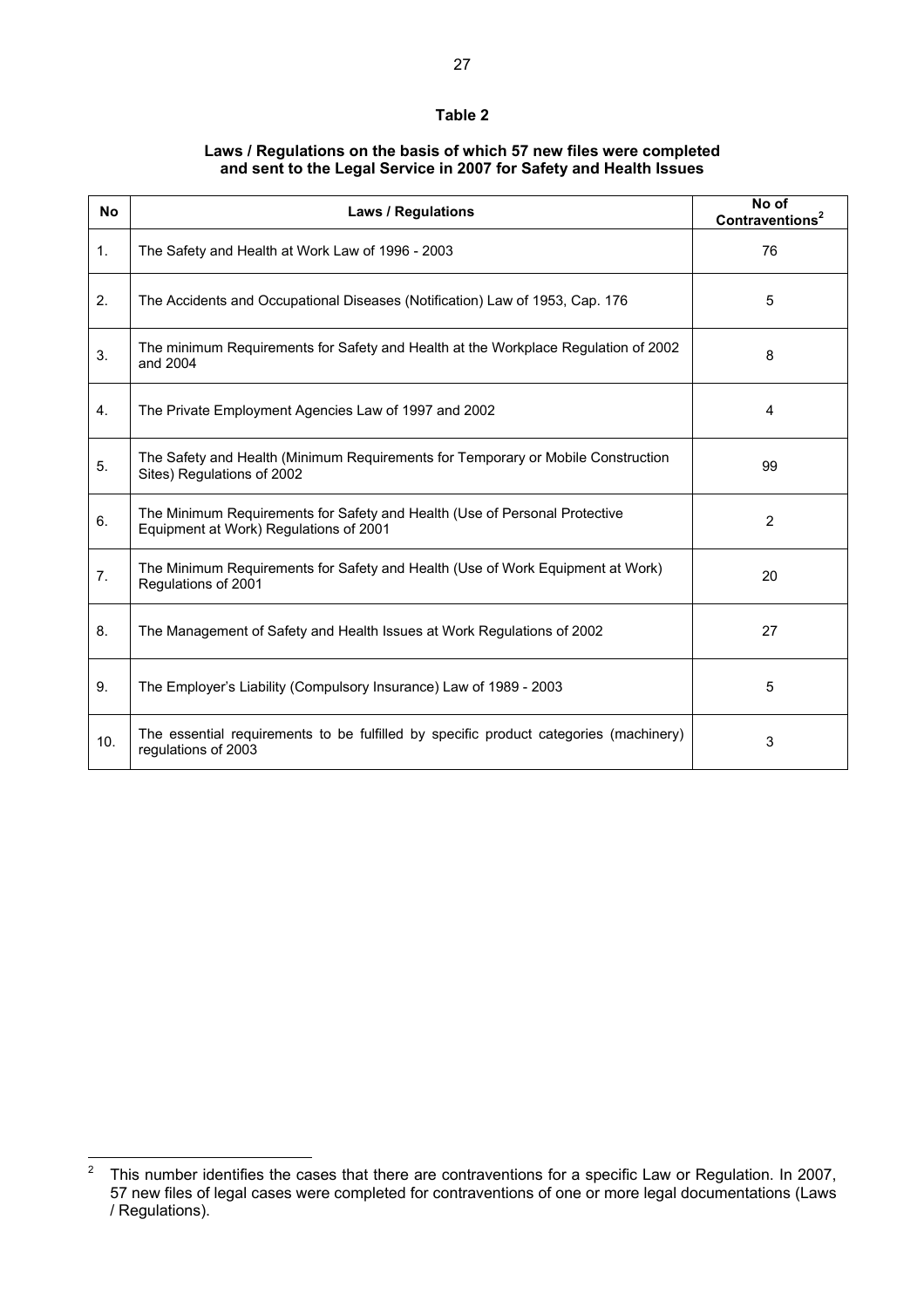**Men Women Under 1818 and Fatal | Non Fatal | Buildings / above | Fatal | Non Fatal | Structures Machinery / Equipment Transportation Means Materials / Substances Other Causes** 1**AGRICULTURE, HUNTING AND FORESTRY** 33 1.57% 25 8 0 33 2 31 2 4 9 2 2 1 1 7 2FORESTRY, LOGGING AND RELATED<br>SERVICE ACTIVITIES 13 0.62% 12 1 0 13 0 13 0 13 2 1 2 3 3 5 3 FISHING, OPER. OF FISH HATCH. & FISH FARMS; INC. ACT. <sup>3</sup> 0.14% <sup>3</sup> <sup>0</sup> <sup>0</sup> <sup>3</sup> <sup>0</sup> <sup>3</sup> <sup>1</sup> <sup>1</sup> <sup>0</sup> <sup>0</sup> <sup>1</sup> 4MINING OF COAL AND LIGNITE; EXTRACTION<br>OF PEAT <sup>0</sup> 0.00% <sup>0</sup> <sup>0</sup> <sup>0</sup> <sup>0</sup> <sup>0</sup> <sup>0</sup> <sup>0</sup> <sup>0</sup> <sup>0</sup> <sup>0</sup> <sup>0</sup> 5 EXTR. OF CRUDE PETROLEUM AND NATUR. GAS; INCID. ACT. <sup>0</sup> 0.00% <sup>0</sup> <sup>0</sup> <sup>0</sup> <sup>0</sup> <sup>0</sup> <sup>0</sup> <sup>0</sup> <sup>0</sup> <sup>0</sup> <sup>0</sup> <sup>0</sup> 6 MINING OF URANIUM AND THORIUM ORES 0 0.00% 0 0 0 0 0 0 0 0 0 0 0 7MINING OF METAL ORES 8 3 0.14% 3 0 0.14% 3 0 0 3 0 3 0 3 2 1 1 0 0 0 0 0 8 OTHER MINING AND QUARRYING 10 0.48% 10 0 0 10 1 9 2 4 3 1 09MANUFACTURE OF FOOD PRODUCTS AND 156 | 17.41% | 17.41% | 111 | 45 | 0 | 156 | 1 | 155 | 051 | 159 | 23 | 24 | 9 10 MANUFACTURE OF TOBACCO PRODUCTS 0 0.00% 0 0 0 0 0 0 0 0 0 0 0 11 MANUFACTURE OF TEXTILES 0 0.00% 0 0 0 0 0 0 0 0 0 0 012 MANUFACT. OF WEARING APPAREL, DRESS. & DYEING OF FURR MEANWARD MEDDE 2 0.10% 1 1 0 2 0 2 0 2 0 2 0 2 0 0 0 0 13 TAN. & DRESS. OF LEATHER; MAN. OF LUGGAGE & FOOTWEAR <sup>0</sup> 0.00% <sup>0</sup> <sup>0</sup> <sup>0</sup> <sup>0</sup> <sup>0</sup> <sup>0</sup> <sup>0</sup> <sup>0</sup> <sup>0</sup> <sup>0</sup> <sup>0</sup> 14MANUF. OF WOOD & OF PRODUCTS OF WOOD EXC. FURNITURE F RODOOTOOT | 50 | 2.38% | 49 | 1 | 0 | 50 | 0 | 50 | 12 | 20 | 2 | 14 | 2 15MANUFACTURE OF PULP, PAPER AND PAPER<br>PRODUCTS <sup>8</sup> 0.38% <sup>6</sup> <sup>2</sup> <sup>0</sup> <sup>8</sup> <sup>0</sup> <sup>8</sup> <sup>0</sup> <sup>6</sup> <sup>1</sup> <sup>1</sup> <sup>0</sup> 16PUBLISHING, PRINTING AND REPR. OF<br>RECORD. MEDIA <sup>5</sup> 0.24% <sup>5</sup> <sup>0</sup> <sup>0</sup> <sup>5</sup> <sup>0</sup> <sup>5</sup> <sup>2</sup> <sup>2</sup> <sup>1</sup> <sup>0</sup> <sup>0</sup> 17MANUFACTURE OF COKE, REFINED<br>PETROLEUM PRODUCTS ETC <sup>1</sup> 0.05% <sup>1</sup> <sup>0</sup> <sup>0</sup> <sup>1</sup> <sup>0</sup> <sup>1</sup> <sup>0</sup> <sup>0</sup> <sup>0</sup> <sup>0</sup> <sup>1</sup> 18 MANUFACTURE OF CHEMICALS AND CHEMICAL PRODUCTS10. Allie And D.40 19 | 0.90 10 | 13 | 6 | 0 | 19 | 0 | 19 | 12 | 6 | 0 | 1 | 0<br>S 19MANUFACTURE OF RUBBER AND PLASTIC<br>PRODUCTS <sup>26</sup> 1.24% <sup>23</sup> <sup>3</sup> <sup>0</sup> <sup>26</sup> <sup>0</sup> <sup>26</sup> <sup>9</sup> <sup>11</sup> <sup>1</sup> <sup>5</sup> <sup>0</sup> 20MANUFACTURE OF OTHER NON-METALLIC<br>MINERAL PROD. 99 | 4.70% | 96 | 3 | 0 | 99 | 1 | 98 | 23 | 16 | 11 | 46 | 3 **INJURY DEGREEGENDER CAUSATION AGE Α/Α ECONOMIC ACTIVITY SECTOR Number of Accidents%**

**APPENDIX VI - Analysis of Work Accidents by Economic Activity Sector, Gender, Age, Degree of Injury & Causation 2007**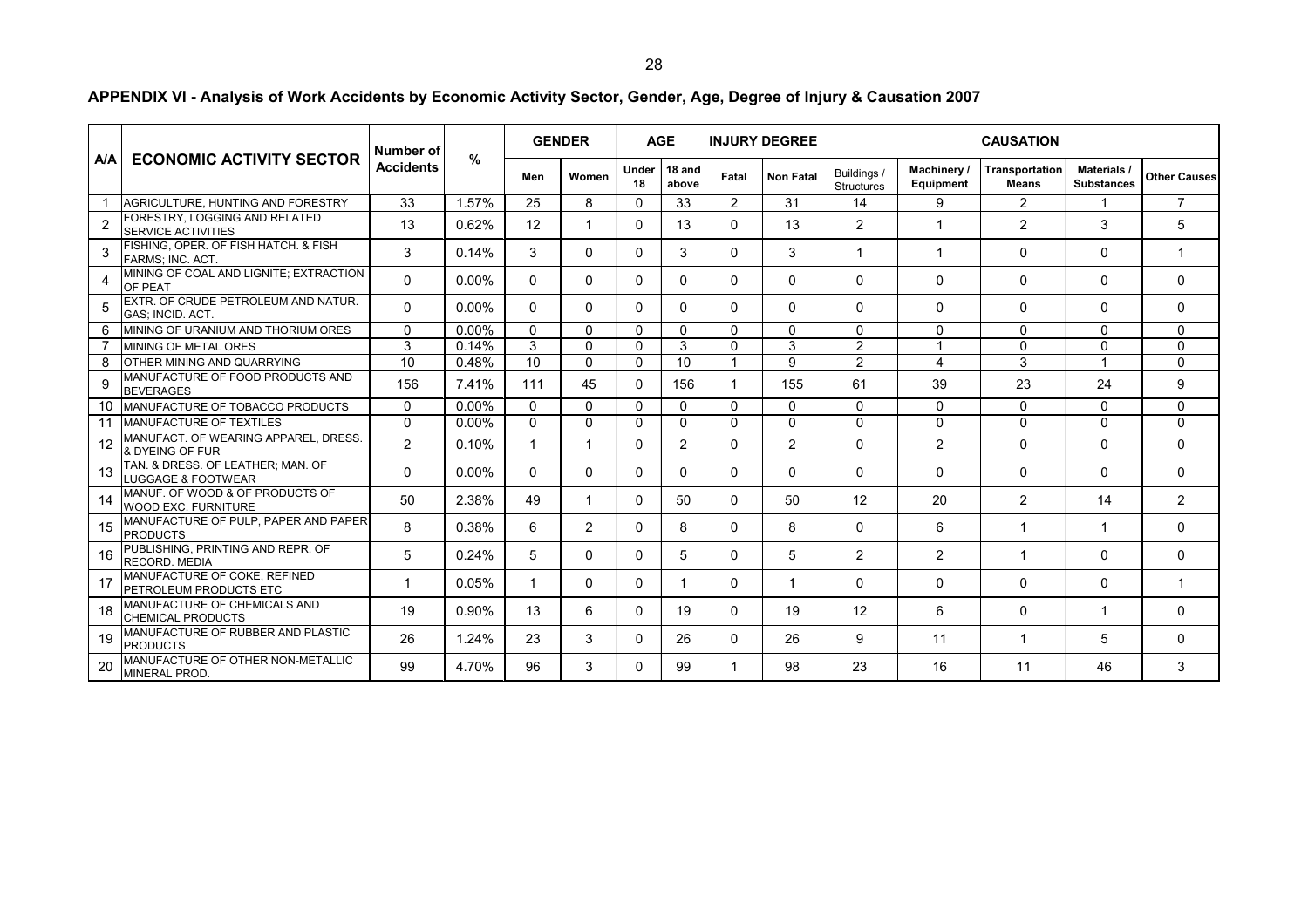|            |                                                                    | Number of        |          |                | <b>GENDER</b> |              | <b>AGE</b>      |             | <b>INJURY DEGREE</b> |                                  |                          | <b>CAUSATION</b>                      |                                         |                     |
|------------|--------------------------------------------------------------------|------------------|----------|----------------|---------------|--------------|-----------------|-------------|----------------------|----------------------------------|--------------------------|---------------------------------------|-----------------------------------------|---------------------|
| <b>A/A</b> | <b>ECONOMIC ACTIVITY SECTOR</b>                                    | <b>Accidents</b> | $\%$     | Men            | Women         | Under<br>18  | 18 and<br>above | Fatal       | <b>Non Fatal</b>     | Buildings /<br><b>Structures</b> | Machinery /<br>Equipment | <b>Transportation</b><br><b>Means</b> | <b>Materials /</b><br><b>Substances</b> | <b>Other Causes</b> |
| 21         | MANUFACTURE OF BASIC METALS                                        | 5                | 0.24%    | 5              | $\Omega$      | $\Omega$     | 5               | $\Omega$    | 5                    | $\overline{2}$                   | $\mathbf{1}$             | $\mathbf{0}$                          | $\overline{2}$                          | $\mathbf 0$         |
| 22         | MANUF. OF FABRICATED METAL PRODUCTS.<br><b>EXC. MACHIN.</b>        | 74               | 3.52%    | 71             | 3             | $\mathbf{0}$ | 74              | $\Omega$    | 74                   | 19                               | 24                       | 4                                     | 26                                      | 1                   |
| 23         | MANUFACTURE OF MACHINERY AND<br><b>EQUIPMENT N.E.C.</b>            | 12               | 0.57%    | 12             | 0             | $\Omega$     | 12              | $\Omega$    | 12                   | 3                                | 3                        | $\Omega$                              | 6                                       | $\mathbf 0$         |
| 24         | MANUFACTURE OF OFFICE MACHINERY &<br><b>COMPUTERS</b>              | 0                | $0.00\%$ | $\mathbf{0}$   | 0             | $\mathbf{0}$ | 0               | 0           | $\mathbf{0}$         | 0                                | 0                        | $\mathbf{0}$                          | 0                                       | $\mathbf 0$         |
| 25         | MANUFACTURE OF ELECTRICAL MACHINERY<br>& APPAR. NEC                | 5                | 0.24%    | 5              | 0             | 0            | 5               | $\Omega$    | 5                    |                                  | 2                        | $\mathbf{0}$                          | $\overline{2}$                          | $\mathbf{0}$        |
| 26         | MANUFACT. OF RADIO, TELEVISION &<br>COMMUN. EQUI. & APP.           | $\overline{2}$   | 0.10%    | $\overline{2}$ | 0             | $\Omega$     | $\overline{2}$  | $\Omega$    | 2                    | 2                                | $\mathbf{0}$             | $\Omega$                              | $\Omega$                                | $\Omega$            |
| 27         | MANUF. OF MEDICAL, PRECISION & OPTICAL<br>INSTR., WATCH.           | 1                | 0.05%    | 1              | $\Omega$      | $\mathbf{0}$ | 1               | $\Omega$    | 1                    | $\Omega$                         | 1                        | 0                                     | 0                                       | $\mathbf{0}$        |
| 28         | MANUFACTURE OF MOTOR VEHICLES.<br><b>TRAILERS &amp; SEMI-TRAIL</b> | 0                | $0.00\%$ | $\Omega$       | 0             | 0            | 0               | $\Omega$    | $\mathbf{0}$         | $\mathbf 0$                      | 0                        | $\Omega$                              | $\Omega$                                | $\mathbf 0$         |
| 29         | MANUFACTURE OF OTHER TRANSPORT<br><b>EQUIPMENT</b>                 | 8                | 0.38%    | 8              | 0             | $\mathbf{0}$ | 8               | $\Omega$    | 8                    | 4                                | $\mathbf{0}$             | 3                                     | 1                                       | $\Omega$            |
| 30         | <b>MANUFACTURE OF FURNITURE:</b><br>MANUFACTURING N.E.C.           | 48               | 2.28%    | 44             | 4             | $\mathbf{0}$ | 48              | $\Omega$    | 48                   | 12                               | 26                       | $\overline{2}$                        | 8                                       | 0                   |
| 31         | <b>RECYCLING</b>                                                   | 0                | $0.00\%$ | $\Omega$       | $\Omega$      | $\Omega$     | $\Omega$        | $\Omega$    | $\mathbf{0}$         | $\Omega$                         | $\mathbf 0$              | $\Omega$                              | $\Omega$                                | $\mathbf 0$         |
| 32         | ELECTRICITY, GAS, STEAM AND HOT WATER<br><b>SUPPLY</b>             | 19               | 0.90%    | 19             | 0             | $\mathbf{0}$ | 19              | 0           | 19                   | $\overline{7}$                   | 8                        | -1                                    | 3                                       | $\mathbf 0$         |
| 33         | COLLECTION, PURIFICATION & DISTRIBUT.<br>OF WATER                  | 5                | 0.24%    | 5              | 0             | $\mathbf{0}$ | 5               | 0           | 5                    | 3                                | -1                       | 0                                     | 1                                       | $\Omega$            |
| 34         | <b>CONSTRUCTION</b>                                                | 563              | 26.75%   | 554            | 9             | $\Omega$     | 563             | 4           | 559                  | 253                              | 109                      | 20                                    | 175                                     | 6                   |
| 35         | SALE, MAINT. & REPAIR OF MOTOR<br><b>VEHICLES</b>                  | 62               | 2.95%    | 60             | 2             | $\mathbf 1$  | 61              | $\mathbf 1$ | 61                   | 15                               | 15                       | 9                                     | 20                                      | 3                   |
| 36         | WHOLESALE & COMMISSION TRADE, EXC.<br>OF MOTOR VEHICLES            | 69               | 3.28%    | 55             | 14            | 1            | 68              | 0           | 69                   | 24                               | 13                       | 13                                    | 19                                      | $\Omega$            |
| 37         | RETAIL TRADE, EXC. MOTOR VEH.; REPAIR<br>OF PERS. GOODS            | 145              | 6.89%    | 76             | 69            | $\mathbf 1$  | 144             | -1          | 144                  | 37                               | 60                       | 5                                     | 39                                      | $\overline{4}$      |
| 38         | <b>HOTELS AND RESTAURANTS</b>                                      | 328              | 15.58%   | 170            | 158           | 5            | 323             | -1          | 327                  | 139                              | 63                       | 19                                    | 97                                      | 10                  |
| 39         | LAND TRANSPORT; TRANSPORT VIA<br><b>PIPELINES</b>                  | 42               | 2.00%    | 36             | 6             | 0            | 42              | 2           | 40                   | 11                               | 1                        | 19                                    | 9                                       | 2                   |
|            | 40 WATER TRANSPORT                                                 | $\overline{2}$   | 0.10%    | $\overline{2}$ | $\Omega$      | $\Omega$     | 2               | $\Omega$    | 2                    |                                  |                          | $\Omega$                              | $\Omega$                                | $\Omega$            |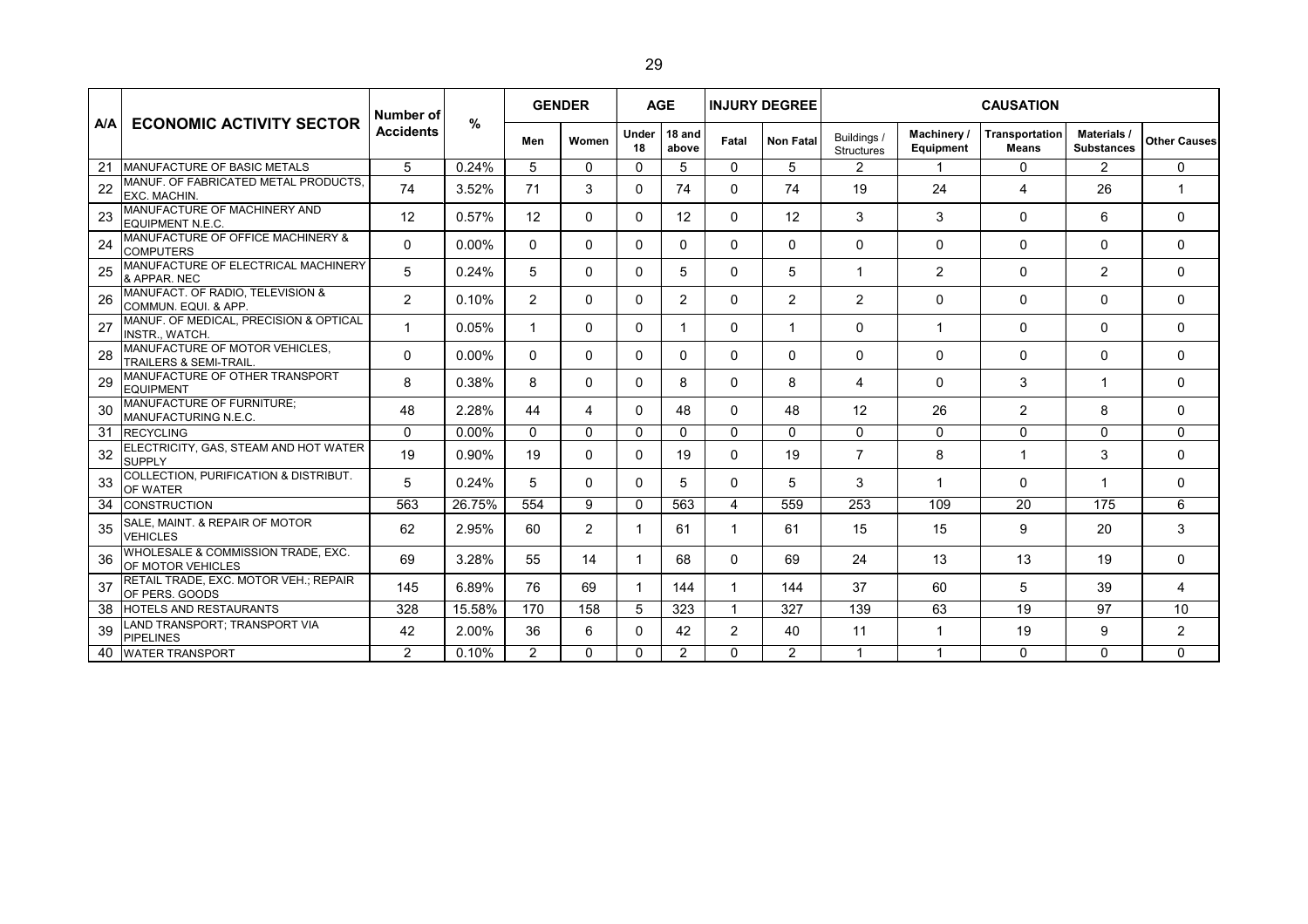|     |                                                                  | Number of        |               |                |                |              | <b>GENDER</b>   |          | <b>AGE</b>       |                                  | <b>INJURY DEGREE</b>          |                                |                                  | <b>CAUSATION</b>    |  |  |
|-----|------------------------------------------------------------------|------------------|---------------|----------------|----------------|--------------|-----------------|----------|------------------|----------------------------------|-------------------------------|--------------------------------|----------------------------------|---------------------|--|--|
| A/A | <b>ECONOMIC ACTIVITY SECTOR</b>                                  | <b>Accidents</b> | $\frac{9}{6}$ | Men            | Women          | Under<br>18  | 18 and<br>above | Fatal    | <b>Non Fatal</b> | Buildings /<br><b>Structures</b> | <b>Machinery</b><br>Equipment | Transportation<br><b>Means</b> | Materials /<br><b>Substances</b> | <b>Other Causes</b> |  |  |
| 41  | <b>AIR TRANSPORT</b>                                             | 5                | 0.24%         | 1              | 4              | $\Omega$     | 5               | $\Omega$ | 5                | $\overline{2}$                   | $\mathbf{0}$                  | 3                              | 0                                | 0                   |  |  |
| 42  | SUPPORTING & AUXILIARY TRANSP. ACTIV.:<br><b>TRAVEL AGENCIES</b> | 50               | 2.38%         | 41             | 9              | 0            | 50              | $\Omega$ | 50               | 12                               | 11                            | 8                              | 19                               | 0                   |  |  |
| 43  | POST AND TELECOMMUNICATIONS                                      | 15               | 0.71%         | 10             | 5              | $\mathbf{0}$ | 15              | $\Omega$ | 15               | 2                                | 1                             | 9                              | 3                                | 0                   |  |  |
| 44  | FINANCIAL INTERMEDIATION, EXC. INSUR. &<br>PENSION FUND.         | 19               | 0.90%         | 6              | 13             | $\Omega$     | 19              | $\Omega$ | 19               | 13                               | 2                             | 1                              | 3                                | $\Omega$            |  |  |
| 45  | INSURANCE AND PENSION FUNDING, EXC.<br><b>SOCIAL SECURITY</b>    | 1                | 0.05%         | 0              | 1              | $\mathbf{0}$ | 1               | 0        |                  |                                  | 0                             | $\Omega$                       | 0                                | 0                   |  |  |
| 46  | ACTIVITIES AUXILIARY TO FINANCIAL<br>INTERMEDIAT.                | 1                | 0.05%         |                | 0              | 0            | 1               | 0        | $\overline{1}$   | 1                                | 0                             | 0                              | 0                                | 0                   |  |  |
| 47  | <b>REAL ESTATE ACTIVITIES</b>                                    | 5                | 0.24%         | 3              | $\overline{2}$ | $\Omega$     | 5               | $\Omega$ | 5                | 3                                | $\mathbf 0$                   | 1                              | 1                                | 0                   |  |  |
| 48  | RENTING OF MACHINERY & EQUIPM.<br><b>WITHOUT OPERATOR</b>        | 3                | 0.14%         | 3              | 0              | $\Omega$     | 3               | 0        | 3                | $\Omega$                         | -1                            | $\overline{2}$                 | $\Omega$                         | 0                   |  |  |
| 49  | COMPUTER AND RELATED ACTIVITIES                                  | $\overline{2}$   | 0.10%         | $\Omega$       | 2              | $\Omega$     | 2               | $\Omega$ | 2                | $\mathbf{0}$                     | 0                             | 2                              | 0                                | 0                   |  |  |
| 50  | <b>RESEARCH AND DEVELOPMENT</b>                                  | $\Omega$         | $0.00\%$      | $\Omega$       | $\Omega$       | $\Omega$     | $\Omega$        | $\Omega$ | $\mathbf 0$      | $\Omega$                         | $\mathbf 0$                   | $\Omega$                       | $\Omega$                         | 0                   |  |  |
| 51  | <b>OTHER BUSINESS ACTIVITIES</b>                                 | 20               | 0.95%         | 13             | 7              | $\mathbf{0}$ | 20              | $\Omega$ | 20               | 14                               |                               | 1                              | 1                                | 3                   |  |  |
| 52  | PUBLIC ADMINISTR. AND DEFENCE; COMP.<br><b>SOCIAL SECURITY</b>   | 81               | 3.85%         | 67             | 14             | 0            | 81              | 1        | 80               | 27                               | 15                            | 13                             | 20                               | 6                   |  |  |
| 53  | <b>EDUCATION</b>                                                 | 14               | 0.67%         | 4              | 10             | $\Omega$     | 14              | $\Omega$ | 14               | 10                               | 1                             | 1                              | $\overline{2}$                   | $\Omega$            |  |  |
| 54  | <b>HEALTH AND SOCIAL WORK</b>                                    | 31               | 1.47%         | $\overline{7}$ | 24             | $\mathbf{0}$ | 31              | $\Omega$ | 31               | 14                               | 4                             | 2                              | $\overline{2}$                   | 9                   |  |  |
| 55  | SEWAGE AND REFUSE DISPOSAL,<br>SANITATION & SIM. ACT.            | 22               | 1.05%         | 21             | 1              | 0            | 22              | $\Omega$ | 22               | 5                                | 3                             | 5                              | 9                                | $\mathbf{0}$        |  |  |
| 56  | <b>ACTIVITIES OF MEMBERSHIP ORGANISATION</b><br>N.E.C.           | 1                | 0.05%         |                | 0              | 0            | 1               | $\Omega$ | $\mathbf 1$      |                                  | $\mathbf 0$                   | $\Omega$                       | 0                                | 0                   |  |  |
| 57  | RECREATIONAL, CULTURAL AND SPORTING<br><b>ACTIVITIES</b>         | 11               | 0.52%         | 5              | 6              | $\Omega$     | 11              | $\Omega$ | 11               | 4                                | $\mathbf 1$                   | $\Omega$                       | 3                                | 3                   |  |  |
| 58  | <b>OTHER SERVICE ACTIVITIES</b>                                  | 6                | 0.29%         | 4              | 2              | $\Omega$     | 6               | $\Omega$ | 6                | 3                                | $\mathbf{0}$                  | $\overline{2}$                 | 1                                | 0                   |  |  |
| 59  | PRIVATE HOUSEHOLDS WITH EMPLOYED<br><b>PERSONS</b>               | $\Omega$         | $0.00\%$      | $\Omega$       | 0              | 0            | 0               | $\Omega$ | $\mathbf{0}$     | $\Omega$                         | $\mathbf 0$                   | $\Omega$                       | 0                                | 0                   |  |  |
| 60  | <b>OTHER EMPLOYED PERSONS</b>                                    | $\mathbf{0}$     | $0.00\%$      | $\mathbf{0}$   | 0              | $\mathbf{0}$ | $\mathbf{0}$    | $\Omega$ | $\mathbf{0}$     | $\mathbf{0}$                     | $\mathbf{0}$                  | $\Omega$                       | 0                                | $\Omega$            |  |  |
| 61  | EXTRA - TERRITORIAL ORGANISATIONS &<br><b>BODIES</b>             | $\Omega$         | $0.00\%$      | $\Omega$       | 0              | 0            | 0               | $\Omega$ | $\mathbf{0}$     | $\mathbf{0}$                     | $\mathbf{0}$                  | $\Omega$                       | 0                                | $\Omega$            |  |  |
|     | Totall                                                           | 2105             |               | 1670           | 435            | 8            | 2097            | 15       | 2090             | 785                              | 486                           | 191                            | 568                              | 75                  |  |  |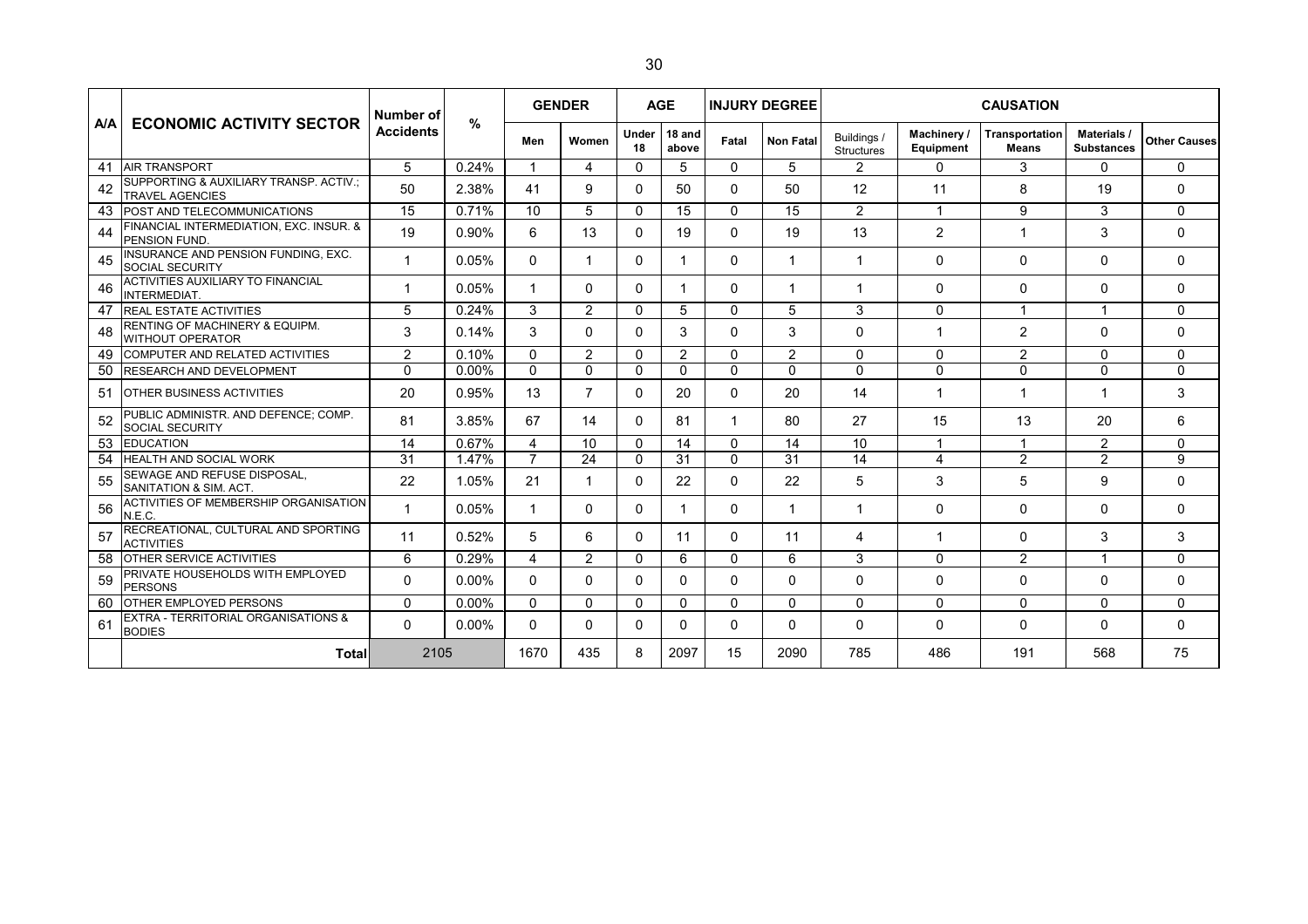

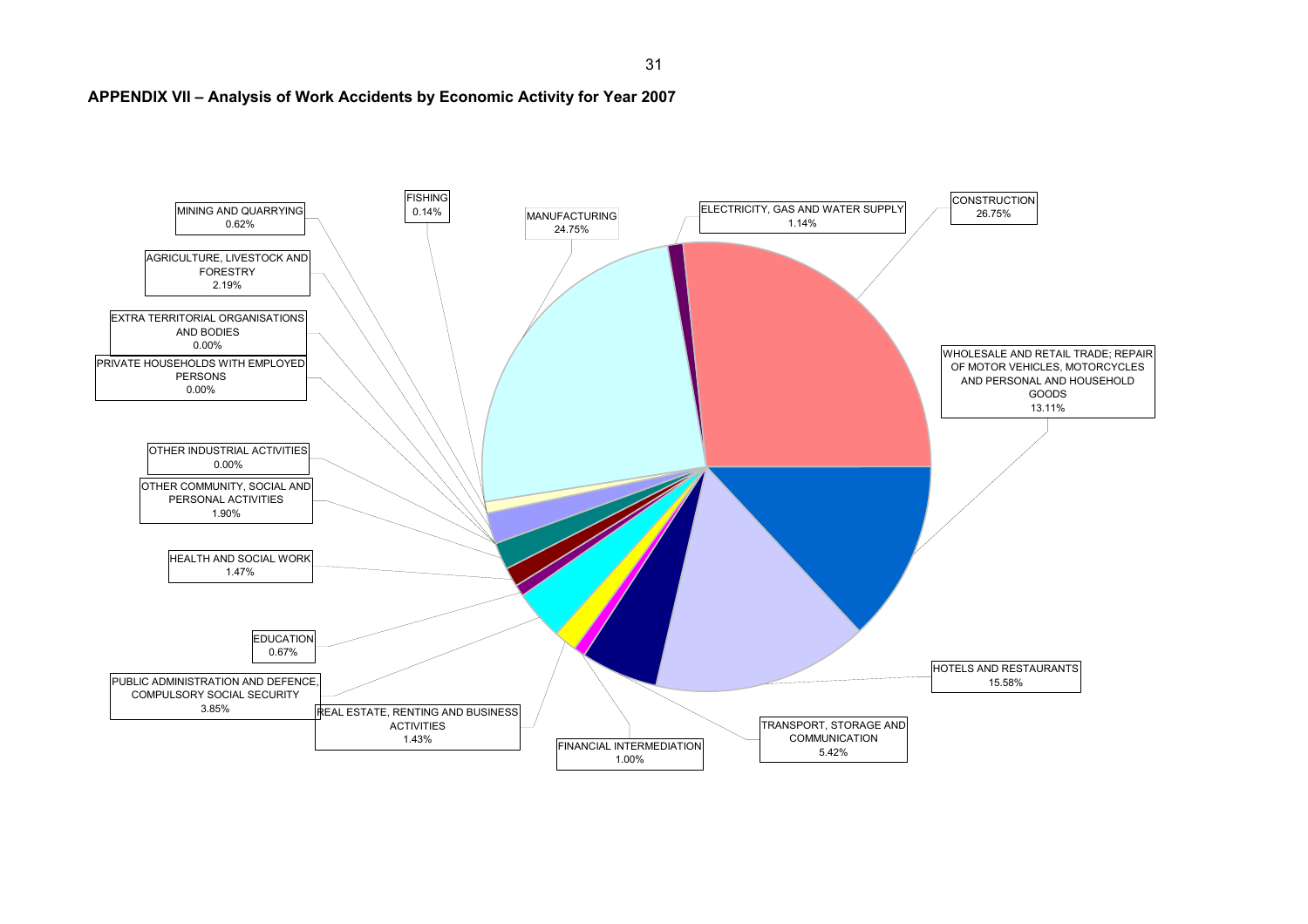| ×<br>۰. |  |
|---------|--|
|         |  |

| <b>District</b>           | Number of<br><b>Persons</b> | <b>Economic Activity</b><br><b>Sector of Employer</b> | <b>Accident Causation</b>                                                           |  |  |  |  |  |
|---------------------------|-----------------------------|-------------------------------------------------------|-------------------------------------------------------------------------------------|--|--|--|--|--|
| Nicosia                   | 1                           | Import and sale of pyrotechnics for<br>toys           | Caps explosion                                                                      |  |  |  |  |  |
| Nicosia                   | 1                           | <b>Brewery</b>                                        | Road accident                                                                       |  |  |  |  |  |
| Nicosia                   | 1                           | Raising of horses                                     | Strike by an overturned "Dumper" vehicle                                            |  |  |  |  |  |
| Nicosia                   | 1                           | Manufacture of ready-mixed concrete                   | Strike by an overturned forklift                                                    |  |  |  |  |  |
| Nicosia                   | 1                           | <b>Electrical works</b>                               | Fall from a height                                                                  |  |  |  |  |  |
| $\overline{2}$<br>Nicosia |                             | <b>Building construction works</b>                    | Buried from bulk of earthing materials that<br>fall in an excavation after collapse |  |  |  |  |  |
|                           |                             |                                                       | (Note: two fatalities)                                                              |  |  |  |  |  |
| Nicosia                   | 1                           | <b>Building construction works</b>                    | Fall from a height                                                                  |  |  |  |  |  |
| Nicosia                   | 1                           | Sewage works                                          | Strike by an equipment during its lifting<br>procedure                              |  |  |  |  |  |
| Nicosia                   | 1                           | Maintenance of extinguishers                          | Fire extinguisher explosion                                                         |  |  |  |  |  |
| Nicosia                   | 1                           | Food delivery                                         | Road accident                                                                       |  |  |  |  |  |
| Limassol                  | 1                           | <b>Building construction works</b>                    | Fall from a height                                                                  |  |  |  |  |  |
| Limassol                  | 1                           | <b>Transportation works</b>                           | Strike by a falling metallic ramp                                                   |  |  |  |  |  |
| Larnaca                   | 1                           | <b>Municipalities Services</b>                        | Road accident                                                                       |  |  |  |  |  |
| Larnaca                   | 1                           | <b>Transportation works</b>                           | Fall from a height after a strike by a<br>moving forklift                           |  |  |  |  |  |
| Larnaca                   | 1                           | Roof insulation works                                 | Fall from a height                                                                  |  |  |  |  |  |
| Larnaca                   | 1                           | Quarrying of stone                                    | Road accident                                                                       |  |  |  |  |  |
| Larnaca                   | 1                           | <b>Building construction works</b>                    | Strike by piece of concrete object                                                  |  |  |  |  |  |
| Total:                    | 18                          |                                                       |                                                                                     |  |  |  |  |  |

# **APPENDIX VIII – Fatal Accident Analysis 2007**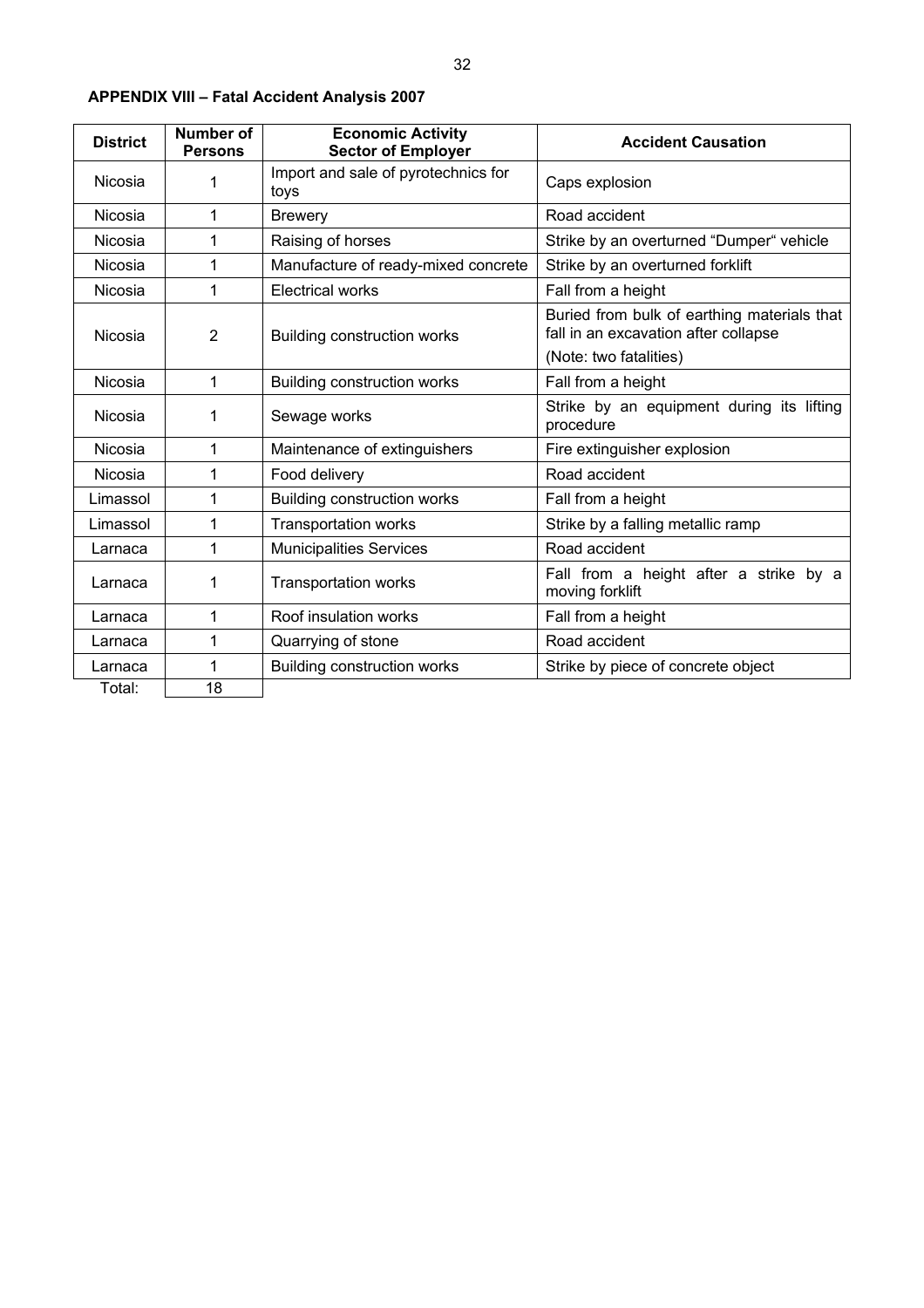

**APPENDIX IX: Work Accidents notified during the period 2004-2007**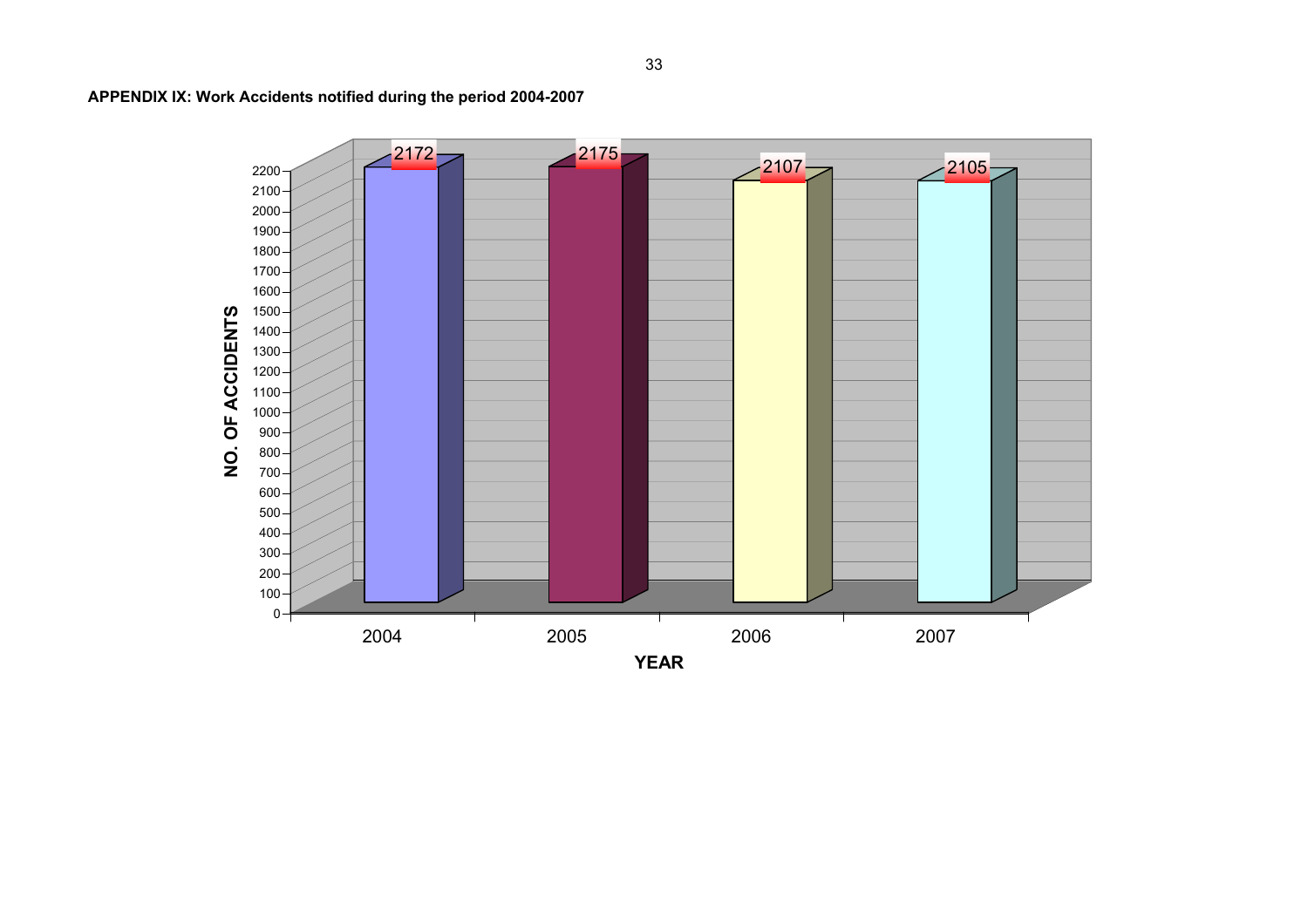**APPENDIX X – Fatal Work Accidents notified during the period 2004-2007** 



34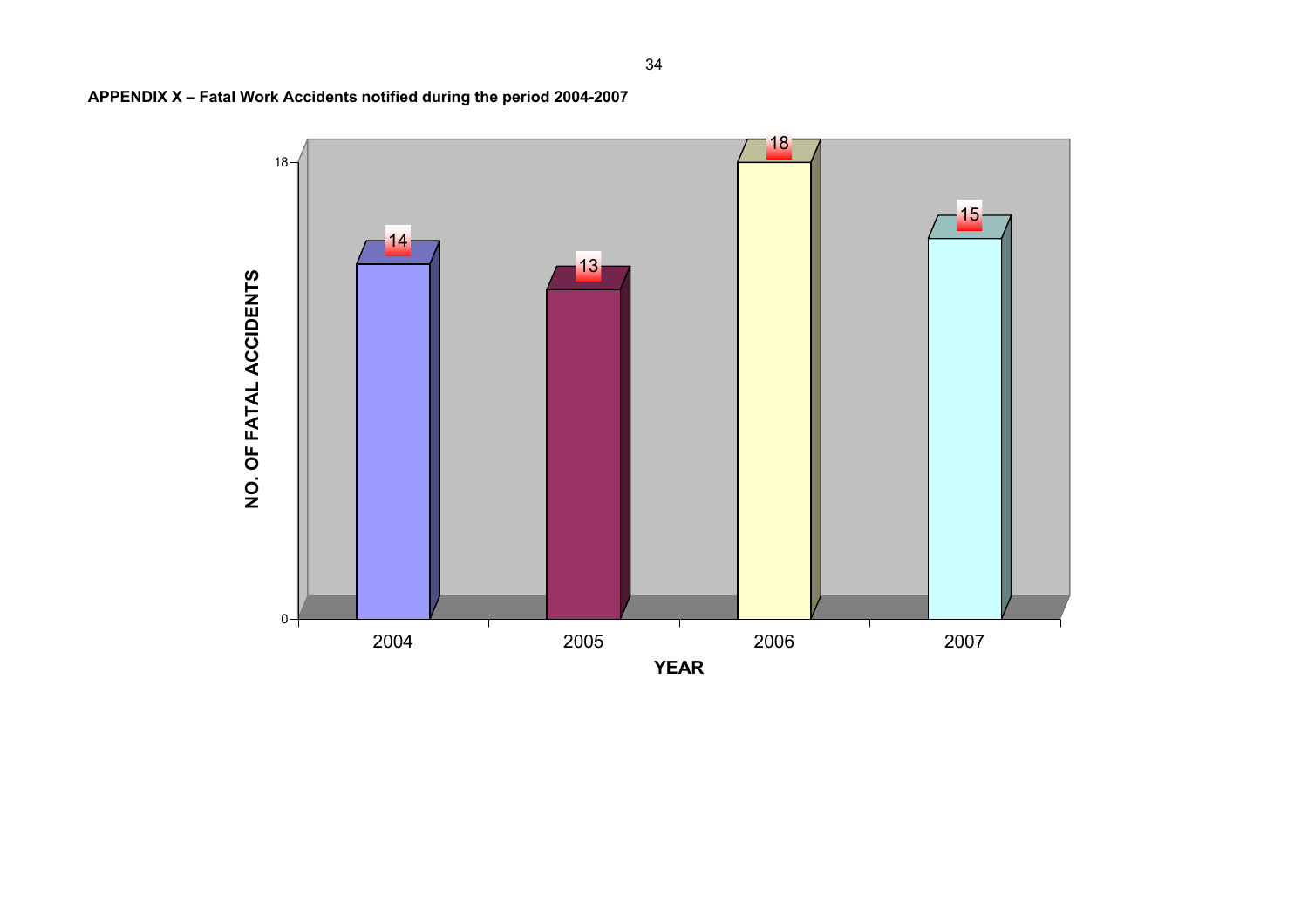

## **APPENDIX XI - Analysis of Work Accidents by Cause - Year 2007**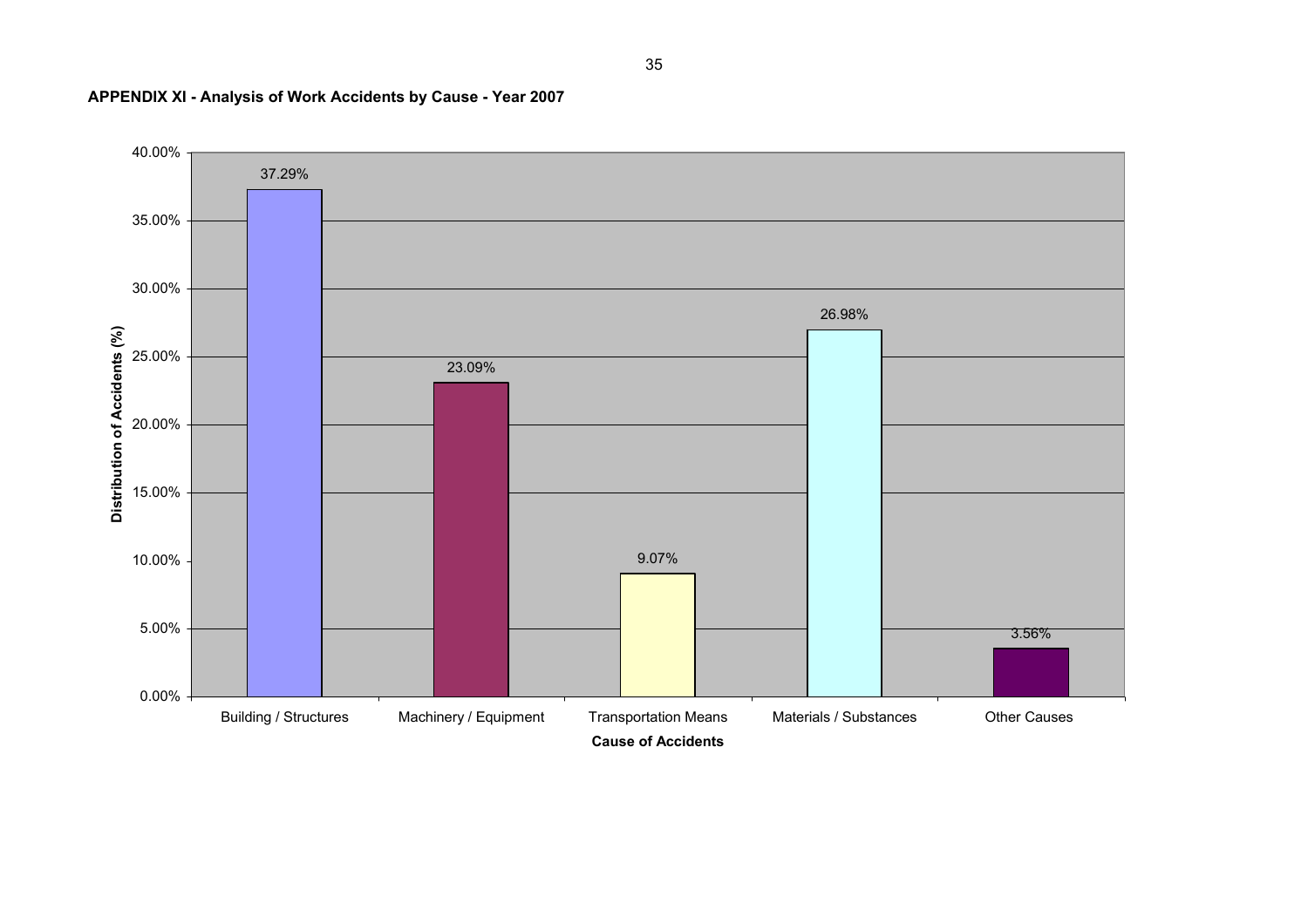| No. | <b>ECONOMIC ACTIVITY SECTOR</b>                                                                       | <b>NUMBER OF</b><br><b>ACCIDENTS</b> | <b>NUMBER OF</b><br><b>EMPLOYED PERSONS</b><br>(Note 1) | <b>FREQUENCY</b><br><b>INDEX</b><br>(Note 2) |
|-----|-------------------------------------------------------------------------------------------------------|--------------------------------------|---------------------------------------------------------|----------------------------------------------|
|     | AGRICULTURE, LIVESTOCK AND FORESTRY                                                                   | 46                                   | 16606                                                   | 277,0                                        |
| 2   | <b>FISHING</b>                                                                                        | 3                                    | 653                                                     | 459,4                                        |
| 3   | MINING AND QUARRYING                                                                                  | 13                                   | 538                                                     | 2416,4                                       |
| 4   | <b>MANUFACTURING</b>                                                                                  | 521                                  | 37309                                                   | 1396,4                                       |
| 5   | ELECTRICITY, GAS AND WATER SUPPLY                                                                     | 24                                   | 2628                                                    | 913,2                                        |
| 6   | <b>CONSTRUCTION</b>                                                                                   | 563                                  | 44357                                                   | 1269,2                                       |
| 7   | WHOLESALE AND RETAIL TRADE; REPAIR OF MOTOR VEHICLES,<br>MOTORCYCLES AND PERSONAL AND HOUSEHOLD GOODS | 276                                  | 66727                                                   | 413,6                                        |
| 8   | <b>HOTELS AND RESTAURANTS</b>                                                                         | 328                                  | 26044                                                   | 1259,4                                       |
| 9   | TRANSPORT, STORAGE AND COMMUNICATION                                                                  | 114                                  | 22466                                                   | 507,4                                        |
| 10  | <b>FINANCIAL INTERMEDIATION</b>                                                                       | 21                                   | 17889                                                   | 117,4                                        |
|     | <b>REAL ESTATE, RENTING AND BUSINESS ACTIVITIES</b>                                                   | 30                                   | 33024                                                   | 90,8                                         |
| 12  | PUBLIC ADMINISTRATION AND DEFENCE, COMPULSORY SOCIAL<br><b>SECURITY</b>                               | 81                                   | 31534                                                   | 256,9                                        |
| 13  | <b>EDUCATION</b>                                                                                      | 14                                   | 25575                                                   | 54,7                                         |
| 14  | <b>HEALTH AND SOCIAL WORK</b>                                                                         | 31                                   | 17128                                                   | 181,0                                        |
| 15  | OTHER COMMUNITY, SOCIAL AND PERSONAL ACTIVITIES                                                       | 40                                   | 18607                                                   | 215,0                                        |
| 16  | <b>PRIVATE HOUSEHOLDS WITH EMPLOYED PERSONS</b>                                                       | 0                                    | 16004                                                   | 0,0                                          |
| 17  | <b>EXTRA - TERRITORIAL ORGANISATIONS AND BODIES</b>                                                   | $\Omega$                             | 2690                                                    | 0,0                                          |
|     | Total                                                                                                 | 2105                                 | 379779                                                  | 554,3                                        |

## **APPENDIX XII– Frequency Index of Work Accidents by Economic Activity Sector – Year 2007**

**Table Notes:** 1. Number of Employed Persons based on data of the Statistics Department,

2. Frequency Index = (Number of Accidents / Number of Employed Persons) Χ 100.000.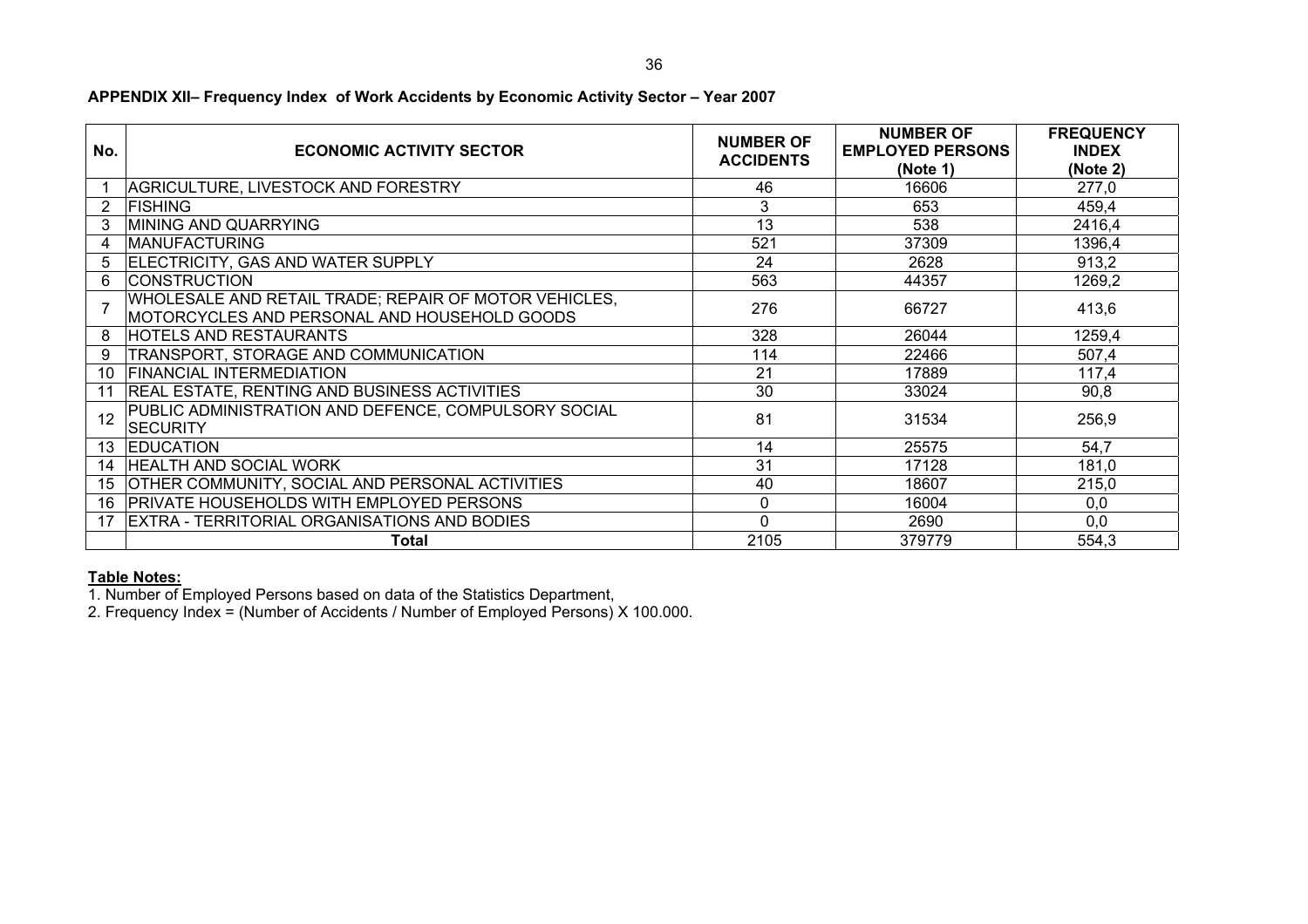**APPENDIX XIII - Comparison of Frequency Indexes of Work Accidents by Economic Activity Sector for the years 2004-2007** 

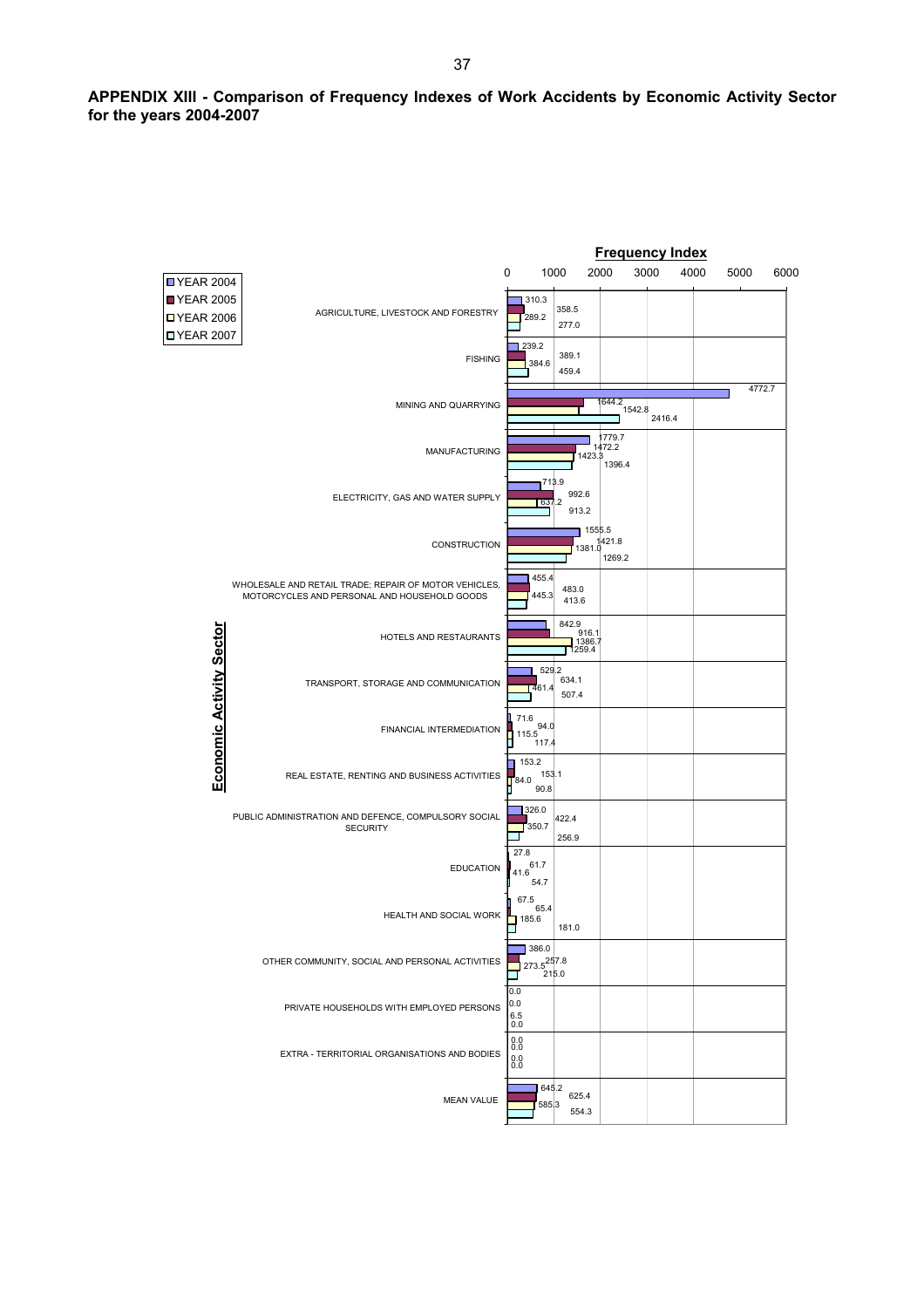## **APPENDIX XIV – Inspections of Machinery for the Year 2007**

|     |                                       | <b>DISTRICT</b> |                         |          |                 |          |                                     |             |          |               |                |          |              |                |          |
|-----|---------------------------------------|-----------------|-------------------------|----------|-----------------|----------|-------------------------------------|-------------|----------|---------------|----------------|----------|--------------|----------------|----------|
| A/A | <b>TYPE OF MACHINERY</b>              | <b>NICOSIA</b>  |                         |          | <b>LIMASSOL</b> |          | <b>LARNACA/</b><br><b>FAMAGUSTA</b> |             |          | <b>PAPHOS</b> |                |          | <b>TOTAL</b> |                |          |
|     |                                       | No.             | % (1)                   | % (2)    | No              | % (1)    | % (2)                               | No          | % (1)    | % (2)         | No             | % (1)    | % (2)        | $\overline{N}$ | % (3)    |
|     | <b>LIFTS</b>                          | 149             | 40.05%                  | 27.14%   | 285             | 51.17%   | 51.91%                              | 63          | 28.38%   | 11.48%        | 52             | 61.18%   | 9.47%        | 549            | 44.42%   |
| 2   | <b>HYDRAULIC LIFTING PLATFORMS</b>    | $\mathbf{0}$    | $0.00\%$                | $0.00\%$ | $\Omega$        | $0.00\%$ | $0.00\%$                            | 0           | $0.00\%$ | $0.00\%$      | $\mathbf{0}$   | $0.00\%$ | $0.00\%$     | $\Omega$       | $0.00\%$ |
| 3   | LIFTING MACHINERY AND DEVICES         | 22              | 5.91%                   | 53.66%   | 19              | 3.41%    | 46.34%                              | 0           | $0.00\%$ | $0.00\%$      | $\mathbf{0}$   | 0.00%    | $0.00\%$     | 41             | 3.32%    |
| 4   | <b>CRANES</b>                         | 48              | 12.90%                  | 34.04%   | 50              | 8.98%    | 35.46%                              | 36          | 16.22%   | 25.53%        | $\overline{7}$ | 8.24%    | 4.96%        | 141            | 11.41%   |
| 5   | <b>TOWER CRANES</b>                   | $\mathbf{0}$    | 0.00%                   | $0.00\%$ | $\mathbf{0}$    | $0.00\%$ | 0.00%                               | 0           | 0.00%    | $0.00\%$      | $\mathbf{0}$   | 0.00%    | $0.00\%$     | $\mathbf{0}$   | $0.00\%$ |
| 6   | <b>STEAM BOILERS</b>                  | 103             | 27.69%                  | 25.43%   | 181             | 32.50%   | 44.69%                              | 106         | 47.75%   | 26.17%        | 15             | 17.65%   | 3.70%        | 405            | 32.77%   |
|     | <b>STEAM RECEIVERS</b>                | $\overline{2}$  | 0.54%                   | 33.33%   | 4               | 0.72%    | 66.67%                              | $\mathbf 0$ | $0.00\%$ | $0.00\%$      | $\mathbf 0$    | $0.00\%$ | $0.00\%$     | 6              | 0.49%    |
| 8   | <b>AIR RECEIVERS</b>                  | 48              | 12.90%                  | 51.06%   | 18              | 3.23%    | 19.15%                              | 17          | 7.66%    | 18.09%        | 11             | 12.94%   | 11.70%       | 94             | 7.61%    |
| 9   | <b>CHAINS</b>                         | $\mathbf 0$     | 0.00%                   | $0.00\%$ | 0               | $0.00\%$ | $0.00\%$                            | 0           | $0.00\%$ | $0.00\%$      | $\mathbf 0$    | 0.00%    | $0.00\%$     | $\Omega$       | $0.00\%$ |
| 10  | <b>ROPES</b>                          | 0               | 0.00%                   | 0.00%    | $\Omega$        | 0.00%    | $0.00\%$                            | 0           | 0.00%    | $0.00\%$      | $\mathbf{0}$   | 0.00%    | $0.00\%$     | $\Omega$       | $0.00\%$ |
| 11  | <b>LIFTING TACKLES</b>                | $\mathbf{0}$    | 0.00%                   | $0.00\%$ | $\Omega$        | 0.00%    | 0.00%                               | 0           | 0.00%    | 0.00%         | 0              | 0.00%    | 0.00%        | $\Omega$       | $0.00\%$ |
|     | Fotal Number of Machinery Inspections | 372             | 30.10%<br>45.06%<br>557 |          | 17.96%<br>222   |          |                                     | 85          | 6.88%    |               |                | 1236     |              |                |          |
|     |                                       |                 |                         | % (4)    |                 |          | % (4)                               |             |          | % (4)         |                |          | % (4)        |                |          |

Table Notes:

1. Percentage conribution on the Total Number of Inspections for the same District.

2. Percentage conribution on the Total Number of Inspections for the same Machinery Type Cyprus wide.

3. Percentage conribution on the Total Number of Inspections Cyprus wide.

4. Percentage conribution of District Inspections on the Total Number of Inspections Cyprus wide.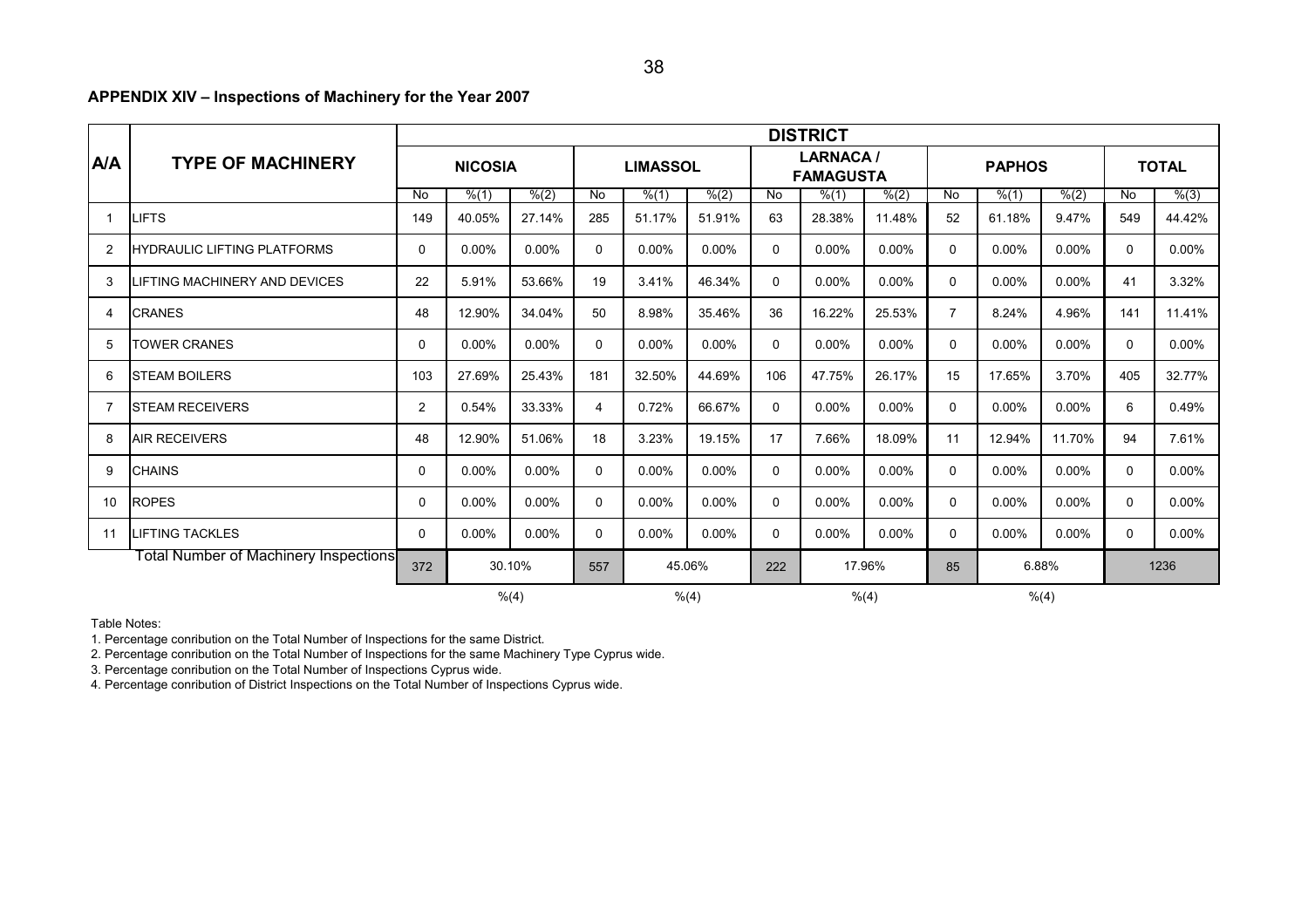## **APPENDIX XV – Registered Inspectable Machinery as on 31.12.2007**

|                |                                       | <b>DISTRICT</b> |          |                |                |                 |                |                                     |          |        |                |          |          |              |          |
|----------------|---------------------------------------|-----------------|----------|----------------|----------------|-----------------|----------------|-------------------------------------|----------|--------|----------------|----------|----------|--------------|----------|
| <b>A/A</b>     | <b>TYPE OF MACHINERY</b>              |                 |          | <b>NICOSIA</b> |                | <b>LIMASSOL</b> |                | <b>LARNACA/</b><br><b>FAMAGUSTA</b> |          |        | <b>PAPHOS</b>  |          |          | <b>TOTAL</b> |          |
|                |                                       | Αριθμ.          | % (1)    | % (2)          | Αριθμ.         | % (1)           | % (2)          | Αριθμ.                              | % (1)    | % (2)  | Αριθμ.         | % (1)    | % (2)    | Αριθμ.       | % (3)    |
|                | <b>LIFTS</b>                          | 3542            | 57.79%   | 48.69%         | 2029           | 63.87%          | 27.89%         | 1185                                | 48.83%   | 16.29% | 518            | 60.51%   | 7.12%    | 7274         | 57.78%   |
| $\overline{2}$ | <b>HYDRAULIC LIFTING PLATFORMS</b>    | 25              | 0.41%    | 58.14%         | $\overline{4}$ | 0.13%           | 9.30%          | 13                                  | 0.54%    | 30.23% | $\mathbf{1}$   | 0.12%    | 2.33%    | 43           | 0.34%    |
| 3              | <b>ILIFTING MACHINERY AND DEVICES</b> | 474             | 7.73%    | 46.75%         | 307            | 9.66%           | 30.28%         | 184                                 | 7.58%    | 18.15% | 49             | 5.72%    | 4.83%    | 1014         | 8.05%    |
| 4              | <b>CRANES</b>                         | 133             | 2.17%    | 36.74%         | 85             | 2.68%           | 23.48%         | 118                                 | 4.86%    | 32.60% | 26             | 3.04%    | 7.18%    | 362          | 2.88%    |
| 5              | <b>TOWER CRANES</b>                   | 4               | 0.07%    | 36.36%         | 6              | 0.19%           | 54.55%         | 0                                   | $0.00\%$ | 0.00%  | $\mathbf 1$    | 0.12%    | 9.09%    | 11           | 0.09%    |
| 6              | <b>STEAM BOILERS</b>                  | 209             | 3.41%    | 35.97%         | 132            | 4.15%           | 22.72%         | 199                                 | 8.20%    | 34.25% | 41             | 4.79%    | 7.06%    | 581          | 4.62%    |
| 7              | <b>ISTEAM RECEIVERS</b>               | 119             | 1.94%    | 47.41%         | 54             | 1.70%           | 21.51%         | 74                                  | 3.05%    | 29.48% | $\overline{4}$ | 0.47%    | 1.59%    | 251          | 1.99%    |
| 8              | <b>AIR RECEIVERS</b>                  | 1623            | 26.48%   | 53.25%         | 556            | 17.50%          | 18.24%         | 654                                 | 26.95%   | 21.46% | 215            | 25.12%   | 7.05%    | 3048         | 24.21%   |
| 9              | <b>CHAINS</b>                         | $\mathbf{0}$    | $0.00\%$ | 0.00%          | 0              | $0.00\%$        | $0.00\%$       | 0                                   | $0.00\%$ | 0.00%  | $\mathbf{0}$   | $0.00\%$ | $0.00\%$ | $\Omega$     | $0.00\%$ |
| 10             | <b>ROPES</b>                          | 0               | $0.00\%$ | 0.00%          | 0              | 0.00%           | 0.00%          | $\mathbf 0$                         | $0.00\%$ | 0.00%  | $\mathbf 0$    | 0.00%    | 0.00%    | $\mathbf 0$  | 0.00%    |
| 11             | <b>LIFTING TACKLES</b>                | 0               | 0.00%    | $0.00\%$       | 4              | 0.13%           | 80.00%         | 0                                   | 0.00%    | 0.00%  | -1             | 0.12%    | 20.00%   | 5            | 0.04%    |
|                | Total Number of Registered Machinery: | 6129            |          | 48.69%         | 3177           |                 | 25.24%         | 2427                                |          | 19.28% | 856            |          | 6.80%    |              | 12589    |
|                |                                       | % (4)<br>% (4)  |          |                |                |                 | % (4)<br>% (4) |                                     |          |        |                |          |          |              |          |

%1 1. Percentage contribution on the total Number of Inspectable Machinery for the same District.

%2 2. Percentage contribution on the total Number of Inspectable Machinery of the same Type Cyprus wide.

%3 3. Percentage contribution on the total Number of Inspectable Machinery Cyprus wide.

%4 4. Percentage contribution of District Inspectable Machinery on the total Number of Inspectable Machinery Cyprus wide.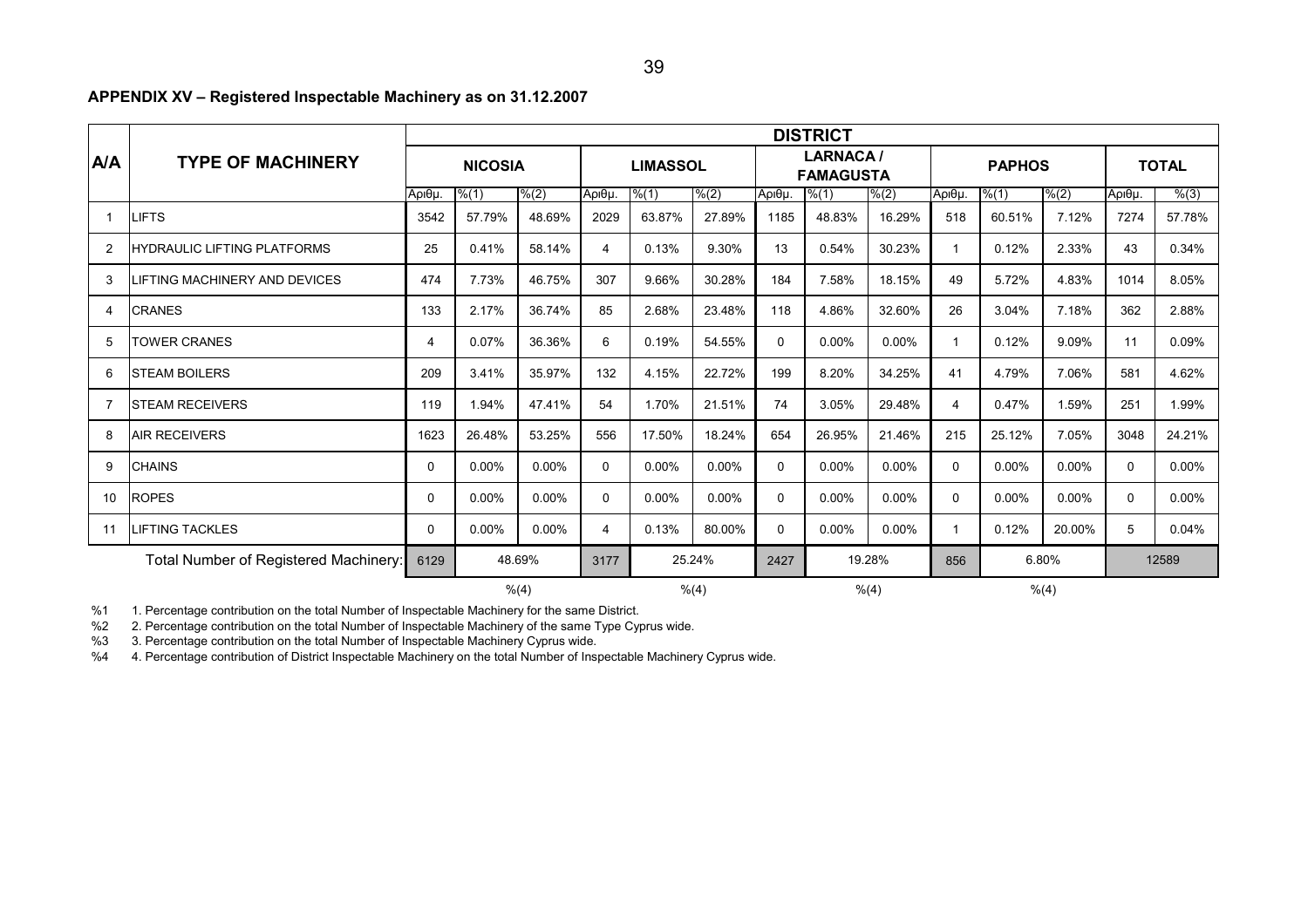## **Annex XVI – Air Emission Permits**

|                          | <b>Installation Category</b>                          | <b>Number of Air Emission</b><br>Permits granted until the end<br>of 2007 |
|--------------------------|-------------------------------------------------------|---------------------------------------------------------------------------|
|                          | <b>Petrol Stations</b>                                | 246                                                                       |
|                          | <b>Wood Processing/ Painting</b>                      | 38                                                                        |
| $\overline{\phantom{a}}$ | <b>Power Stations</b>                                 | 3                                                                         |
|                          | <b>Cement factories</b>                               | 2                                                                         |
| $\overline{\phantom{a}}$ | <b>Bricks and Tiles</b>                               | 10                                                                        |
| $\overline{\phantom{a}}$ | Slaughterhouses/ Obliteration of Animal Wastes        |                                                                           |
| $\overline{\phantom{a}}$ | Wood Impregnation                                     |                                                                           |
|                          | Lime factories                                        |                                                                           |
|                          | Electrostatic Paint                                   |                                                                           |
| $\overline{\phantom{a}}$ | <b>Paint and Varnish Production</b>                   | 5                                                                         |
| $\overline{\phantom{a}}$ | Shoe soles manufacturing                              | 2                                                                         |
|                          | Printing office                                       | 12                                                                        |
|                          | <b>Foundries</b>                                      |                                                                           |
| $\overline{\phantom{a}}$ | Terminal Installations for Petroleum Products Storage | 3                                                                         |
| $\qquad \qquad -$        | <b>Pharmaceutical Production</b>                      | 8                                                                         |
|                          | Piggeries                                             | 37                                                                        |
|                          | <b>Poultries</b>                                      | 27                                                                        |
|                          | Dry Cleaning                                          | 151                                                                       |
|                          | <b>Miscellaneous</b>                                  | 18                                                                        |
|                          | Total                                                 | 575                                                                       |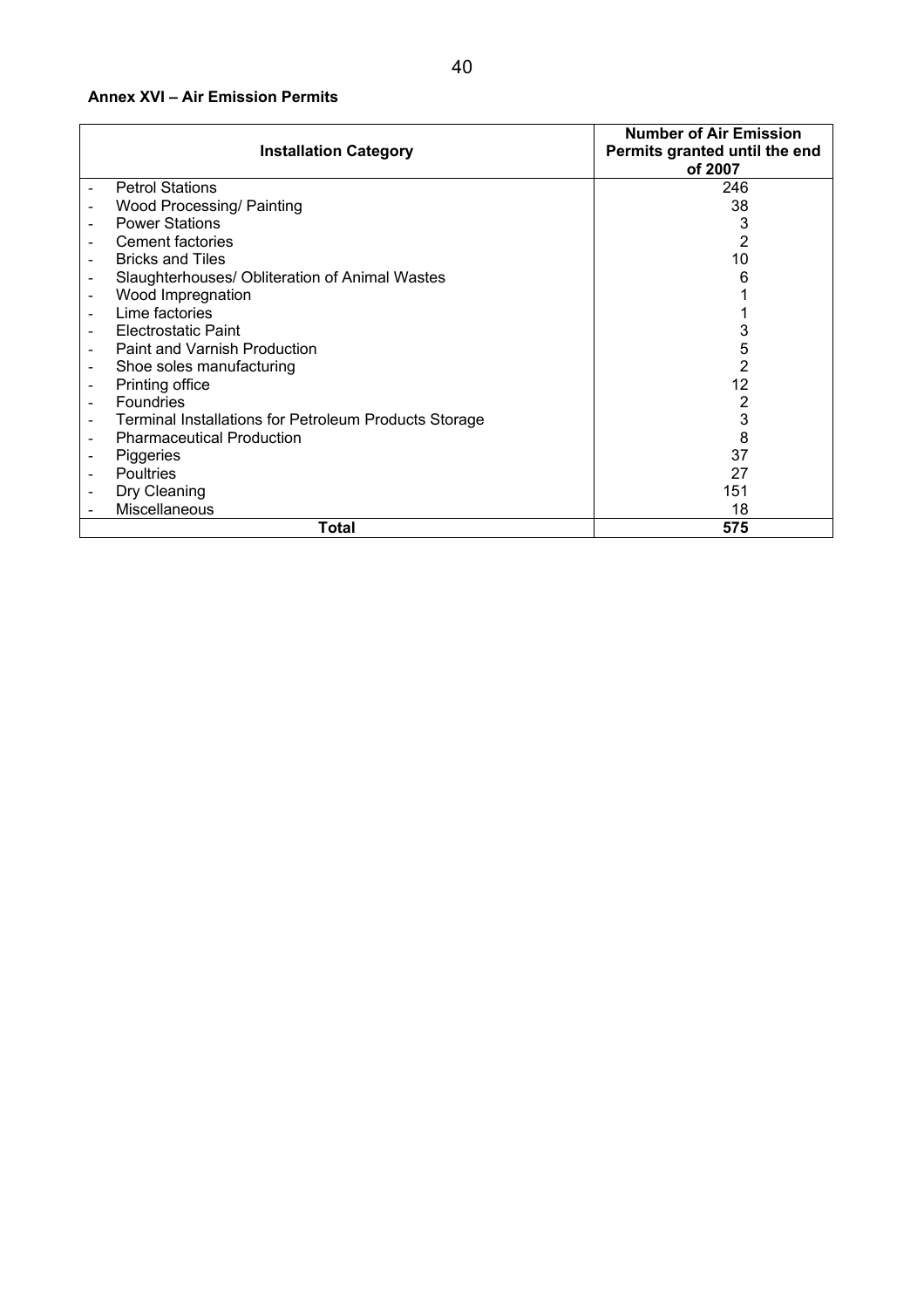|                                                                      | NO <sub>x</sub>       | co    | <b>NMVOC</b> | SO <sub>x</sub>       | NH <sub>3</sub> | <b>TSP</b> | $PM_{10}$ | PM <sub>2.5</sub> | Pb   | Cd   | Hg   | <b>DIOXINS</b> |
|----------------------------------------------------------------------|-----------------------|-------|--------------|-----------------------|-----------------|------------|-----------|-------------------|------|------|------|----------------|
|                                                                      | Gg<br>NO <sub>2</sub> | Gg    | Gg           | Gg<br>SO <sub>2</sub> | Gg              | Gg         | Gg        | Gg                | Mg   | Mg   | Mg   | g I-Teq        |
| <b>Public</b><br><b>Electricity</b><br>and Heat<br><b>Production</b> | 7,14                  | 0,57  | 2,27         | 27,52                 |                 | 0,74       | 0,56      | 0,37              | 1,48 | 1,14 | 1,14 | 0,12           |
| Manufacturing<br><b>Industry and</b><br><b>Construction</b>          | 0,47                  | 0,77  | 2,84         | 2,66                  |                 | 0,06       | 0,04      | 0,03              |      |      |      |                |
| Road<br><b>Transportation</b>                                        | 6,81                  | 31,39 | 4,30         | 0,07                  | 0,02            | 0,31       | 0, 15     | 0,08              | 2,21 |      |      | 0,03           |
| <b>Residential</b><br><b>Heating</b>                                 | 0,39                  | 0,07  | 0,06         | 0,37                  |                 | 0,05       | 0,04      | 0,03              |      |      |      | 0,71           |
| <b>Agriculture</b>                                                   | 0,44                  | 0,34  | 0,09         | 0,12                  |                 | 0,01       | 0,01      | 0,01              |      |      |      |                |
| <b>Oil Storage</b>                                                   |                       |       | 0,34         |                       |                 |            |           |                   |      |      |      |                |
| Oil<br><b>Distribution</b>                                           |                       |       | 0,58         |                       |                 |            |           |                   |      |      |      |                |
| <b>Cement</b><br><b>Production</b>                                   | 2,29                  | 0,44  | 0,08         | 4,73                  |                 | 0,72       | 0,20      | 0,07              | 0,36 | 0,02 | 0,18 | 0,09           |
| Lime<br><b>Production</b>                                            | 0,01                  | 0,01  | 0,00         | 0,05                  |                 | 0,03       | 0,02      | 0,02              |      |      |      |                |
| <b>Dry Cleaning</b>                                                  |                       |       | 0,11         |                       |                 |            |           |                   |      |      |      |                |
| <b>Manure</b><br><b>Management</b>                                   |                       |       |              |                       | 4,74            |            |           |                   |      |      |      |                |
| <b>Waste</b><br><b>Incineration</b>                                  |                       |       |              |                       |                 |            |           |                   |      |      |      | 4,91           |
| Use of<br><b>Fertilizers</b>                                         |                       |       |              |                       | 0,50            |            |           |                   |      |      |      |                |
| <b>Others</b>                                                        | 0,01                  |       | 0,05         |                       |                 |            |           |                   |      |      |      |                |
| <b>Total</b><br><b>Emissions</b>                                     | 17,56                 | 33,59 | 10,72        | 35,52                 | 5,26            | 1,92       | 1,02      | 0,61              | 4,05 | 1,16 | 1,32 | 5,86           |

**Annex XVII - Annual Emissions of Air Pollutants per Activity (Year 2006)** 

Note: Gg=kt (kilotons) and Mg=t (tons)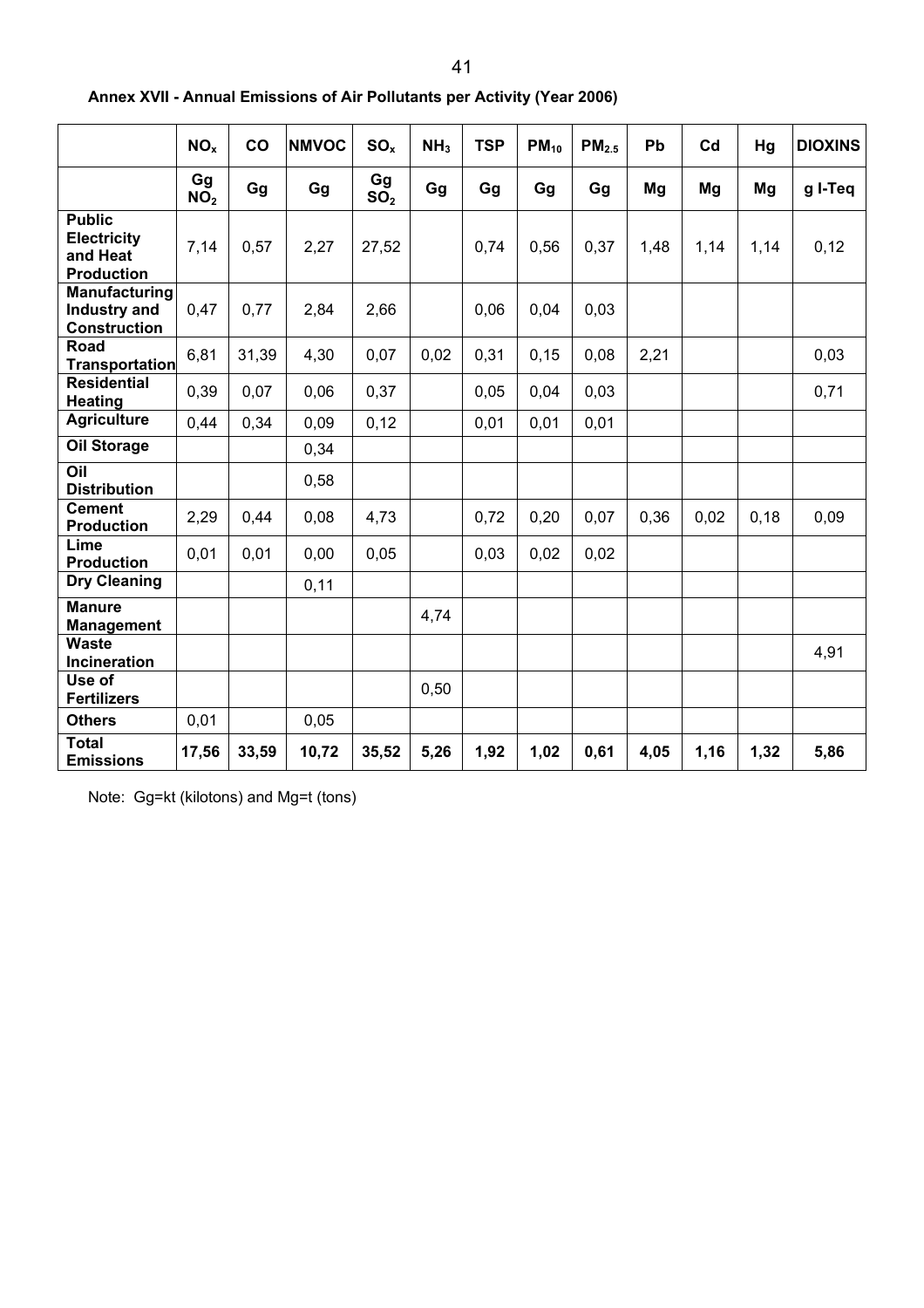

**Figure 1**: Percentage of Nitrogen Oxides Emissions per Activity



**Figure 2**: Percentage of Carbon Monoxide Emissions per Activity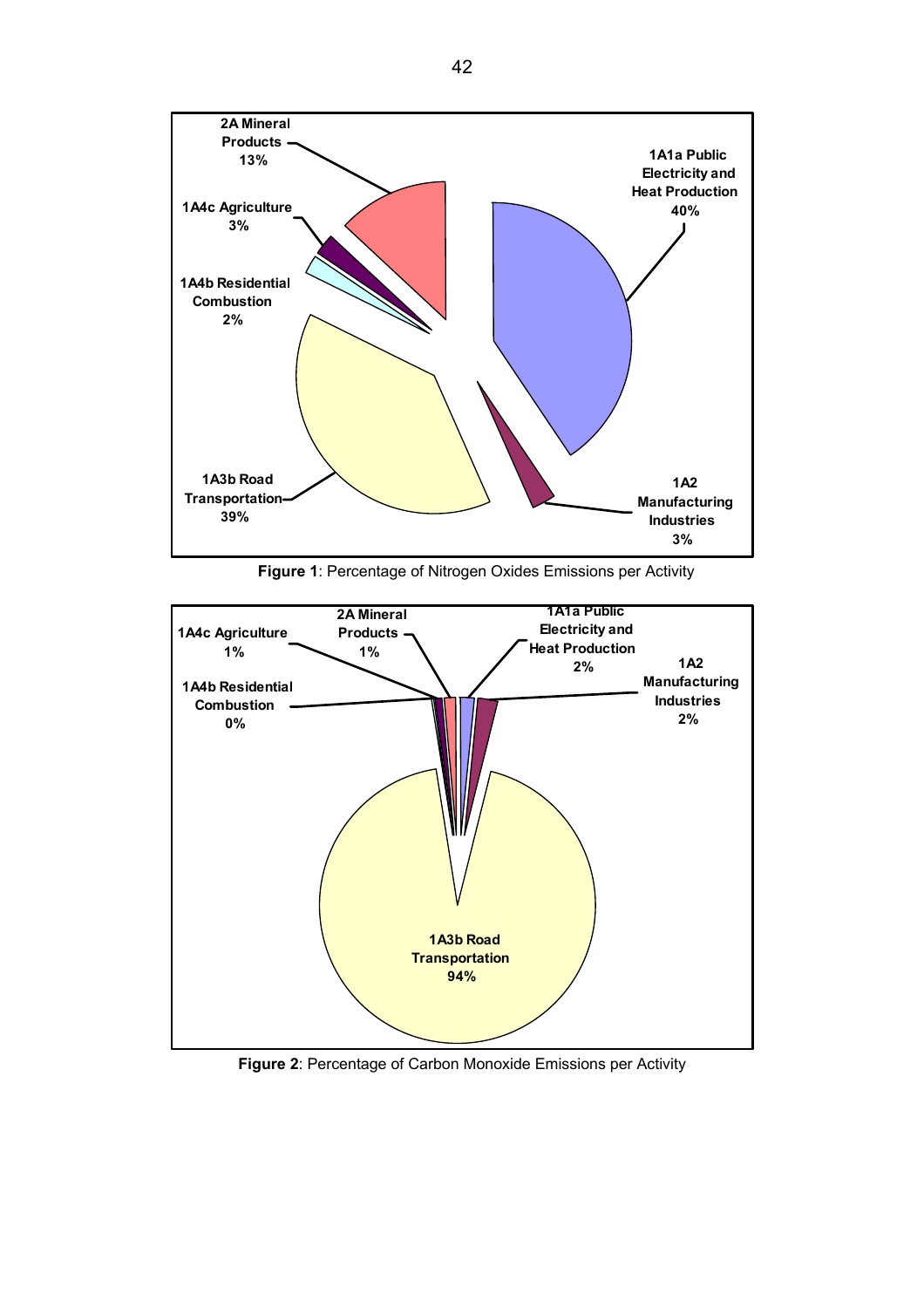

**Figure 3**: Percentage of Volatile Organic Compounds Emissions per Activity



**Figure 4**: Percentage of Sulphur Dioxide Emissions per Activity

43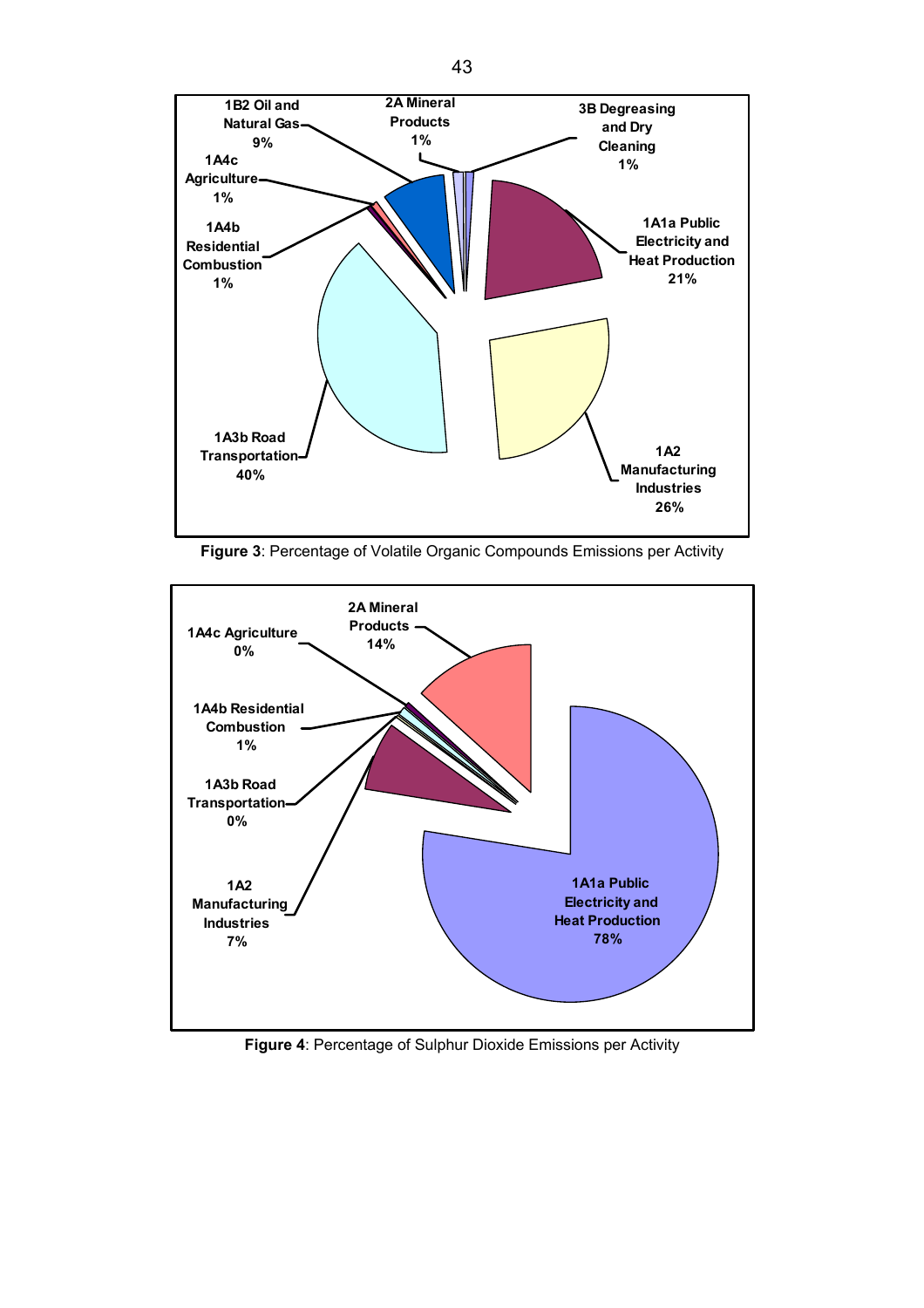

**Figure 5**: Percentage of Ammonia Emissions per Activity



**Figure 6**: Percentage of Total Suspended Particulate Emissions per Activity

44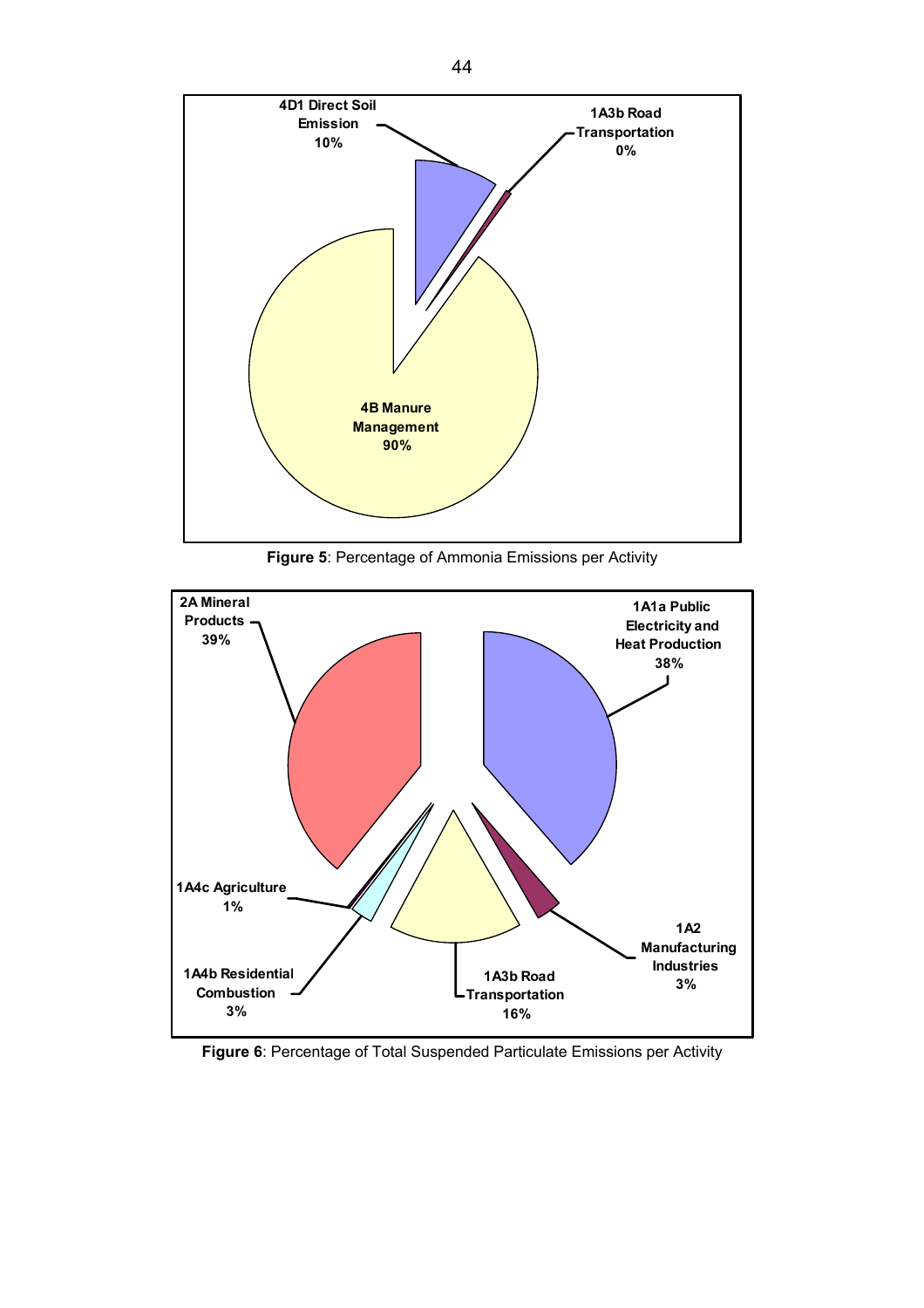## **Annex XVIII**



Figure 1: Mobile Measurement Unit for Ambient Air Quality



**Figure 2: Fluctuations of average annual values of pollutantsΝΟ, PΜ10, SO2, NO2, NOx και CO during the period 2000-2007 at a representative Mobile Unit (Old Nicosia General Hospital)**